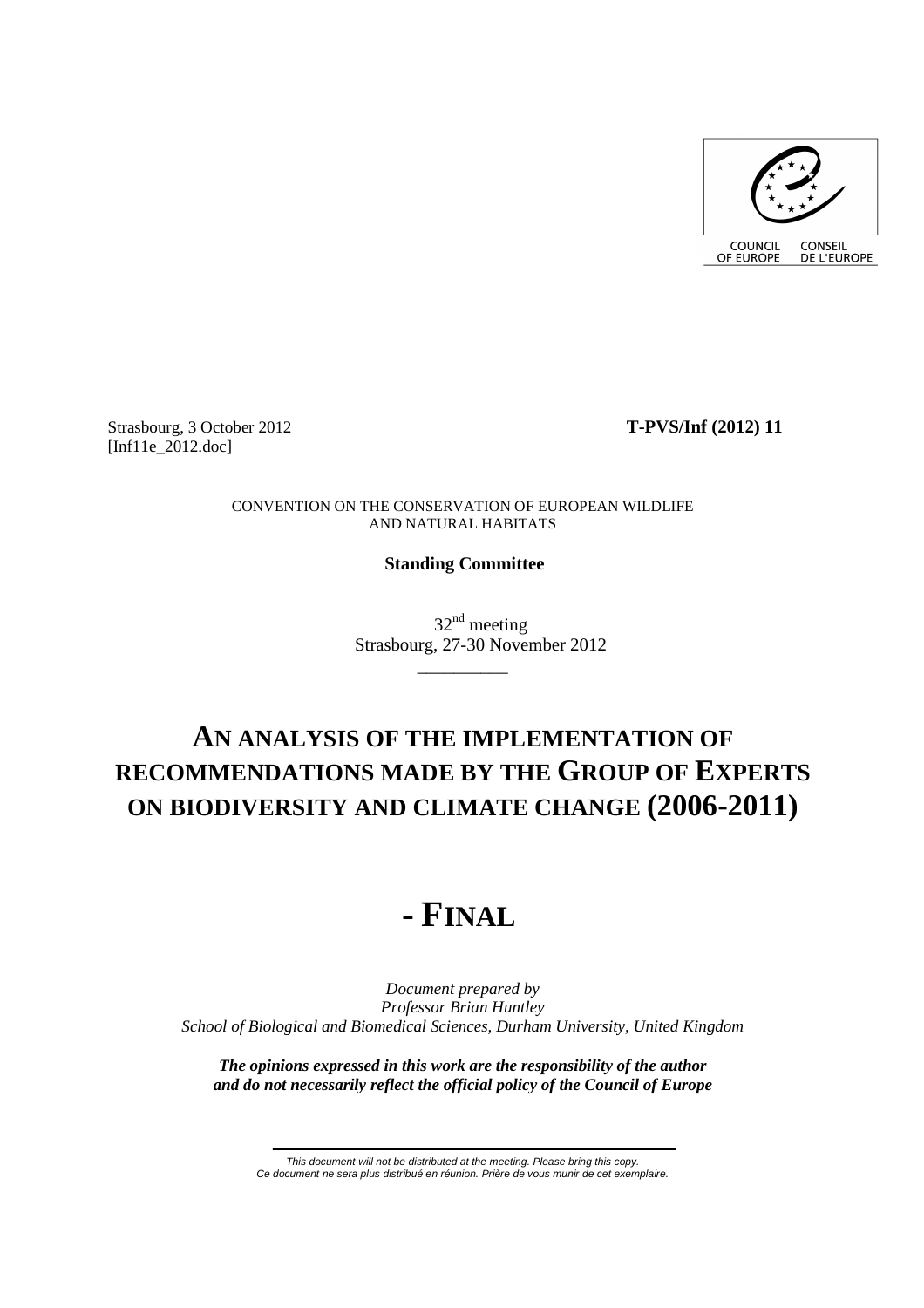# **CONTENTS**

| I. |                                                                           |  |
|----|---------------------------------------------------------------------------|--|
|    |                                                                           |  |
|    |                                                                           |  |
|    |                                                                           |  |
|    |                                                                           |  |
|    |                                                                           |  |
|    |                                                                           |  |
|    |                                                                           |  |
|    |                                                                           |  |
|    |                                                                           |  |
|    | II. REVIEW OF REPORTS RECEIVED FROM PARTIES TO THE CONVENTION 13          |  |
|    |                                                                           |  |
|    |                                                                           |  |
|    |                                                                           |  |
|    |                                                                           |  |
|    |                                                                           |  |
|    |                                                                           |  |
|    |                                                                           |  |
|    |                                                                           |  |
|    |                                                                           |  |
|    |                                                                           |  |
|    |                                                                           |  |
|    |                                                                           |  |
|    |                                                                           |  |
|    |                                                                           |  |
|    |                                                                           |  |
|    |                                                                           |  |
|    |                                                                           |  |
|    |                                                                           |  |
|    |                                                                           |  |
|    |                                                                           |  |
|    |                                                                           |  |
|    | <b>III. SYNTHESIS AND ANALYSIS OF IMPLEMENTATION OF RECOMMENDATIONS27</b> |  |
|    |                                                                           |  |
|    |                                                                           |  |
|    |                                                                           |  |
|    |                                                                           |  |
|    |                                                                           |  |
|    |                                                                           |  |
|    |                                                                           |  |
|    |                                                                           |  |
|    |                                                                           |  |
|    |                                                                           |  |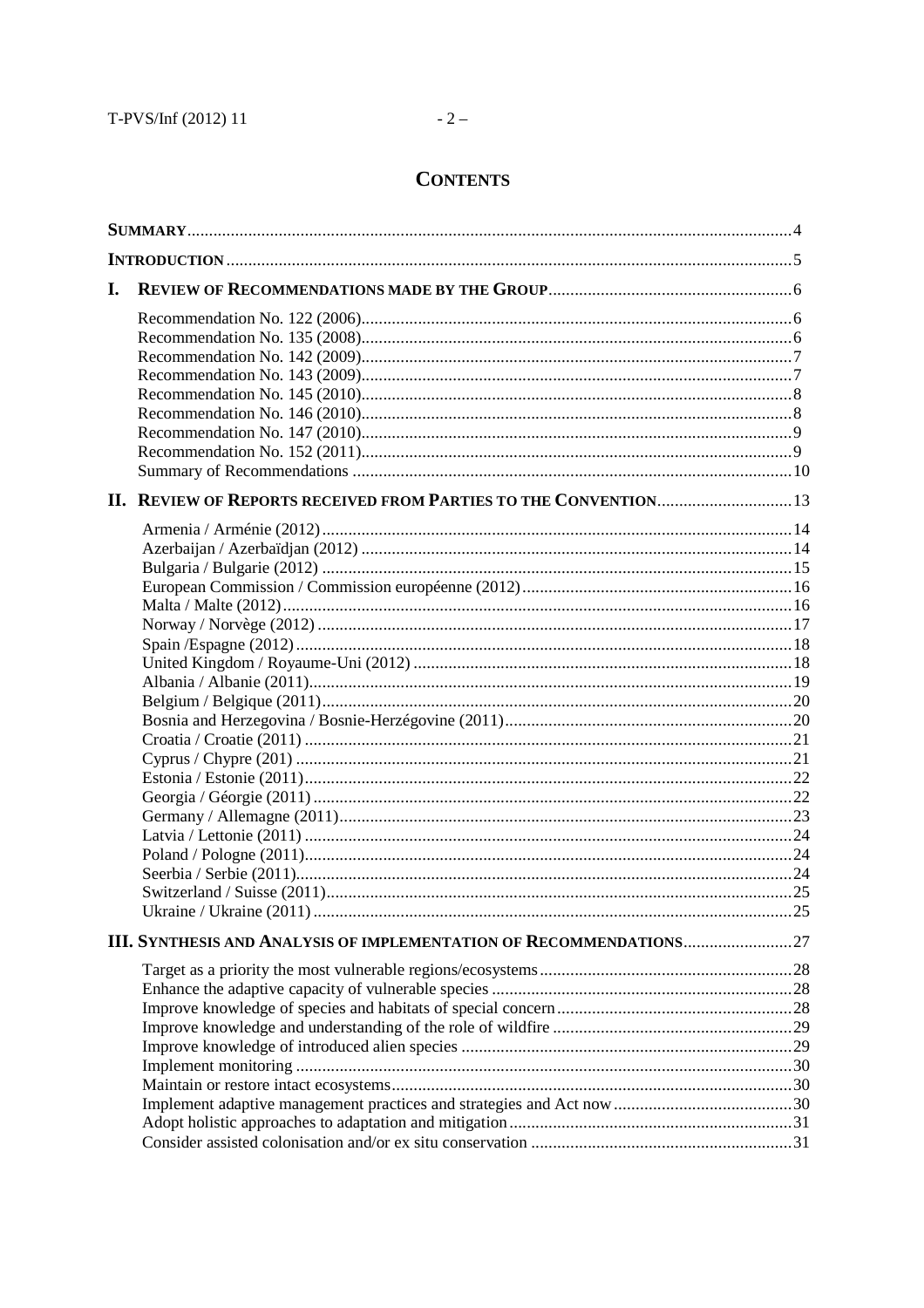| $CONCLUSIONS 32$                                                |  |
|-----------------------------------------------------------------|--|
|                                                                 |  |
|                                                                 |  |
| Appendix 1: Guidelines for the 2012 reporting by Parties on the |  |
|                                                                 |  |
|                                                                 |  |
|                                                                 |  |
|                                                                 |  |
|                                                                 |  |
|                                                                 |  |
|                                                                 |  |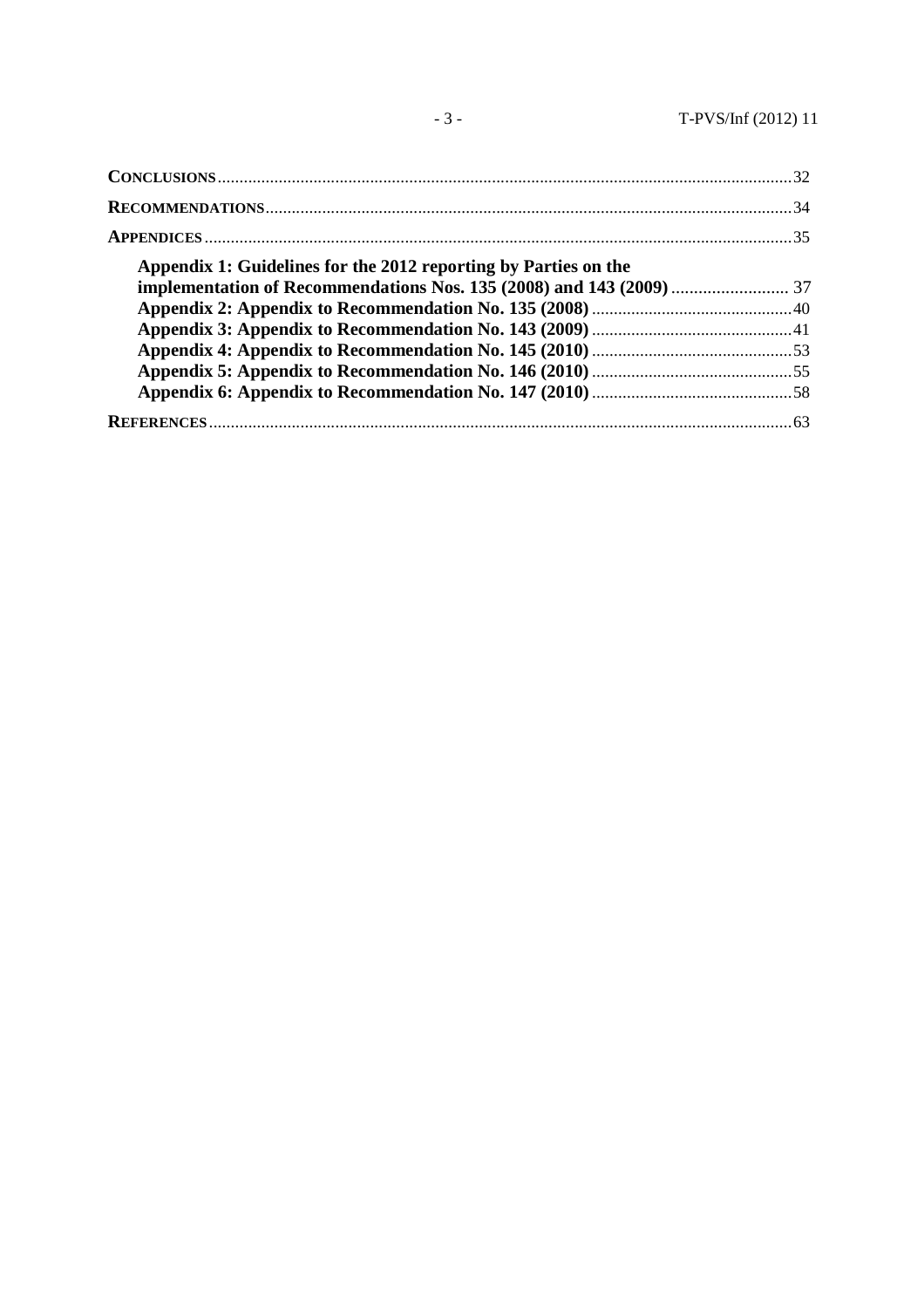# **SUMMARY**

A review is presented of reports submitted to the Expert Group by various parties to the Bern Convention describing the actions that they had taken in response to the series of Recommendations made by the group, especially its Recommendations Nos. 135 (2008) and 143 (2009). Eight of the reports reviewed were submitted in 2012 and had been elicited specifically for the purposes of this review. In order to provide a wider view and context for those reports, however, reports submitted to the group in 2011 by a further 13 countries were also included in the review.

The review was required to "*focus on adaptation, highlighting the main gaps and challenges encountered, the lessons learned and the examples of good practices*", and to "*propose priorities for action and/or specific recommendations*".

In order to undertake the review, the Recommendations made by the Expert Group are themselves first reviewed and the many individual actions listed in their Appendices are summarised. Ten 'composite actions' are identified that synthesise the numerous actions listed by the Expert Group's various Recommendations. The reports from parties are then reviewed and the actions reported therein summarised and related to the ten composite actions. Examples of good practice are identified and, in a minority of cases, criticisms are made of reports that are considered to be seriously deficient or to fail to report any relevant activities.

A synthesis and analysis is then presented of the extent to which the reports from parties indicate that they have undertaken recommended activities, and thus have addressed the Expert Group's Recommendations. Each of the ten composite actions is considered in turn and evidence evaluated of the extent to which it has been addressed by the actions reported by the parties.

On the basis of this analysis, a series of fourteen specific conclusions is presented. An over-arching conclusion is reached that there is a very real danger that too little will be done too late by many of the parties: This depressing conclusion emphasises the need to press all parties to respond actively and swiftly to the Recommendations made by the Expert Group, where they have not already done so.

Finally, a series of sixteen specific recommendations is made, along with three general recommendations related to addressing the overall conclusion.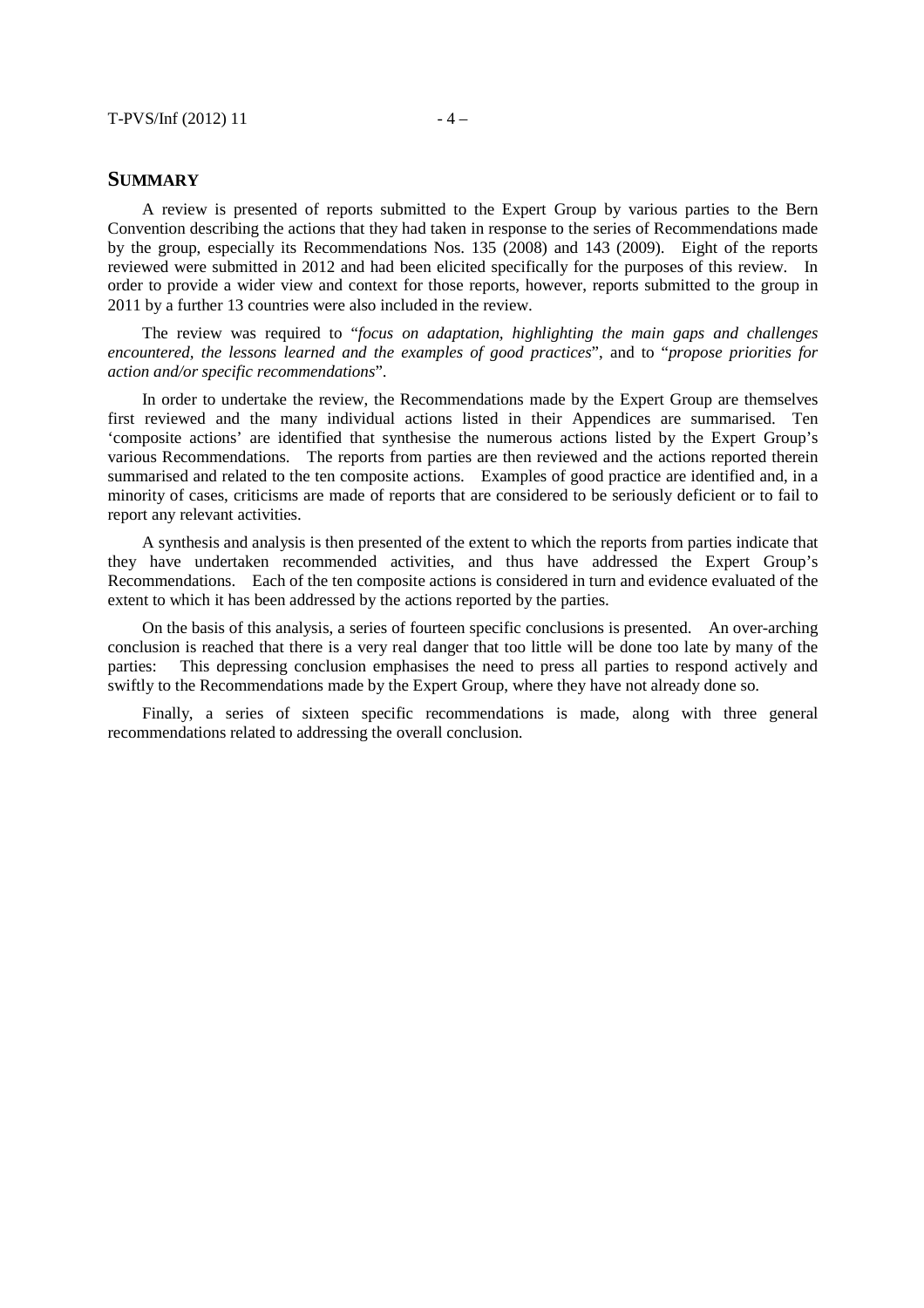# **INTRODUCTION**

 Since its establishment the Group of Experts on Climate Change and Biodiversity of the Bern Convention has commissioned a number of reports from consultants and, in the light of these and the group's own discussions of these, has made a number of recommendations. Parties to the Bern Convention are expected to take steps to implement these recommendations, where relevant, and are from time to time requested to report to the Group of Experts on the nature of the steps that have been taken. The present report has been commissioned by the Group of Experts in order to provide an analysis of the steps that various parties have to-date reported to have been implemented. In particular, the report was required to "*focus on adaptation, highlighting the main gaps and challenges encountered, the lessons learned and the examples of good practices*", and to "*propose priorities for action and/or specific recommendations*".

In order to address these goals, the text that follows first summarises the relevant recommendations, focusing as requested upon those of key importance, namely those contained in Recommendations 135 (2008) and 143 (2009). The various reports submitted by parties to the convention and made available to the consultant are then reviewed, identifying the key steps taken and their relevance to the Group's recommendations. An overall synthesis then summarises and analyses the nature of the steps taken that are of relevance to the Group's recommendations. Finally, a number of conclusions are presented, addressing the key issues identified by the Group when commissioning the present report.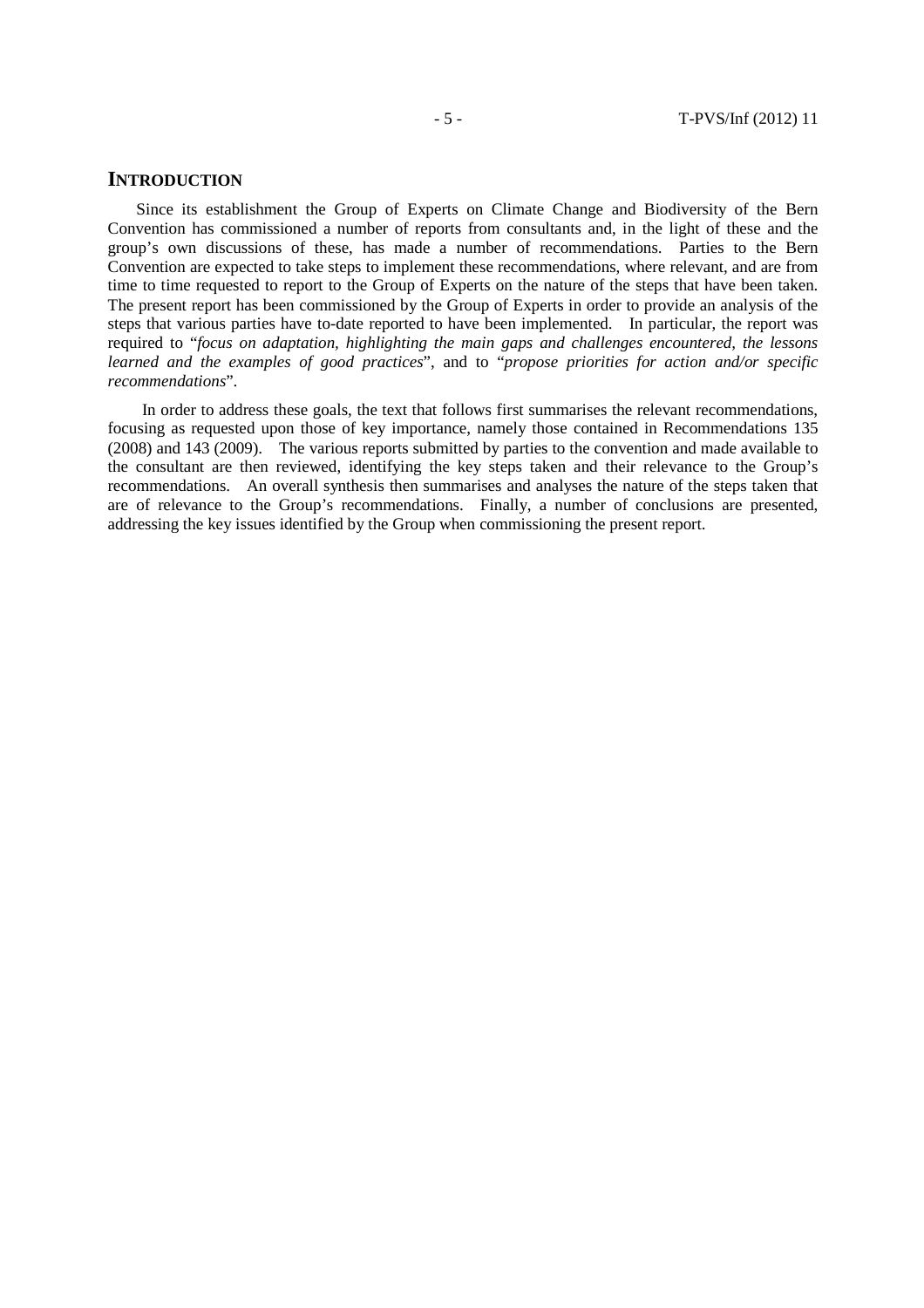# **I. REVIEW OF RECOMMENDATIONS MADE BY THE GROUP OF EXPERTS**

As of the date of the present report, the Group of Experts on Climate Change and Biodiversity of the Bern Convention lists eight documents making recommendations relating to biodiversity and climate change on on its web page (http://www.coe.int/t/dg4/cultureheritage/nature/bern/climatechange/default\_EN.asp):

- Recommendation No. 122 (2006) on the conservation of biological diversity in the context of climate change
- Recommendation No. 135 (2008) on addressing the impacts of climate change on biodiversity
- Recommendation No. 142 (2009) on interpreting the CBD definition of invasive alien species to take into account climate change
- Recommendation No. 143 (2009) on further guidance for Parties on biodiversity and climate change
- Recommendation No. 145 (2010) on guidance for Parties on biodiversity and climate change in mountain regions
- Recommendation No. 146 (2010) on guidance for Parties on biodiversity and climate change in European islands
- Recommendation No. 147 (2010) on guidance for Parties on wildland fires, biodiversity and climate change
- Recommendation No. 152 (2011) on Marine Biodiversity and Climate Change

#### **Recommendation No. 122 (2006)**

The first of these recommendations, No. 122 (2006), was made by the Standing Committee on the conservation of biological diversity in the context of climate change, on the basis of a report commissioned from Prof. M. Usher, and concerned the establishment of the present Group of Experts, its recommendation being as follows:

*Recommends that Contracting Parties to the Convention:* 

- *1. Set up a Group of Experts on Biodiversity and Climate Change, in accordance with the terms of reference annexed to this recommendation, to provide information and guidance to Parties on understanding climate change impacts and threats, and provide Parties with tools and support in developing appropriate adaptation measures in national policies regarding the species and habitats protected under the Bern Convention.*
- *2. Engage in this work and give it adequate priority and resources for its timely completion.*

#### **Recommendation No. 135 (2008)**

Following its establishment, the Group of Experts commissioned a series of further reports from various consultants, on the basis of which the Standing Committee then made its recommendation, No. 135 (2008), in which a series of measures was identified in the extensive Appendix to the recommendation. The recommendation was as follows:

*Recommends Contracting Parties to the Convention and invites Observer States to:* 

- *1. Address and communicate, as a matter of urgency, the impacts of climate change on biological diversity and its conservation;*
- *2. Raise awareness of the link between biodiversity and climate and emphasis the large potential for synergies when addressing biodiversity loss and climate change in an integrated manner; including socio-economic effects;*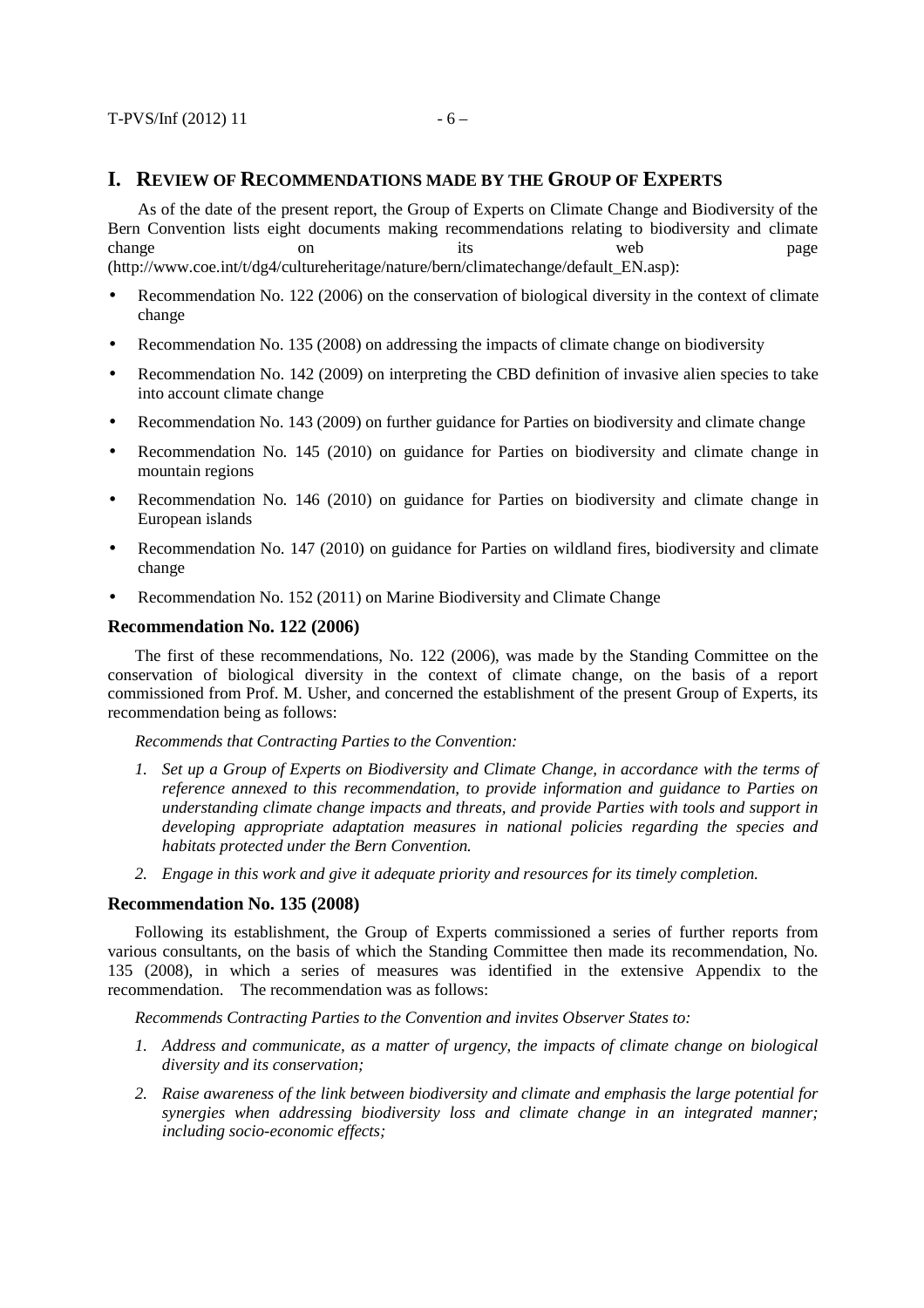- *3. Encourage the elaboration of climate change adaptation activities for biodiversity, taking account of the suggested measures listed in the guidance set out in the Appendix to the present Recommendation; and*
- *4. Continue to engage in the development of further guidance to implement the Convention.*

The Appendix to this recommendation is included as Appendix 1 of the present document. This Appendix lists a large number of specific recommended actions, mostly derived from the following commissioned reports addressing climatic change impacts upon various aspects of European biodiversity: "*Conserving European Biodiversity in the Context of Climate Change*" by M.Usher [document CO-DBP (2005) 3 rev]; "*Climatic change and the conservation of European biodiversity: Towards the development of adaptation strategies*" by B. Huntley [document T-PVS/Inf (2007) 3]; "*Climate change and the vulnerability of Bern Convention species and habitats*", by P.Berry [document T-PVS/Inf (2008) 6 rev]; "*Climatic change and the conservation of migratory birds in Europe: Identifying effects and conservation priorities*" by M.Ferrer, I.Newton and K.Bildstein [document T-PVS/Inf (2008) 1 rev]; "*A perspective on climate change and invasive alien species*" by L.Capdevila-Argüelles and B.Zilletti [document T-PVS/Inf (2008) 5 rev]; "*Climate Change Impacts on European Amphibians and Reptiles*" by K. Henle *et al.* [document T-PVS/Inf (2008) 11 rev]; and "*Review of existing international and national guidance on adaptation to climate change with a focus on biodiversity issues*" by M. Harley and N. Hodgson [document T-PVS/Inf (2008) 12 rev].

#### **Recommendation No. 142 (2009)**

In recommendation No. 142 (2009) the Group of Experts specifically responded to an issue raised in the present author's earlier report (Huntley, 2007), namely that of the need to distinguish, when formulating conservation policies and measures, between alien species and species that naturally extend their range, as a result of climatic change, into areas where they were not previously native. The recommendation was:

*Recommends Contracting Parties to the Convention and invites Observer States to:* 

*1. interpret the term "alien species" for the purpose of the implementation of the European Strategy on Invasive Alien Species as not including native species naturally extending their range in response to climate change.* 

Notwithstanding this recommendation, the status of species not previously 'native' to Europe but colonising the continent from adjacent areas, e.g. northern Africa, remains unclear and thus of continuing concern.

#### **Recommendation No. 143 (2009)**

Having commissioned and received several further reports from consultants, this recommendation complemented No. 135, once again including as an Appendix a series of detailed recommendations and guidance for appropriate actions. The recommendation was:

*Recommends Contracting Parties to the Convention and invites Observer States to:* 

- *1. Increase efforts to improve understanding of the linkages between biodiversity and climate change (according to Recommendation 135 (2008)).*
- *2. Make full use of the large potential for synergies and co-benefits between biodiversity conservation and climate change mitigation and adaptation, including ecosystem-based approaches .*
- *3. Ensure that biodiversity considerations, including potential negative impacts, are taken fully into account in climate change adaptation and mitigation policies and measures.*
- *4. Develop climate change adaptation activities for biodiversity, taking due account of the proposed guidance set out in the Appendix to the present Recommendation; and*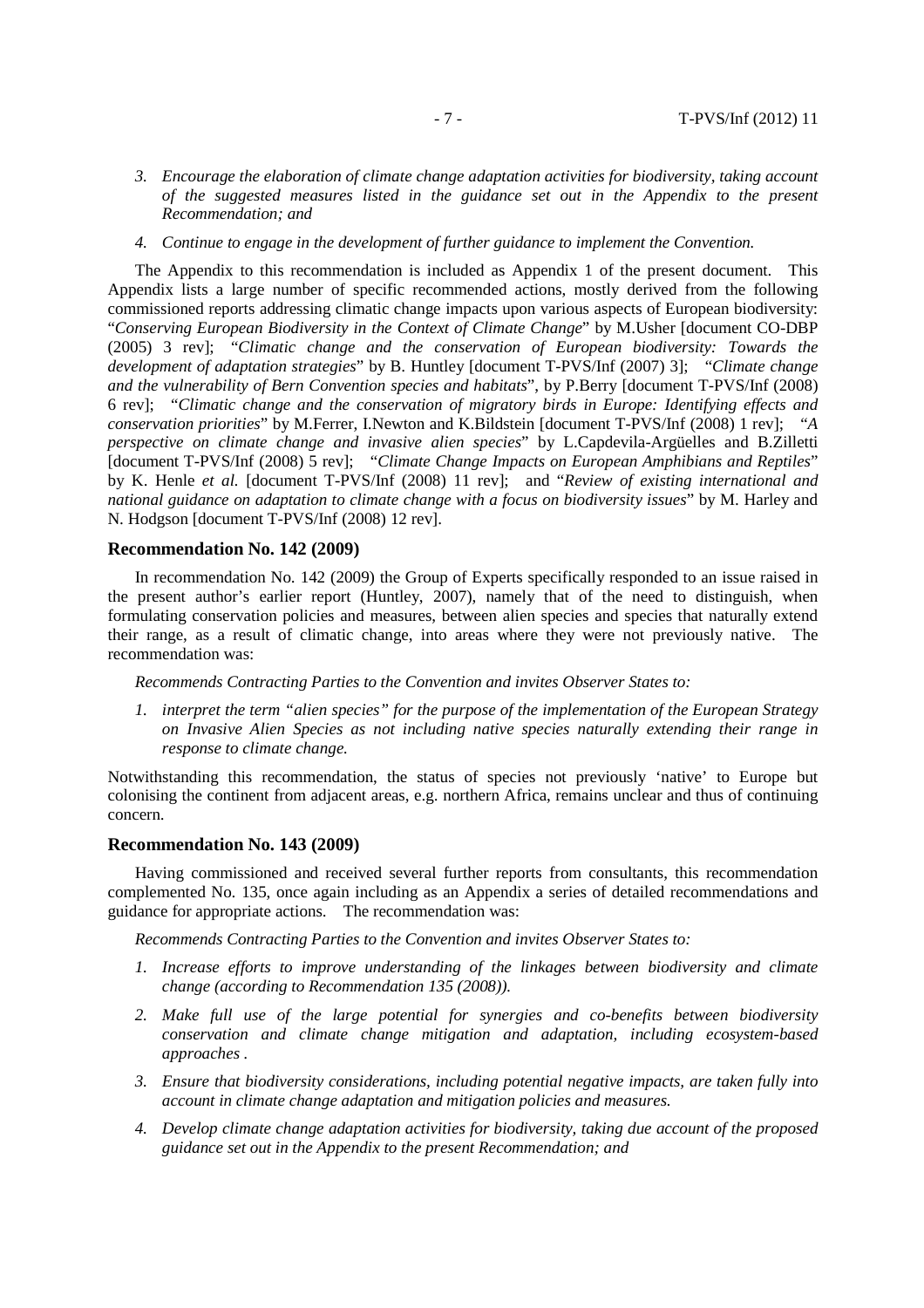*5. Continue to engage in the development and application of further guidance to implement the Convention.* 

The Appendix to this recommendation is included as Appendix 2 of the present document; it lists a number of specific recommended actions, mostly derived from the commissioned reports dealing with climatic change impacts upon invertebrates, plants and protected areas: "*Impacts of climate change on European invertebrates*, by R. Wilson [doc.T-PVS/Inf (2009) 8 rev]; "*The impacts of climate change on plant species in Europe"* by V. Heywood [doc.T-PVS/Inf (2009) 9 rev]; and "*Protected areas and climate change in Europe*" by M. B. Araújo [doc.T-PVS/Inf (2009) 10 rev].

#### **Recommendation No. 145 (2010)**

This recommendation specifically addressed the potential impacts of climatic change in mountain regions and once again included an Appendix listing specific recommended actions and guidance. The recommendation was as follows:

*Recommends Contracting Parties to the Convention and invites Observer States to:* 

- *1. Address and communicate the impacts of climate change on mountain biological diversity and its conservation,*
- *2. Carry out specific national and European research or, as appropriate, reinforce existing research on the mountain areas habitat types and species that will be most affected by climate change, monitoring their change and co-operating as appropriate with neighboring states in shared mountain ranges; Promote sharing of information on research carried out in different countain ranges of Europe,*
- *3. Develop specific climate change adaptation policies and action for mountain biodiversity, taking due account of the proposed guidance set out in the Appendix to the present recommendation;*
- *4. Where appropriate, implement the proposed actions of the guidance in appendix to this recommendation*

*Further recommends Contracting Parties of the Convention on the Protection of the Alps and Convention on the Protection and Sustainable Management of the Carpathians and invites their observer States to help implement this recommendation in their respective frameworks.* 

The Appendix to this recommendation is included as Appendix 3 of the present document. The specific actions that it recommends are based principally upon the relevant commissioned report: "*Impacts of climate change on Mountain Biodiversity in* Europe' by Ms Eva Spehn [doc. T-PVS/Inf (2010) 8].

#### **Recommendation No. 146 (2010)**

The focus of this recommendation was upon the potential impacts of climatic change on the biodiversity associated with European islands; once again the recommendation had an associated Appendix offering guidance and specific recommendations upon actions to be taken. The recommendation was as follows:

*Recommends relevant Contracting Parties to the Convention and invites relevant Observer States to:* 

- *1. Address and communicate the impacts of climate change on island biological diversity and its conservation including coastal and marine biodiversity in the waters surrounding islands;*
- *2. Carry out inventories and specific national and European research on island biodiversity that will be most affected by climate change, monitoring their change, identifying in particular species that may go extinct in the next decades, and propose solutions for the conservation of their genetic diversity;*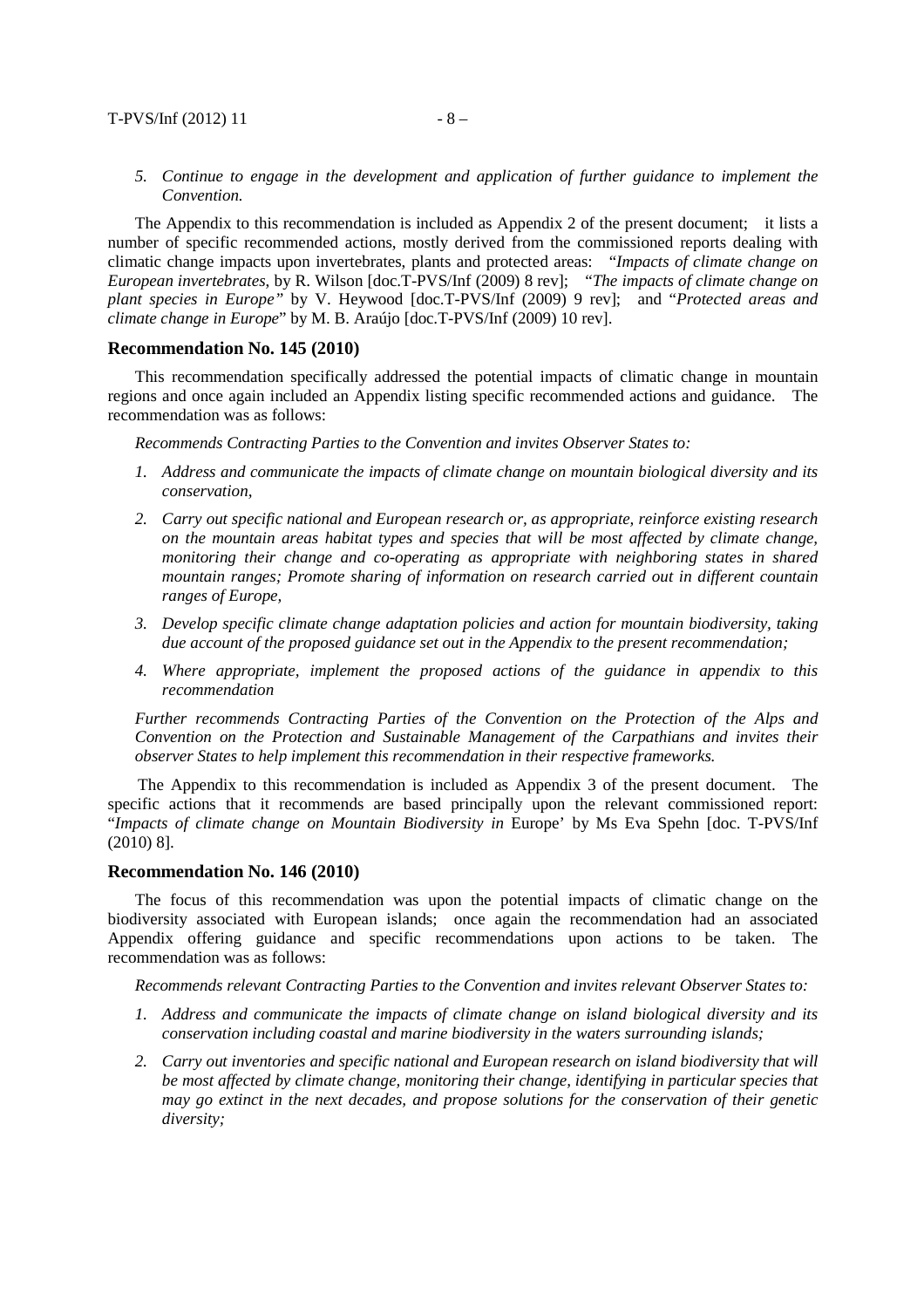- *3. Carry out a special effort to create more reserves in and around islands, in particular coastal and marine reserves, ensuring their functionality and better integrating biodiversity concerns in development, water and tourism policies;*
- *4. Develop specific climate change adaptation policies and action for island biodiversity, taking due account of the proposed guidance set out in the Appendix to the present recommendation.*
- *5. Where appropriate, implement the proposed actions of the guidance in appendix to this recommendation.*

The Appendix to this recommendation is included as Appendix 4 of the present document. The actions recommended therein are derived mainly from the commissioned report: "*Climate change and the biodiversity of European islands*' by Ms Cordula Epple [*document T-PVS/Inf (2010) 9*].

#### **Recommendation No. 147 (2010)**

This recommendation focused upon the links between wildfire, climatic change and biodiversity and once again included an Appendix detailing specific recommended actions. The recommendation was as follows:

*Recommends Contracting Parties to the Convention and invites Observer States to:* 

- *1. Assess how fire may affect biological diversity in a context of climate change, particularly in fireprone areas; identity which areas may increase their risk of fire in different climate change scenarios and take precautionary measures; identify, in particular, areas that may be at risk of desertification in Europe by a combination of higher temperatures, repetitive fire and erosion;*
- *2. Assess the changes required in land use and land management policies, including forestry, to make forests and other ecosystems more resilient to fires in a context of climate change;*
- *3. Consider the role of fire in the implementation of Bern Convention guidance on biodiversity and climate change.*
- *4. Where appropriate, implement the proposed actions of the guidance in appendix to this recommendation.*

Appendix 5 of the present document presents the Appendix to this recommendation, the specific actions recommended therein being based principally upon the commissioned report: "*Climate change, wildland fires and biodiversity*" by Mr Jose Manuel Moreno [doc T-PVS/Inf (2010) 10].

#### **Recommendation No. 152 (2011)**

The most recent recommendation explores the potential impacts of climatic change on marine biodiversity, drawing upon a report that examines this specific topic ("Impact of Climate Change on Marine and Coastal Biodiversity: current state of Knowledge", by UNEP-MAP-RAC/SPA), as well as upon several of the reports commissioned by the Group of Experts: "*Conserving European biodiversity in the context of climate change*", by Mr. Michael B. Usher [doc. T-PVS (2005) 21]; "*Climatic change and the conservation of European biodiversity: towards the development of adaptation strategies*" by Mr. Brian Huntley [doc. T-PVS/Inf(2007)03]; "*Protected areas and climate change in Europe*" by M. B. Araújo [doc. T-PVS/Inf (2009) 10 rev]; and "*Climate change and the biodiversity of European islands*" by Ms Cordula Epple and Mr Yves de Soye [doc. T-PVS/Inf (2010)09E]. The recommendation was as follows:

*Recommends Contracting Parties to the Convention and invites Observer States to:* 

*1. Increase efforts to develop robust ecological models pertaining not only to species but specifically also to the biotic/abiotic mechanisms and processes regulating marine ecosystems so as to evaluate their resilience to climate change, bearing in mind that uncertainties surrounding the precise nature of future climate change and its impacts on biodiversity should not delay practical conservation action;*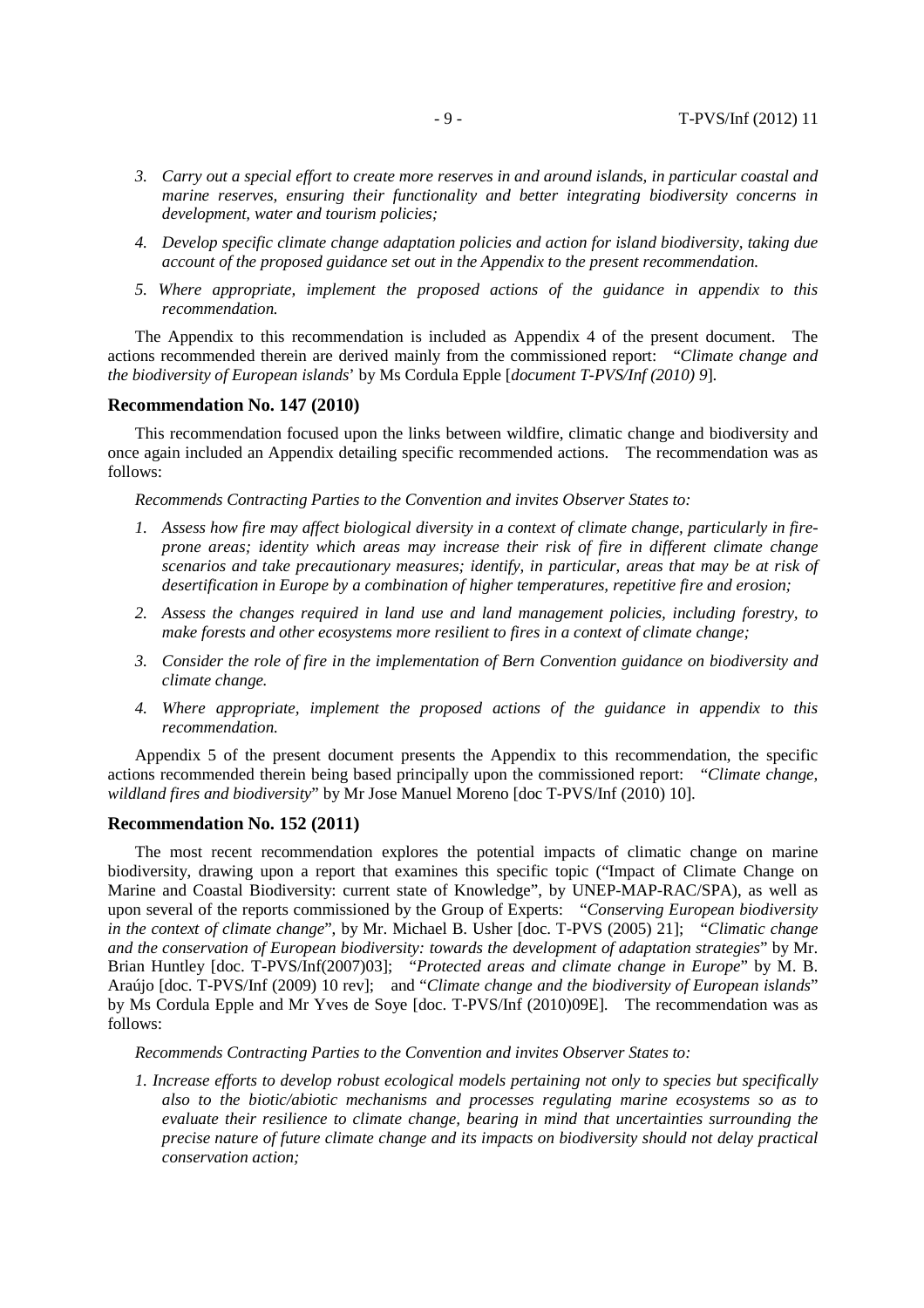- *2. Develop cross-cutting and sectoral adaptation and mitigation policies and measures to take account of the different climate change scenarios, particularly focussing on mitigating current and potential impacts on already vulnerable marine and coastal areas;*
- *3. Improve the status of marine biodiversity by stepping-up the designation of marine and coastal protected areas, including under the Emerald and the Natura 2000 networks, and ensure that they are managed in a sustainable way;*
- *4. Improve the knowledge-base of effects of climate change on marine and coastal biodiversity, including improved understanding of mitigation and adaptation measures to effectively inform the conservation of marine and coastal biodiversity, and ecosystem services. Ensure mechanisms are in place, to facilitate sharing of data and information at national, regional and international levels, making full use, where possible, of already-established mechanisms, including the Global Biodiversity Information Facility;*
- *5. Examine how marine invasive alien species may affect the biodiversity and, in particular, how Lessepsian species may affect native Mediterranean biodiversity;*
- *6. Continue to engage in the development and application of further guidance to implement the Convention in this regard; and*
- *7. Keep the Standing Committee informed of measures taken to implement this recommendation.*

#### **Summary of Recommendations**

Although recommendations Nos. 135 and 143 are the most extensive and far-reaching in scope, each of the recommendations, aside from No.122, provides specific guidance on actions to be taken by parties to the convention, and is thus of importance. Whilst clearly those recommendations that focus upon mountainous areas (No. 145) and upon islands (No. 146) have more limited geographical relevance, mountainous areas and islands are of disproportionate importance from a biodiversity perspective, and also at generally enhanced risk from negative impacts of climatic change. Much of the endemism in European biota is concentrated in mountainous regions and upon islands. Changing climates, coupled to the geometry of mountains, leads to reduced areas, or even disappearance of suitable climatic space, for higher altitude species as climate warms. Island biota too face reductions in extent, or disappearance from their island homes, of areas of suitable climatic space. Given that some of our most biodiverse islands, with high concentrations of endemic species, are also mountainous, many species are faced with the combined implications of occupying mountain-top habitats and isolated islands, resulting in a very high risk of negative impacts of climatic change.

The potential for climatic change, as well as for changes in land use, to alter the frequency, intensity and extent of wildfire, addressed in recommendation No. 147, is clearly of greatest immediate concern in the semi-arid and fire-prone regions surrounding the Mediterranean. However, it should not be overlooked that fire is a natural agent of regeneration also in both Boreal forests and steppe grasslands, albeit that the natural return periods for fires in these systems are longer and shorter, respectively, than those in typical Mediterranean maquis or garrigue ecosystems. Furthermore, as the Appendix to the recommendation makes clear, climatic change may alter the likelihood of fire in areas and ecosystems that have not historically been associated with fire as an agent of regeneration. Palaeoecological evidence, for example, has been interpreted as showing that, as earlier hypothesised by Huntley (1993), a change in fire frequency, resulting from a shift in climatic conditions, enabled the early Holocene expansion of *Corylus avellana* (Hazel) into areas around the Alps where forests dominated by deciduous *Quercus* spp. (Oak) previously had become established (Finsinger *et al.*, 2006). Although fire is not generally today associated with such ecosystems dominated by deciduous broadleaved trees, the palaeoecological evidence makes clear that climatic change may render such ecosystems fire prone. Thus, not only those parties to the convention that host Mediterranean ecosystems, and those in Boreal and steppic areas, but also others where wildfire has historically been infrequent, must take the potential for changes in fire regime into account.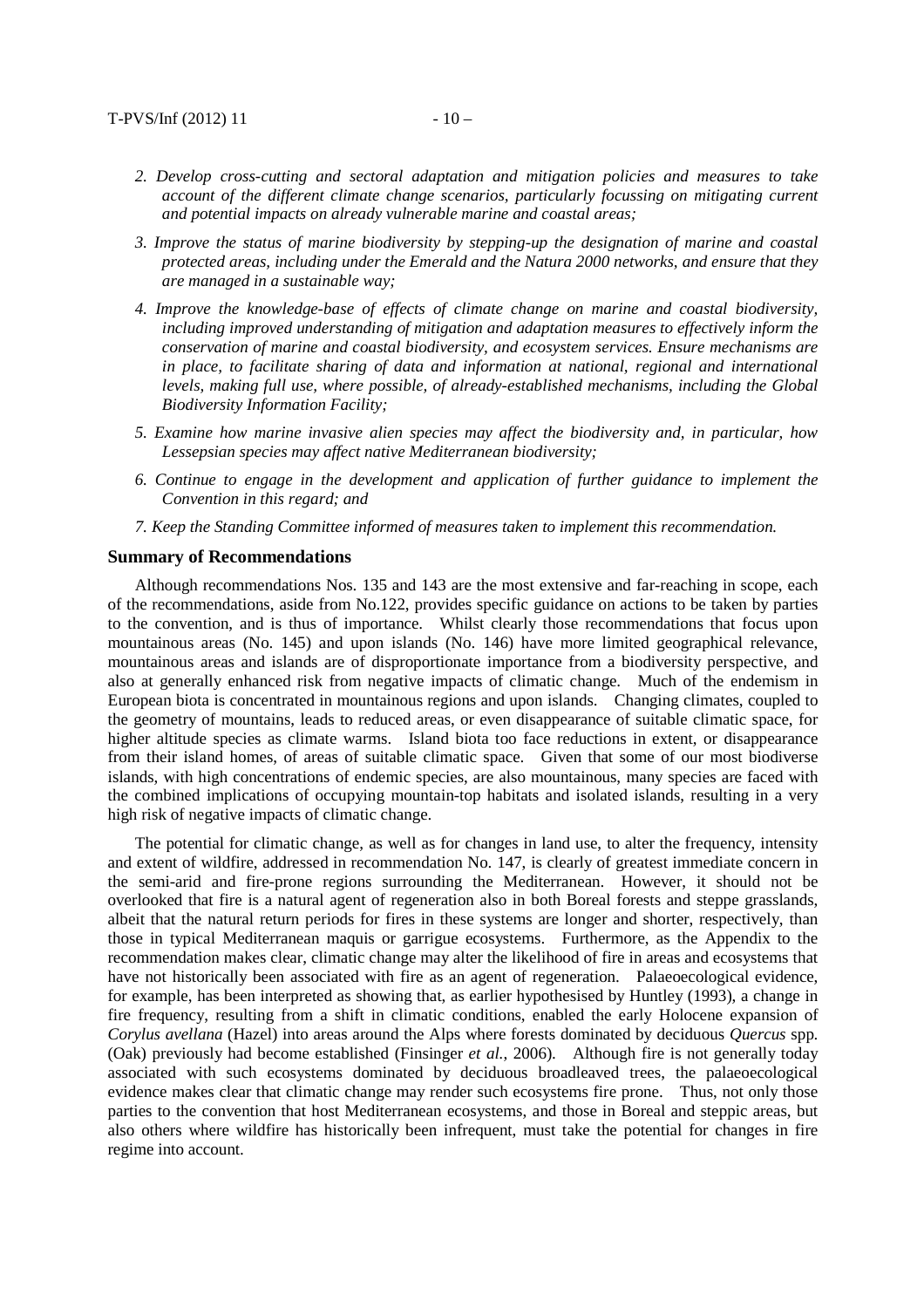The recommendation (No. 142) relating to how species should be classified that are naturally shifting their range in response to climatic change and colonising areas outside their historical area of native distribution is welcome and important, although as noted above it does not explicitly address the potential for species to colonise Europe from adjacent geographical regions as a result of climatic change. The final recommendation (No. 152), relating to marine biodiversity, whilst obviously important, adds little that has not been covered, implicitly if not explicitly, by previous recommendations.

Between them even the Appendices to just the two principal recommendations (Nos. 135 and 143; Appendices 1 and 2) recommend and describe a total of 55 actions, many of them with several subsidiary parts; the Appendix to recommendation No. 135 in addition describes seven underlying principles for adaptation strategies. Whilst there is some obvious duplication of the underlying principles between actions that have been included as a result of their recommendation by reports commissioned to address, for example, different taxonomic groups, it is nonetheless apparent that a large number of actions has been recommended for adoption by parties to the convention, even when only those associated with the two principal recommendations are considered. When all of the recommendations made to-date are considered, the number of recommended actions becomes very large and is likely to be more than a little bewildering to many of those being asked to consider and implement these recommendations. With this in mind it is strongly recommended that the Group of Experts commission a detailed review of the recommendations for actions made to date with the aim of producing a simplified synthesis of these recommended actions that will facilitate both implementation and reporting by parties to the convention.

As a first step in this direction, and for the purposes of the present report, the numerous recommended actions have been synthesised into a list of 10 'composite actions' (Table 1). The activities listed in the national progress reports have then been assessed in relation to which of these actions they address.

#### **TABLE 1: SYNTHESIS OF RECOMMENDED ACTIONS**

- 1. **Target as a priority the most vulnerable regions/ecosystems** the Arctic (sea-ice, tundra and boreal forest), mountains, coastal zones, islands, wetlands in areas of increasing drought. Improve knowledge of potential losses of such vulnerable habitats from the combined effects of climatic change and changing land use. Take steps to minimise other pressures on these habitats and regions that are most vulnerable to climatic change.
- 2. **Enhance the adaptive capacity of vulnerable species** (rare/endemic/threatened). Take steps to increase their populations; identify and urgently address threats, other than climatic change, to these species; develop climatic change adaptation/mitigation plans, especially for those species identified as most vulnerable to climatic change.
- 3. **Improve knowledge of species and habitats of special concern** (including Bern Convention species/habitats, endemics, sea-turtles, amphibians and reptiles), especially of their vulnerability to climatic change. Simulate potential impacts using species' distribution models, enabling a focus upon those identified as most vulnerable to climatic change. Update or develop conservation statements and, where necessary, recovery plans for all threatened species, incorporating climatic change impacts. Incorporate climatic change vulnerability into the assessment of threatened status when compiling 'Red Books/Lists'.
- 4. **Improve knowledge and understanding of the role of wildfire** in ecosystem dynamics. Assess the vulnerability of ecosystems to changes in wildfire frequency as a result of climatic change, landuse changes and human settlement patterns. Include the role of fire in all assessments of the vulnerability of species, ecosystems and habitats. Assess the vulnerability of protected area networks to wildfire and take this into account when developing strategies for their management and/or enhancement.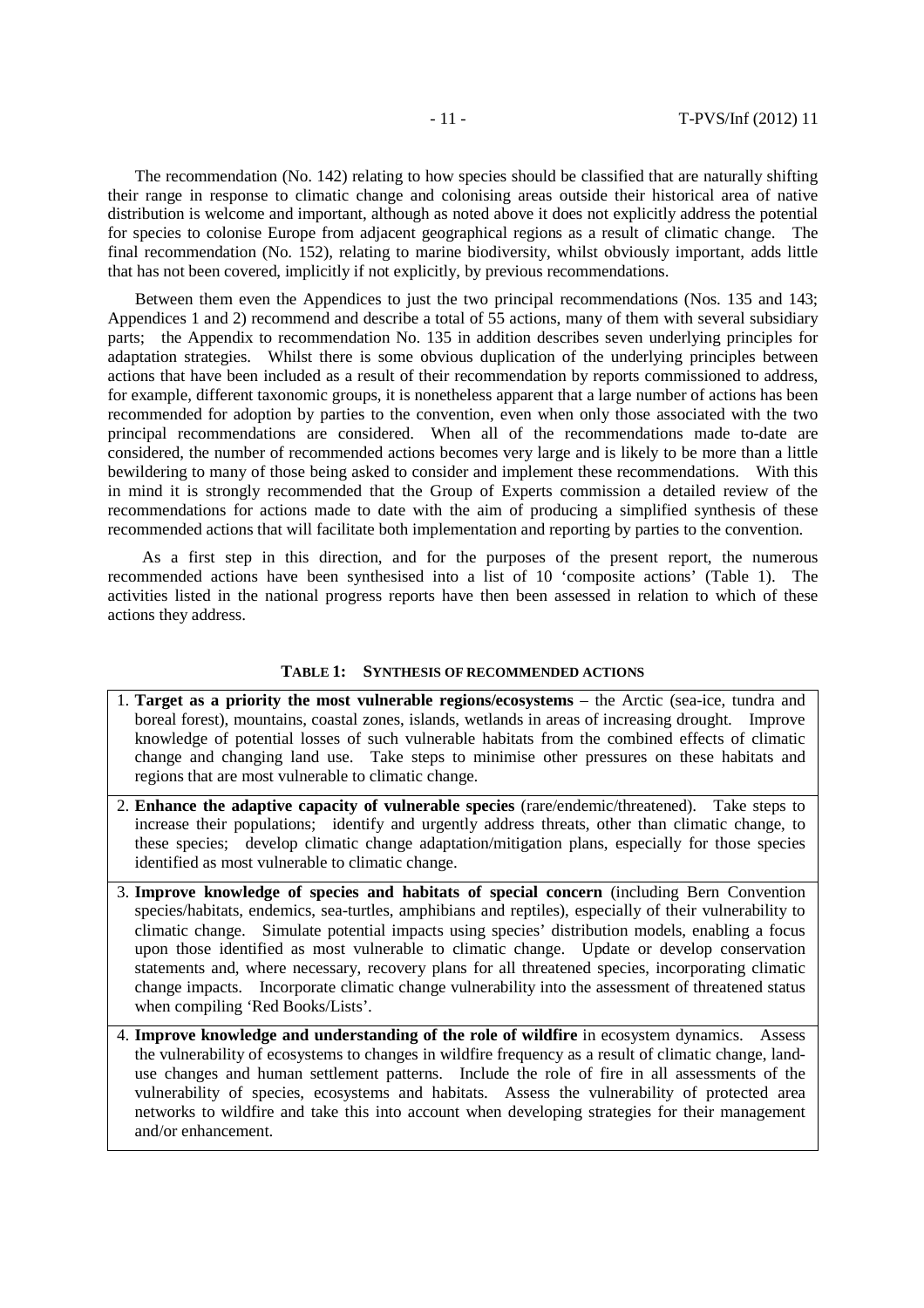- 5. **Improve knowledge of introduced alien species**, especially those widely cultivated as horticultural subjects. Assess how their populations are likely to respond to climatic change and hence which of them are potentially invasive. Monitor, assess and control intentional new introductions of alien species not already present, taking into account potential impacts of climatic change and/or enhanced atmospheric  $CO<sub>2</sub>$  concentrations upon their potential to become invasive.
- 6. **Implement monitoring** of *inter alia* species' population trends, species behaviour, including phenology, and climatic change impacts upon protected areas. Select focal species as targets for monitoring on the basis that they are highly sensitive potential indicators of climatic change impacts, or else that they respond to critical biologically-relevant variables that themselves are difficult to monitor. Target monitoring to critical areas (e.g. southern Europe is important for many migratory birds).
- 7. **Maintain or restore intact ecosystems**. Ensure existing protected areas are managed appropriately so as to maximize their health and resilience; increase the extent of protected areas, implement buffer zones and increase connectivity by developing permeable landscapes that provide functional networks of habitat 'stepping stones' of various sizes and separations linking protected areas, thus facilitating both local adaptation and range shifts. Retain as many as possible of remaining fragments of unaltered or semi-natural habitats; create new patches of habitat where past land management has led to their absence from the present landscape; maintain and, where appropriate, increase habitat heterogeneity; take steps to increase ecosystem resilience, not only to progressive climatic change but also to extreme weather events; use a variety of mechanisms, including easements, set-aside, incentive-based schemes, local conservation strategies and public and private collaboration for conservation, to achieve these goals.
- 8. **Implement adaptive management practices and strategies**. Use monitoring results to inform adaptive management; improve understanding and knowledge of the practical application and effectiveness of alternative management practices; take a long-term view  $(20 - 50$  years) when developing protected area management plans. **Act now** – do not allow uncertainties about the precise nature of future climatic changes to be an excuse for delays in taking practical conservation actions.
- 9. **Adopt holistic approaches to adaptation and mitigation**. Development of species' and/or habitat conservation and/or recovery plans should take an holistic view, not only across different taxonomic groups and ecosystems, but also trans-nationally and across sectors other than the biodiversity conservation sector. Adaptation strategies should aim to reduce species losses whilst mitigation measures should contribute to reducing species and/or habitat vulnerability. Steps should be taken to facilitate knowledge transfer between partners, stakeholders, including the general public, and sectors.
- 10. **Consider assisted colonisation and/or** *ex situ* **conservation** for species unlikely to achieve necessary range shifts. Evaluate potential risks and benefits, considering both target species and potential 'receiving' sites/ecosystems. Assess coverage and quality of existing *ex situ* conservation measures (e.g. seed banks, botanical garden collections); take steps to enhance these where necessary, ensuring propagules are preserved of Bern Convention and other threatened plant species.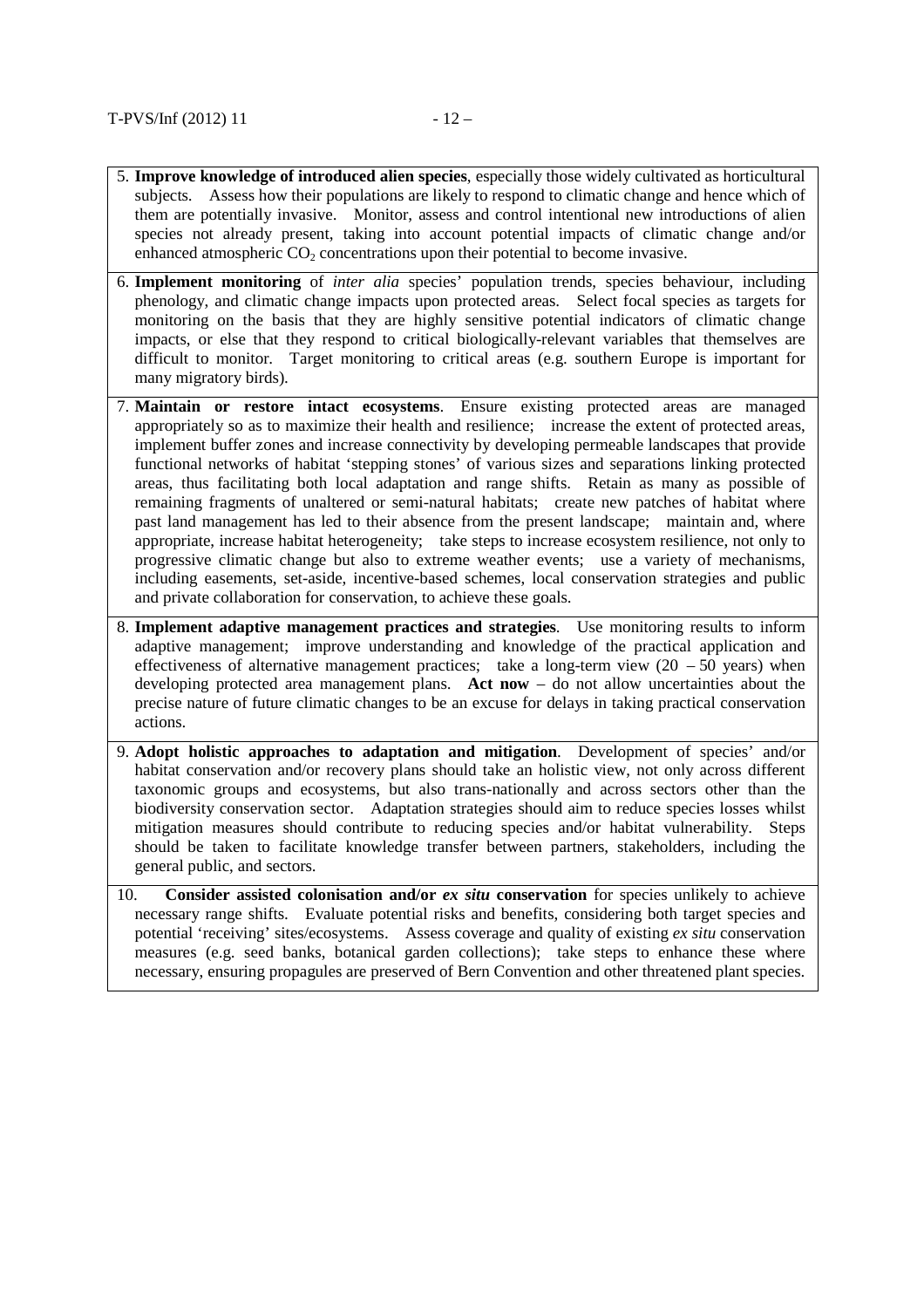# **II. REVIEW OF REPORTS RECEIVED FROM PARTIES TO THE CONVENTION**

Eight parties submitted the requested reports for 2012, whilst reports for 2011 were made available from a further 13 parties. Table 2 lists those parties from which reports were received, indicating for which period(s) reports were available. Where reports were available for both periods the analysis was based only upon the report submitted for 2012.

| <b>Party reporting</b>                      | 2012 report  | 2011 report |  |  |  |
|---------------------------------------------|--------------|-------------|--|--|--|
| Albania / Albanie                           |              | ✓           |  |  |  |
| Armenia / Arménie                           | ✓            | ✓           |  |  |  |
| Azerbaijan / Azerbaïdjan                    |              |             |  |  |  |
| Belgium / Belgique                          |              | ✓           |  |  |  |
| Bosnia and Herzegovina / Bosnie-Herzégovine |              | ✓           |  |  |  |
| Bulgaria / Bulgarie                         | ✓            | ✓           |  |  |  |
| Croatia / Croatie                           |              |             |  |  |  |
| Cyprus / Chypre                             |              |             |  |  |  |
| Estonia / Estonie                           |              | ✓           |  |  |  |
| European Commission / Commission européenne | $\checkmark$ | ✓           |  |  |  |
| Georgia / Géorgie                           |              |             |  |  |  |
| Germany / Allemagne                         |              | ✓           |  |  |  |
| Latvia / Lettonie                           |              | ✓           |  |  |  |
| Malta / Malte                               |              |             |  |  |  |
| Norway / Norvège                            |              | ✓           |  |  |  |
| Poland / Pologne                            |              | ✓           |  |  |  |
| Serbia / Serbie                             |              |             |  |  |  |
| Spain / Espagne                             | ✓            | ✓           |  |  |  |
| Switzerland / Suisse                        |              |             |  |  |  |
| Ukraine / Ukraine                           |              |             |  |  |  |
| United Kingdom / Royaume-Uni                | ✓            |             |  |  |  |

**TABLE 2: REPORTS RECEIVED**

Reports were reviewed for evidence of actions relevant to each of the ten composite actions summarised above. This evidence is summarised for each reporting party in the sections that follow, firstly for those parties who submitted a report this year in time for inclusion in this review, and then for those other parties who submitted a report in 2011. Italicised numbers in parentheses in these summaries indicate which of the 10 composite actions various measures are considered to address.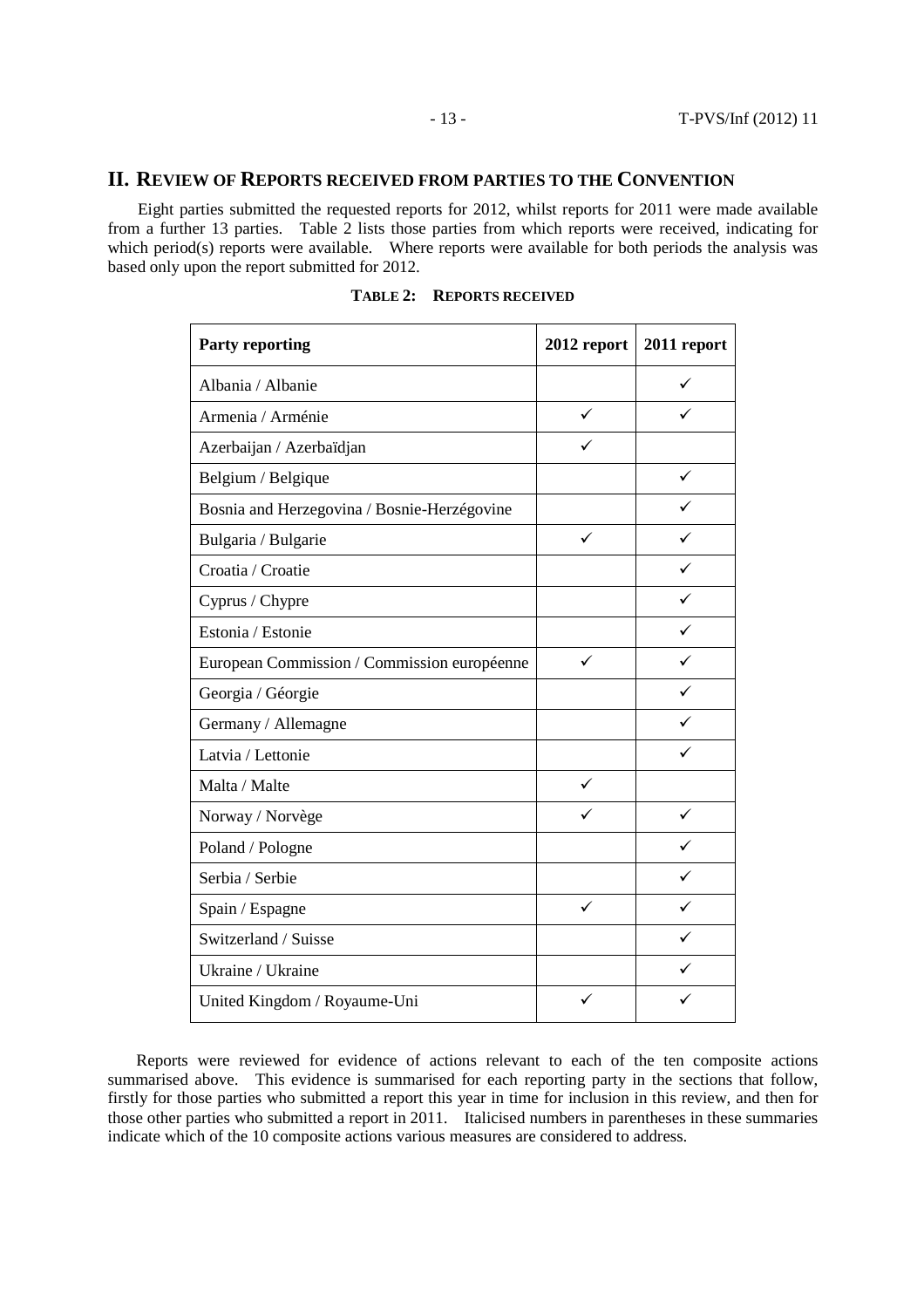# *Armenia / Arménie (2012)*

The forest ecosystems that cover *ca*. 11% of the country, and that form part of the Caucasus-Anatolian-Hyrcanian Temperate Forest Ecoregion, have been identified as vulnerable to climatic change and the need to enhance their resilience has been recognised. New protected areas have been established, including some forest-covered areas. The impacts of increasing aridity on forest ecosystems, including mountain forests, is being addressed through adaptation plans designed to enhance their resilience and enable ecosystem-based adaptation of rural communities; 75,000 ha of forests identified as most vulnerable to climatic change are being initially targeted for adaptation measures. (*1, 3, 7, 9*).

Forest rehabilitation and regeneration options are being piloted at four sites, making use of local genotypes of endemic species, including wild fruit and nut trees and/or local drought-tolerant tree and shrub species not generally used in forestry. The use of mixed plantings is designed to enhance resilience of the forests to climatic change, as well as to increased frequency of pests and of wildfire. The sites are monitored and adaptive management strategies are used. Knowledge gained from these pilot sites will be disseminated to inform adaptation options nationally. (*2, 4, 6, 7, 8, 9*)

Strategies are being developed to improve wildfire management nationally in both the short- and medium-term. Steps have been taken to reduce potential for ignition resulting from agricultural waste burning, and to improve the provisions made for fire suppression. Engagement with the tourism sector aims to mainstream climatic change adaptation and mitigation, as well as biodiversity conservation, in this sector. (*4, 9*)

Bio-indicators have been identified for forest health monitoring and steps taken to identify and monitor forest pests that may benefit from changing climatic conditions, including invasive species. Efforts are being made to mainstream climatic change risk considerations into management plans both for managed forests and for protected areas. (*5, 6, 9*)

**Summary:** The report indicates a high level of awareness of the potential impacts of climatic change upon biodiversity, and describes a series of projects and measures that are already being undertaken that are designed to address these impacts. These activities target, to a greater or lesser extent, all but the last of the composite actions identified above.

#### *Azerbaijan / Azerbaïdjan (2012)*

 Protected areas have been established, forest cover restored to reduce soil erosion, and drainage systems developed to reduce soil salinization problems. Protected areas now cover 10·3% of the country. Ongoing research aims to increase knowledge of endangered species. Legal instruments have been enacted that aim to ensure the protection of genetic resources and of biodiversity generally, and the sustainable use of natural resources. An extensive programme of re-afforestation has been undertaken. Forest seed orchards have been established, providing the plant materials for these re-afforestation projects. Whilst a wider need for *ex situ* conservation measures is recognised, no coherent steps have as yet been taken to implement this, although legislation provides protection of threatened species from unlicensed collection. Some captive breeding of native species is undertaken at the Baku City Zoological Park. (*7, 10*)

As part of a suite of adaptation measures aimed to reduce the negative impacts of climatic warming on human health, an acceleration of 'greening' in cities, along with planting of vegetation in large areas around cities, is planned. These measures, if appropriately implemented, offer opportunities also to achieve biodiversity conservation targets. (*7*)

Assessment of the vulnerability of Bern Convention species and habitats is planned to be completed over the coming  $2 - 3$  years. (3)

A biodiversity monitoring network has been developed, linked to a national environmental monitoring system. (*6*)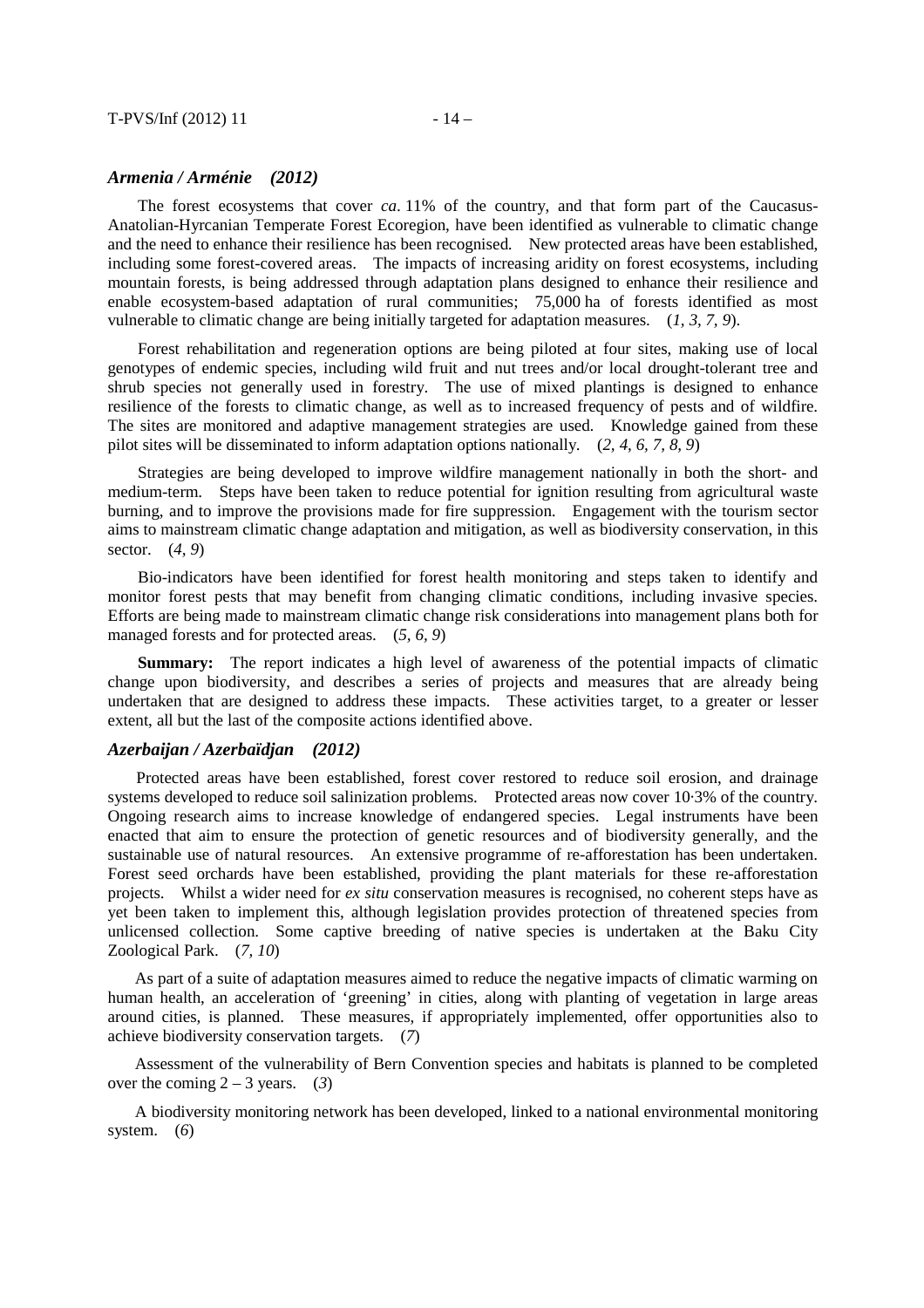**Summary:** Although the report shows clear evidence of awareness of issues relating to climatic change and its potential impacts upon biodiversity, this awareness appears as yet to have resulted in few if any specific conservation actions designed to target issues arising from climatic change. Nonetheless, some activities already in place will help ensure the general health and conservation of the country's undeniably high level of biodiversity and will provide monitoring of climatic change impacts. Other relevant activities are planned for the short-term future. Activities already underway, planned or available as future opportunities will address at least in part four of the ten composite actions identified earlier.

# *Bulgaria / Bulgarie (2012)*

 Work has been undertaken to identify those species or species groups potentially most vulnerable to negative effects of climatic change. These include in particular: marine species, including endemics, of the Black Sea for which the opportunities to move to cooler waters are limited; and glacial relict plant species limited to areas of severe (i.e. cold) abiotic conditions in the mountains. Further work is being undertaken to identify the species and ecosystems potentially most vulnerable to climatic change; alpine forests, wetlands and the lower montane zone up to 800 m altitude, and migratory birds, amphibians and reptiles, invertebrates and plants, have been initially identified as likely to be amongst the most vulnerable. (*1, 3*)

Areas identified as forming part of the Natura 2000 network account for 34·4% of the country's land area, whilst protected areas represent *ca*. 5·3% of the country. A network of marine protected areas is being developed in the Black Sea. (*7*)

Specific measures for biodiversity conservation are to be included in the Third National Action Plan on Climate Change, Strategy on adaptation to climate change (2013–20), although no details are provided as to what these measures may be.

Monitoring schemes are in place for various taxonomic groups of plants and animals. Although most of the schemes have not yet been running long enough to have provided unequivocal evidence of the impacts of climatic change, they have this potential. (*6*)

Ongoing work is addressing potential links between climatic change and the incidence of invasive species. (*5*)

The forestry sector has adopted policy priorities relating to climatic change adaptation and mitigation, prevention of and protection of forests from wildfires, and requiring development of multifunctional and sustainable forest management practices. They are also committed to monitoring of forest pests and diseases. Forest areas vulnerable either directly to climatic change or to associated natural hazards (fires, pests and diseases) have been identified. The genetic variability of the principal tree species has been assessed and the results used to inform the development of *in situ* conservation units and *ex situ* conservation collections in arboretums and seedbanks. (*4, 6, 10*)

Development of renewable energy resources as part of measures to mitigate climatic change is seen as a potential threat to some larger-bodied endangered bird species (e.g. Red-breasted Goose (*Branta ruficollis*), Imperial Eagle (*Aquila heliaca*), Egyptian Vulture (*Neophron percnopterus*), Dalmatian Pelican (*Pelecanus crispus*) and Saker Falcon (*Falco cherrug*)).

**Summary:** There is clear awareness of the problems posed by climatic change and of the need to incorporate the issue when developing policy and conservation strategies. Steps have been taken or are underway to identify species and ecosystems most vulnerable to climatic change. Although measures have been taken that will enhance the status of ecosystems and monitor the effects of climatic change, apparently only in the forestry sector have adaptation measures been adopted that are relevant to biodiversity conservation. Concerns are expressed about the potential negative impacts upon biodiversity of mitigation measures proposed in the energy sector, but no practical suggestions are made as to how these might be addressed. The actions reported relate to seven of the ten composite actions, but in no case do they go very far towards addressing these actions.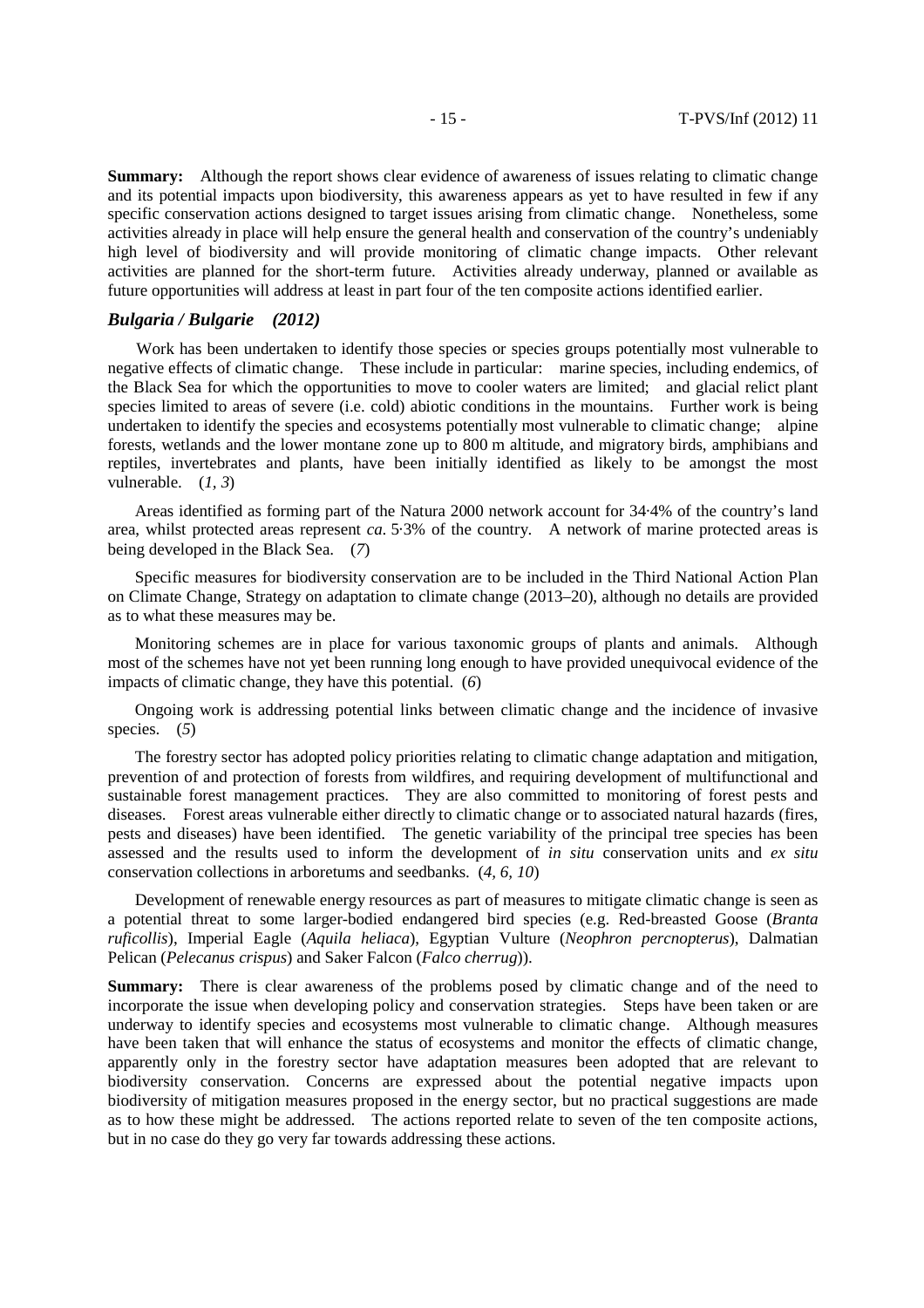#### *European Commission / Commission européenne (2012)*

A study has been undertaken to assess current knowledge of risk from climate change to species and habitats of EU conservation concern protected by the Natura 2000 network and to elaborate approaches to reduce, mitigate and adapt to such impacts, both within individual sites and at broader network level. (*3*)

The Commission plans to adopt a Green Paper on a Strategy on Green Infrastructure in the autumn of 2012; it sees green infrastructure as an essential means of integrating biodiversity and climate change adaptation. Development of Green Infrastructure, using ecosystem-based approaches, is embedded in target 2 "*by 2020, ecosystems and their services are maintained and enhanced by establishing green infrastructure and restoring at least 15 % of degraded ecosystems*" of the EU Biodiversity Strategy to 2020. (*7*)

The Commission is committed to the development and application of ecosystem-based approaches to climatic change adaptation and mitigation and has made funds available for projects addressing this goal. (*7*)

A legislative instrument addressing the problem of invasive species is in preparation, although it is not apparent that this includes any explicit consideration of the potential impacts of climatic change on either invasiveness of introduced species or the invasibility of ecosystems. (*5*)

**Summary:** Although the measures reported only clearly address three of the ten composite actions, the Commission nonetheless is clearly taking the problem of climatic change very seriously, and embedding this throughout its activities. The commitments to green infrastructure and to ecosystem-based approaches to adaptation and mitigation have the potential to generate important win–win outcomes of benefit to biodiversity conservation. The assessment of the climatic change risk to species and habitats of EU conservation concern is an important first step towards developing adaptation policies that will limit the potential negative impacts of climatic change on European biodiversity.

# *Malta / Malte (2012)*

The Climate Change Adaptation Strategy' adopted in May 2012 includes a number of proposed or planned actions that will address *inter alia* strengthening of protected sites, including extension to the marine realm, development of green infrastructure, habitat restoration, threats from alien and invasive species, and the maintenance of traditional agro-ecosystems. The 'National Biodiversity Strategy and Action Plan' (2012) proposes actions related to these proposals as well as further related measures, including conservation of genetic resources, development of ecological networks of protected areas, and monitoring of biodiversity. The 'National Environment Policy' (2012) includes relevant commitments, including the designation of additional marine protected areas and strengthened management of protected areas generally, ensuring an adequate knowledge base about national biodiversity and ecosystems is available by 2015, the preparation of management plans for terrestrial Natura 2000 sites by 2013, and actions related to invasive species control, restoration of damaged ecosystems and the incorporation of biodiversity issues into the policy frameworks for the agricultural and fisheries sectors. Management plans being developed for terrestrial protected areas will take into account climatic change and adaptation issues. (*3, 5, 6, 7, 9*)

An overall assessment of vulnerability of species and habitats has been made on the basis of data where these are available but principally using expert judgement; *Posidonia oceanica* meadows and littoral and sub-littoral species generally are identified as particularly vulnerable. There is some evidence that plant species from northern Africa have become established on the island in recent years. (*3*)

Challenges identified include principally knowledge limitations that limit the extent to which objective assessments of vulnerability can be made, lack of long-term monitoring data on biodiversity, lack of knowledge of native and even of endemic species. The report also draws attention to the general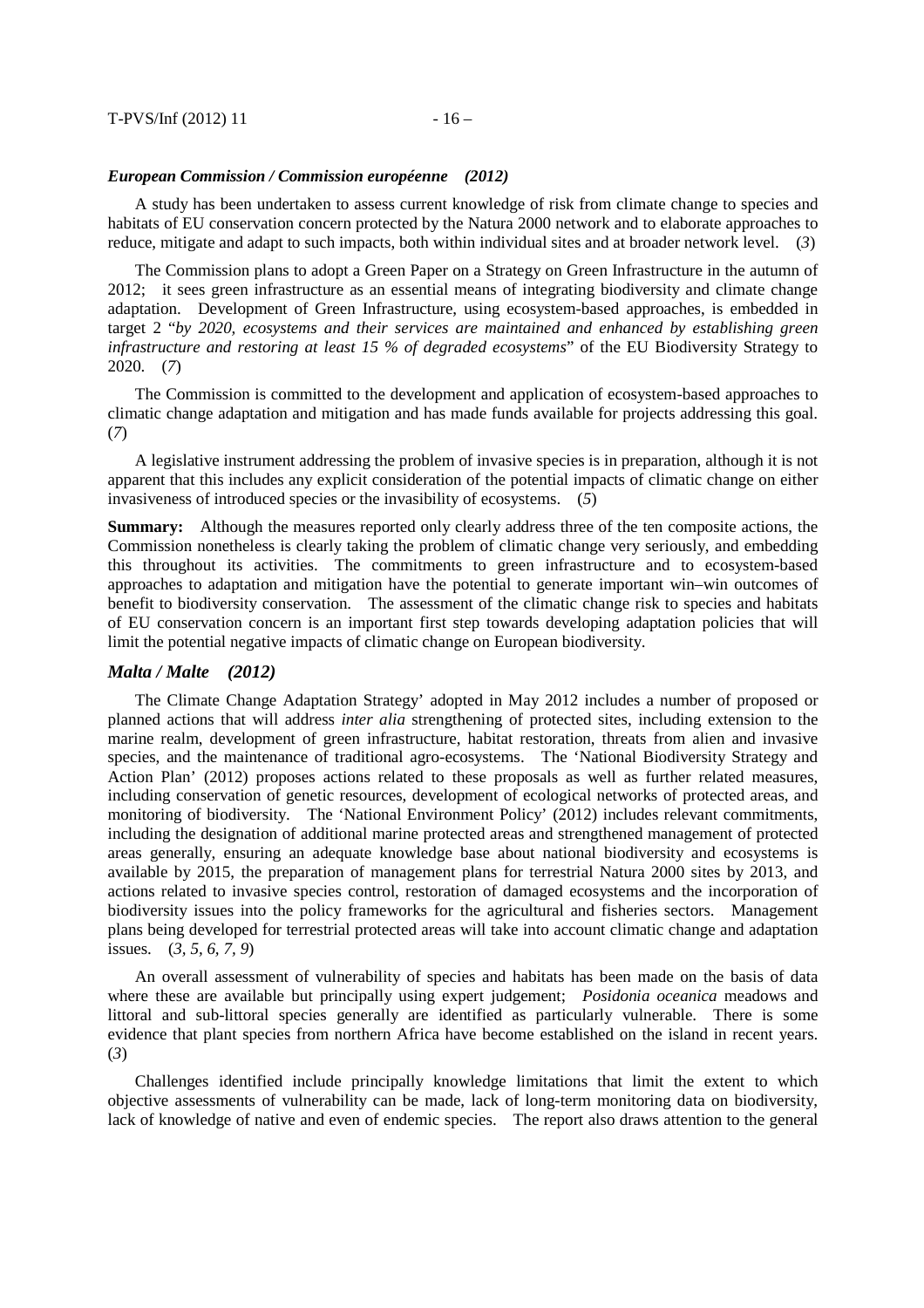problem of the extent to which climate change projections made at global, or even at regional, scales are able to make adequately resolved projections for smaller oceanic islands.

**Summary:** Strategies and action plans adopted this year include many relevant and important proposals and commitments, with planned actions that address at least in part five of the ten composite actions. However, to-date actions have apparently been implemented in relation to only one of these composite actions, a vulnerability assessment of species and habitats having been made. Even here, however, data deficiency meant that this assessment was based principally upon expert judgements.

#### *Norway / Norvège (2012)*

 A number of ecosystems and species has been identified as likely to be especially vulnerable to negative impacts of climatic change, notably high alpine and Arctic species (e.g. Polar Bear – *Ursus maritimus*, Arctic Fox – *Alopex lagopus*) and cold-water fish (e.g. Arctic Char – *Salvelinus alpinus*). The combined effects of higher ocean temperatures and acidification are expected to lead to impacts upon marine organisms. Climatic change vulnerability assessments have been made for a number of different species and ecosystems (marine benthic fauna, seashores, Atlantic salmon, vegetation, alien species, northern Norway and Svalbard – including an assessment of the carbon sequestration capacity of the terrestrial ecosystems of these regions, mountain summer farming landscapes). In other cases climatic change vulnerability has been included in more general assessments of vulnerability to a range of pressures (seabirds, various marine area management plans). Climatic vulnerability has been assessed for a number of Bern Convention species (*Anser erythropus, Emberiza hortulana* and *Limosa limosa* (birds); *Margaritifera margaritifera, Osmoderma eremita* and *Parnassius mnemosyne* (invertebrates); *Dracocephalum ruyschiana* and *Najas flexilis* (plants); *Alopex lagopus* (mammal)). (*1, 2, 3*)

Long-term monitoring data for migratory birds document dates of arrival, breeding and autumn migration. Monitoring programmes have also been established for terrestrial ecosystems, palsa mires and mountain vegetation, all of which focus upon linkages between climatic change and biodiversity. Monitoring is also carried out of freshwater and marine ecosystems, the results from which provide insight into climatic change effects. (*6*)

An enhanced threat is expected from invasive species, many of which are expected to benefit from the shift towards milder climatic conditions, especially in winter. (*5*)

Climatic change adaptation measures are integrated into existing management structures for protected areas. (*7*)

Norwegian climate policy (2012) adopts the ecosystem approach and makes a commitment to "*prioritise measures that have positive effects for both reducing greenhouse gases and for securing biodiversity and other important environmental values*". The legislative framework requires that issues of climatic change, and environmental considerations such as biodiversity, be included in sectoral policies, and various measures are in place to promote cross-sectoral development of adaptation policies. (*9*)

Potential conflicts with biodiversity are identified arising from the development of renewable energy resources (wind power, water power, bioenergy crop production).

Seminars for teachers and pupils at secondary schools have presented scientific knowledge about man-made changes in nature, with an emphasis on knowledge about climatic change and biodiversity loss. (*9*)

**Summary:** Many important steps have already been taken, including a series of valuable assessments of the vulnerability of species and ecosystems to climatic change. A legislative and policy framework has been developed that embeds the needs for ecosystem-based approaches to adaptation and for biodiversity conservation to be taken into account across all sectors. A series of important monitoring schemes is in place providing valuable data about the responses of various species and ecosystems to climatic change. Overall, progress has been made with respect to at least seven of the ten composite actions, the progress in some cases being substantial.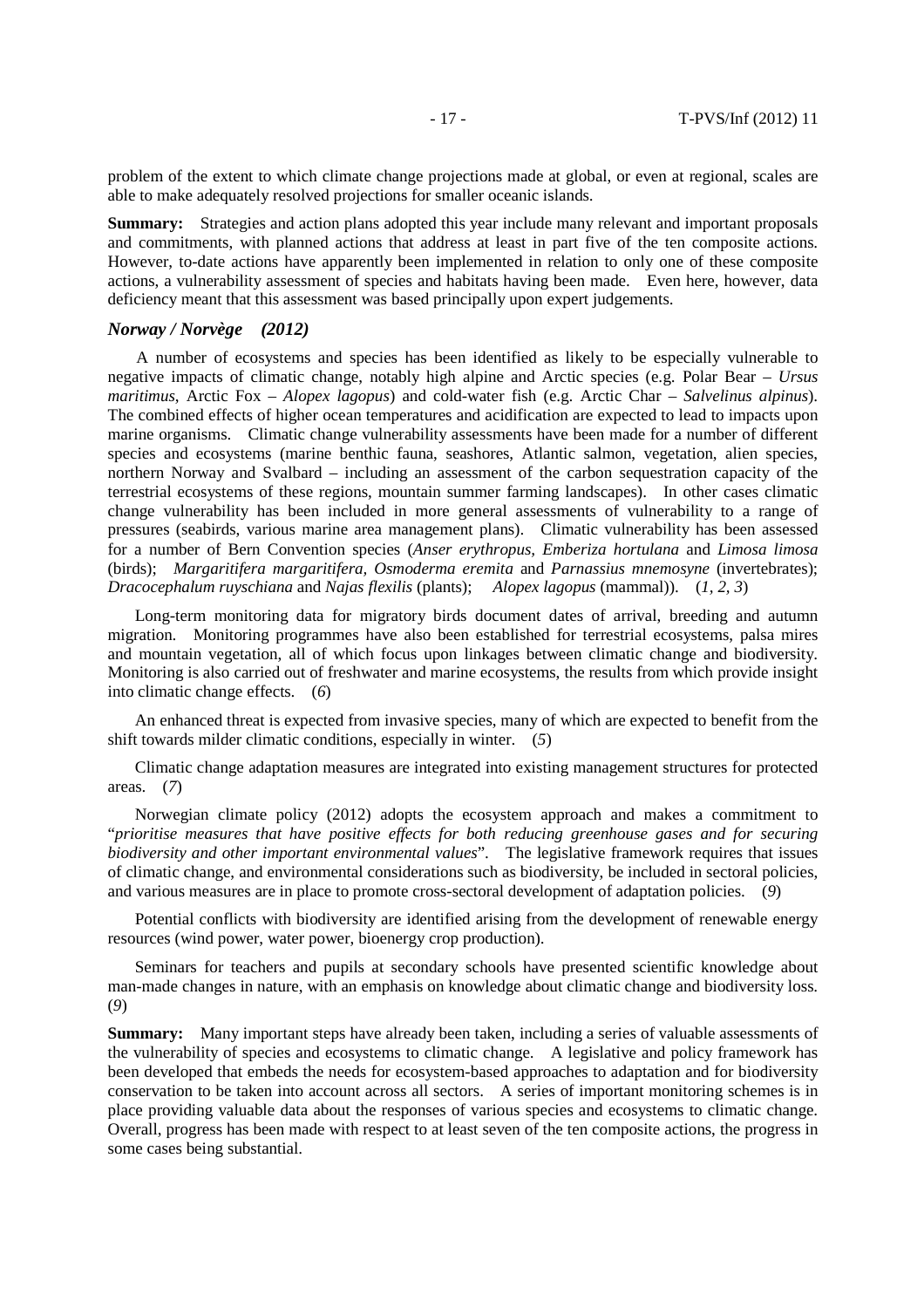#### *Spain / Espagne (2012)*

A 'Strategic Plan for Natural Heritage and Biodiversity' has been adopted (September 2011) that identifies a series of lines of action relating to biodiversity and adaptation to climatic change. In particular, it proposes the following actions; mapping the vulnerability of Spanish biodiversity; consolidation of ecological monitoring networks; development of a system of biological indicators for impact assessment; assessment of the protected areas – including the Natura 2000 Network – under different climatic change scenarios; evaluation of the potential of *ex-situ* conservation measures; and assessment of the impacts on ecosystems goods and services. (*3, 6, 7, 10*)

Studies have been undertaken to assess the potential impacts of climatic change on the flora and fauna of Spain. Species' distribution models and climatic change projections have been used to simulate species' potential future distributions. The results have been used to assess species' vulnerability to climatic change, to propose adaptation measures and to assess the implications for biodiversity conservation. (*3*)

A global change monitoring network has been established in the National Parks; this is a joint venture between the National Park Autonomous Organization, the Spanish Meteorological Agency, the Biodiversity Foundation and the Spanish Climate Change Office. The nature of the biodiversity-relevant monitoring being undertaken, however, is unclear. (*6*)

**Summary:** Potentially valuable studies have been undertaken to assess the potential impacts of climatic change on flora and fauna. A series of important targets for future work has been identified and a monitoring programme has been implemented for National Parks. Whilst all of these are important and laudable, and together they represent some progress in relation to four of the ten composite actions, it is nonetheless unclear that any practical steps have yet been taken to embed climatic change issues into the development of biodiversity conservation strategies, nor into the management plans for individual protected areas or for the network as a whole.

#### *United Kingdom / Royaume-Uni (2012)*

 A 'UK Climate Change Risk Assessment' has been published (January 2012); this includes 'Biodiversity and Ecosystem Services' as one of eleven themes. Biodiversity impacts are also described under several of the other themes, notably agriculture, forestry, water and marine. There is a commitment to repeat this assessment regularly on a five-year cycle. Many other initiatives are underway, of which the following summary is illustrative rather than exhaustive. Scotland's 'Climate Change Adaptation Framework' (2009) includes a sector action plan addressing 'Biodiversity and Ecosystem Resilience'. Scotland is also committed to adopting an ecosystem approach to land-use decisions in the light of climatic change, and to build ecological networks. Mitigation opportunities related to woodlands and peatlands are identified in the 'Climate Change Strategy for Wales'. The Forestry Commission in Wales has published guidelines on species diversification to support climatic change adaptation both in timber production and in native woodlands. The 'Climate Change Risk Assessment' for Northern Ireland has identified a number of biodiversity risks that are to be addressed in a forthcoming 'Northern Ireland Adaptation Programme'. In England, a new biodiversity strategy has set out a major shift in emphasis of conservation effort towards a much extensive, more innovative and more integrated approach to biodiversity conservation. Exemplified by the Nature Improvement Areas initiative, this approach is intended to render ecological networks more coherent and resilient, and thus more able to respond to the challenges of climatic change and other pressures. Twelve Nature Improvement Areas have been established with the aims of creating more and better-connected habitats, enhancing benefits that nature provides to people and uniting local stakeholders in a shared vision for a better future for both people and wildlife. A 'National Adaptation Programme' is under development that will set out joint actions to be undertaken by a range of stakeholders. In England, a Green Infrastructure Partnership has been established by the government with the aim of planning and delivering more green infrastructure at local, city-wide and landscape levels. (*3, 7, 9*)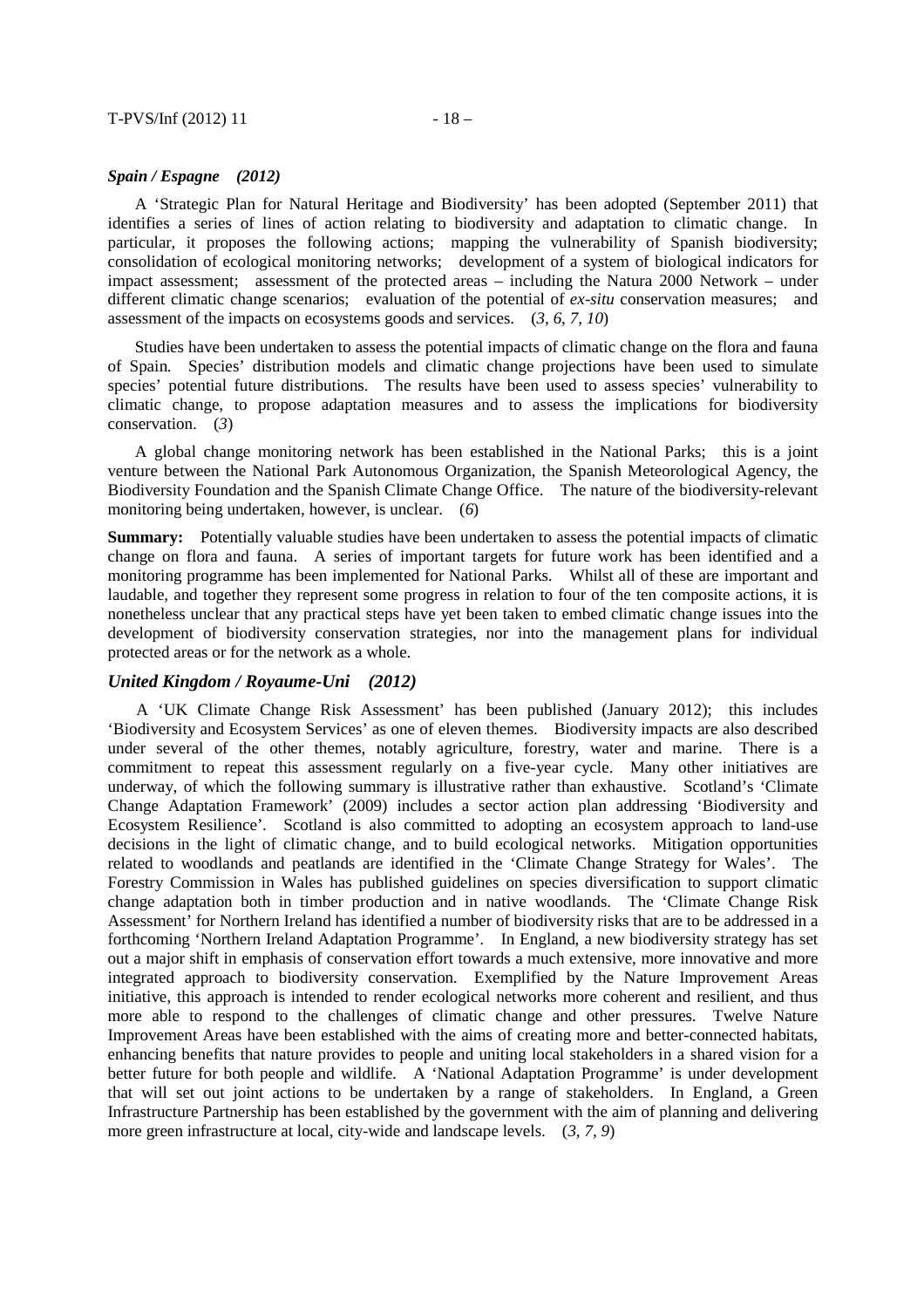Projects are underway to enable assessments of the biodiversity impacts of planned renewable energy developments, and to produce 'report cards' recording observed and projected impacts of climatic change on terrestrial and freshwater species, habitats and ecosystems of the UK, and of marine climatic change on fish, fisheries and aquaculture. A further phase of the Bicconet project is planned to screen UK species' data for signals of response to climatic change. Potential impacts of climatic change on the birds of SPAs across the UK have been assessed. An assessment has been performed of the potential impacts of climatic change on plant communities, enabling an evaluation of the potential for changes in priority habitats; the results suggest that many priority habitats are already in a process of change in composition as a result of climatic change. A report has been published assessing the risks to habitats within protected areas around the UK coastline; large areas are already at risk and the risks increase throughout the present century as sea-level is projected to rise. (*1, 3, 6*)

In Scotland an assessment has been undertaken of the vulnerability to climatic change of priority habitats; adaptation priorities are being identified and integrated into relevant action plans. (*3*)

Long-term monitoring of the environment and of biodiversity is performed by the Environmental Change Network at a series of sites across the UK. In Scotland Scottish Natural Heritage has published 'Trend Notes' on changes in biodiversity resulting from climatic change as well as a climate indicator on the timing of seasonal events. (*6*)

Risk assessment procedures for introductions of non-native species have been modified to include explicit assessment of the risk that climatic change may lead to a species becoming invasive. (*5*)

Scottish Natural Heritage has commissioned a review of the use of translocations as a conservation tool and is undertaking a trial translocation of a montane lichen species. (*10*)

The Forestry Commission has undertaken or commissioned a large number of relevant projects and has developed guidelines for the creation and management of forests and woodlands taking into account projected climatic change. (*7*)

**Summary:** A large number of initiatives is reported, and many valuable background research projects have been undertaken or are underway. Seven of the ten composite actions are addressed at least to some extent. Notwithstanding the many positive steps taken, especially in terms of the legislative framework and various national assessments, there is a disappointing lack of evidence of 'carry through' to management practices on the ground. However, the establishment of an initial set of twelve Nature Improvement Areas in England offers hope that this will be remedied in the very near future. It is apparent from the report that biodiversity conservation efforts are sometimes disparate and, as a result, also potentially less effective, in the four components of the UK. This situation, which resulted initially from the breaking up of the former Nature Conservancy Council, has apparently been exacerbated since the devolution of powers to the Scottish Parliament, Welsh Assembly and Northern Ireland Assembly. At a time when holistic and trans-national approaches to biodiversity are of greater importance than ever before, this situation is especially to be regretted. It is to be hoped that a more holistic approach to the problem can be adopted with the various 'national' agencies working in partnership.

# *Albania / Albanie (2011)*

 A vulnerability assessment of the entire coastal zone has been performed. The Drini and Mati River Deltas region has been identified as having critical vulnerability as well as harbouring considerable biodiversity; a project underway is identifying and implementing adaptation response measures. The aim is to build adaptive capacities and achieve resilience both of ecosystems and local livelihoods. The 'National Biodiversity and Action Plan' (2000) is being updated during 2012. (*1, 3, 9*)

**Summary:** Key steps have been taken to identify vulnerable systems and to identify and implement adaptation measures in one of the most vulnerable systems.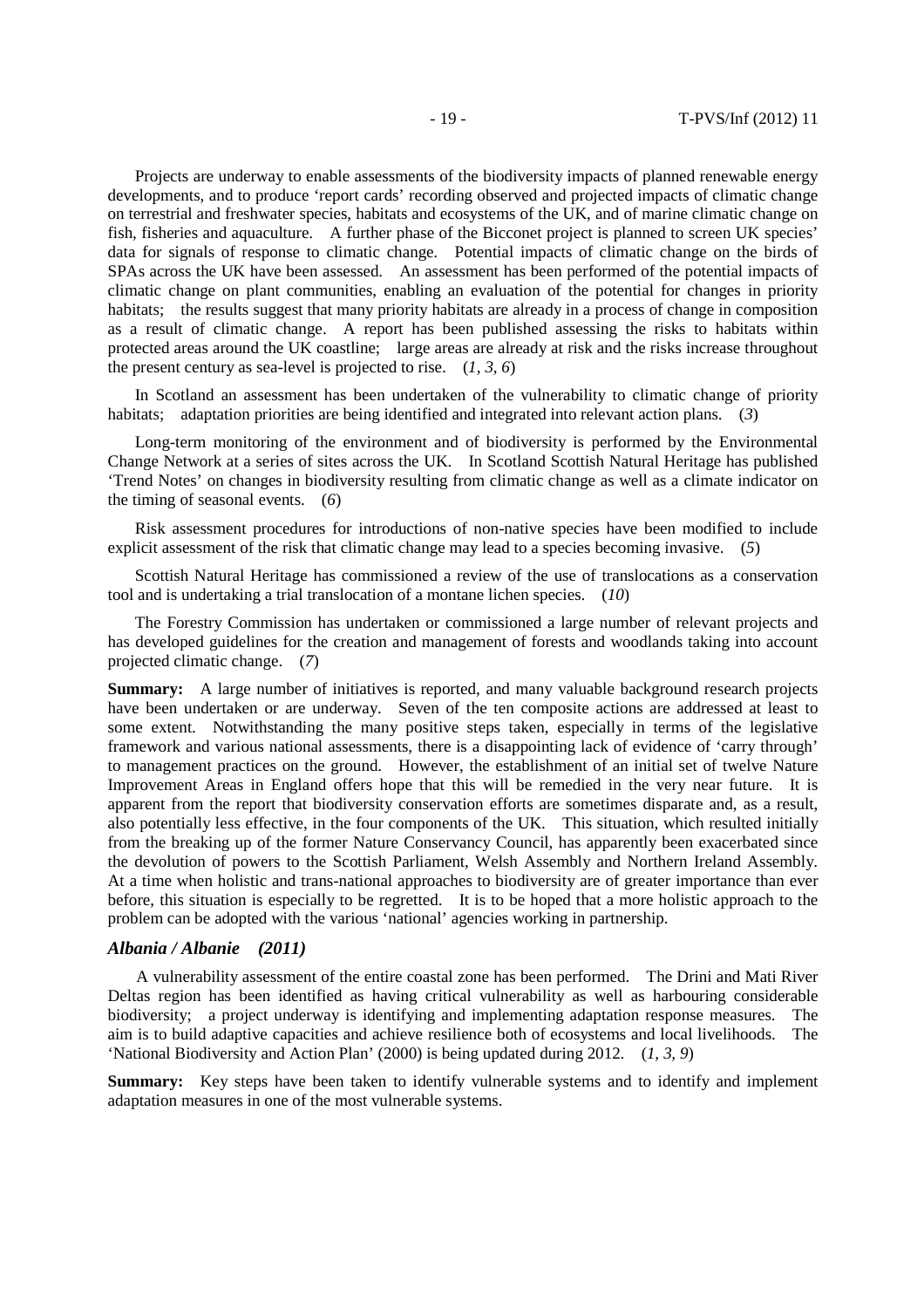# *Belgium / Belgique (2011)*

A 'National Climate Change Adaptation Strategy' was adopted in 2010, including proposals for adaptation actions for biodiversity and ecosystems; this will form the basis for development of a national adaptation plan. Actions are being implemented that aim to enhance the resilience of marine ecosystems to climatic change. The 'Federal Plan' (2009–13) integrates biodiversity into four key sectors (economics, development cooperation, science and transportation) and makes a commitment to REDD+, including contributing to pilot projects. The 'Science for a Sustainable Policy' programme (2006–11) has supported a number of research projects that aim to improve knowledge of the processes relating climatic change adaptation and mitigation measures to biodiversity. (*3, 7, 9*)

An assessment of the climatic change vulnerability of biodiversity has been carried out in the Walloon Region and an action plan for biodiversity protection and ecosystem resilience produced. Restoration of the ecological network to facilitate migration was identified as an action in the Walloon 'Action Plan for Air and Climate' (2007). The Walloon 'Rain Plan' includes actions to conserve and restore wetlands, including restoration of flood plains, that will have positive benefits for biodiversity. Recommendations have been developed on forest management in the Walloon Region in the context of climatic change. The Flemish 'Climate Policy Plan' largely omits biodiversity issues aside from some forestry issues identified as of priority concern. Biodiversity is a key theme in the 'Flemish Adaptation Plan', preparation of which was underway in 2011. The Brussels Region has made commitments to green infrastructures and to a blue network that aims to improve the ecological status of rivers, lakes and wetlands through a series of restoration projects. A new strategy for the management of the Sonian Forest is being prepared that will take into account the potential impacts of climatic change on dominant tree species. Regional Nature Action Plans or Nature Plans are under development; these will include actions favourable to the adaptation of biodiversity to climatic change. (*3, 7*)

Monitoring activities have indicated northward range shifts of southern species of dragnonfly, seven species of which have become established in the Walloon Region over the past two decades; southern European species have also been recorded more frequently in Flanders, and some of these have established permanent populations. In the Flemish Region eight of twenty-six species of dragonfly examined appeared earlier in spring between 1984 and 2006 ad the flying season for dragonflies has extended by two weeks on average. Some southern butterfly species have shown northward range expansions into the Walloon Region, although others that use habitats that are rare in the region have failed to expand. The arrival dates for migratory birds have advanced over the past twenty years, by an average of  $0.45$  d yr<sup>-1</sup> for 15 species monitored in the Flemish Region. (6)

**Summary:** Steps have been taken to improve knowledge and to embed biodiversity conservation concerns into the process of strategy development in other sectors. Various legislative measures and plans have been implemented or are being prepared. Although monitoring has shown clear evidence of species responding to climatic change, few relevant actions have yet been implemented and only four of the composite actions are in part addressed by what is reported.

#### *Bosnia and Herzegovina / Bosnie-Herzégovine (2011)*

 The country has an exceptionally high diversity both of habitats and of species, including many endemics. The ecosystems assessed as most vulnerable to climatic change are those of highlands and mountains, especially the higher mountains, those of karst areas, those of the sub-Mediterranean region of forests and woodlands, and those of the margins of the Pannonian Basin that extends to the north-east of the country. Whereas higher temperatures are the principal threat to the upland ecosystems, including the *Abies* (Fir) forests of the montane zone, more frequent and extensive floods are identified as the principal threat to the Pannonian ecosystems. (*3*)

A programme has been established to monitor the effects of climatic change on biodiversity, both in terms of species diversity and ecosystem diversity. (*6*)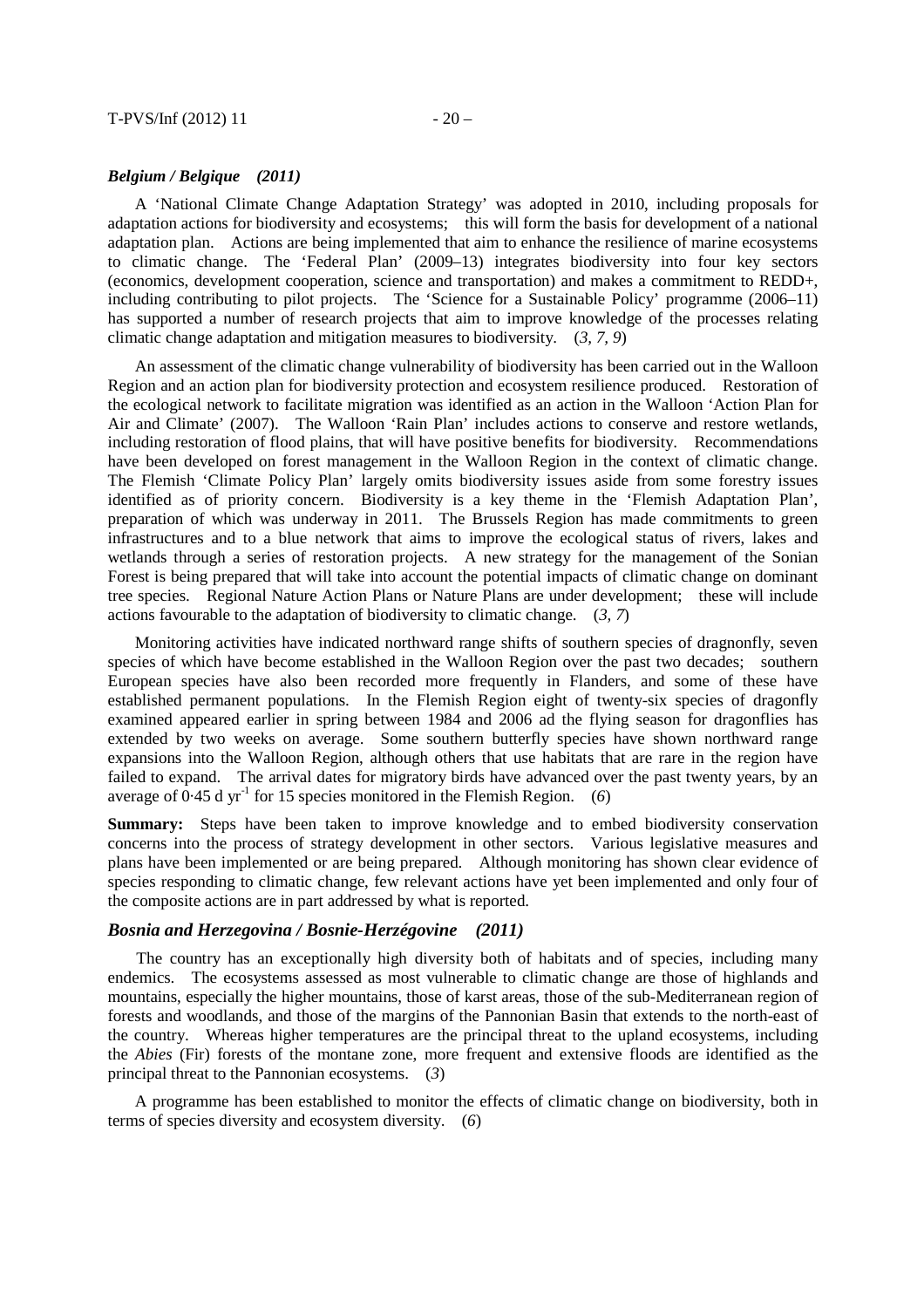Although the country favours adoption of ecosystem-based approaches to adaptation, a number of constraints is identified, including incoherency between sectoral plans, limited public awareness of the importance of biodiversity conservation and especially of its potential contributions to climatic change adaptation and mitigation measures, limited human and institutional capacities, and limited financial resources to undertake the necessary underpinning scientific research.

Hydro-power projects, promoted as a key component of strategies for mitigation through the development of renewable energy sources, are one of the main causes of habitat conversion or loss int eh country.

**Summary:** Initial steps have been taken to identify the most vulnerable ecosystems and a monitoring programme has been established. However, a lack of coherency between sectors, resource limitations, and proposals for mitigation measures that do not take into account their negative consequences for biodiversity, all give cause for concern about the extent to which the recommended actions are being adopted. Only two of the composite actions are identified as being addressed, and these are only being addressed to a very limited extent. Given the high diversity of the country, the general lack of progress must be viewed as a serious issue.

#### *Croatia / Croatie (2011)*

 The country is one of high biodiversity; it has established protected areas that now extend over 11·26% of the land area and 1·56% of the territorial sea area. In addition, a National Ecological Network covers 47% of the land and 39% of the territorial sea area. A Red List has been compiled in which 2235 taxa from six groups (vertebrates, butterflies, dragonflies, cave fauna, vascular plants and fungi) are listed as threatened; all of these have strict legal protection. Work is underway to identify sites for the Natura 2000 network. (*3, 7*)

The 'Strategy and Action Plan for The Protection of Biological and Landscape Diversity of the Republic of Croatia' includes a number of actions relevant to the impacts of climatic change on biodiversity. It calls for the development of a monitoring programme that will monitor climatic change impacts on biodiversity and for monitoring of invasive species that are indicators of climatic change. To-date, however, only a single project is reported that can be seen as potentially contributing directly to this programme; this project is investigating how climatic change is affecting the timing of migration and nesting in migratory birds. No activities related to the identification and development of possible adaptation or mitigation measures have yet commenced. (*5, 6*)

Although experts have predicted the vulnerability of the country's biodiversity to climatic change, this has not yet been recognised as important at the national policy level. Karstic coastal regions are identified as potentially one of the most vulnerable systems, especially to the effects of sea-level rise associated with climatic change. Research has shown evidence already that more southern species of marine fish have expanded northwards in the Adriatic. (*3*)

**Summary:** For a country that hosts such a wide range of biodiverse habitats, the lack of progress reported is a cause for serious concern. Viewed generously, the actions reported can be considered to address in part four of the ten composite actions, although when examined closely only the proposal to develop monitoring relates directly to the issue of climatic change, and this appears not to have progressed beyond a call for their development. The reported lack of recognition at the national policy level of the challenges and opportunities that will result from the responses of species and ecosystems to climatic change is distressing.

# *Cyprus / Chypre (2011)*

 Whilst the need to address the issue of climatic change across all sectors of activity, including biodiversity conservation, has been recognised, the status reported is one in which a series of action plans and assessments are being prepared. Those most relevant here are the 'National Action Plan to Combat Desertification', the 'National Action Plan on Biodiversity' and the 'Impact Assessment of Climate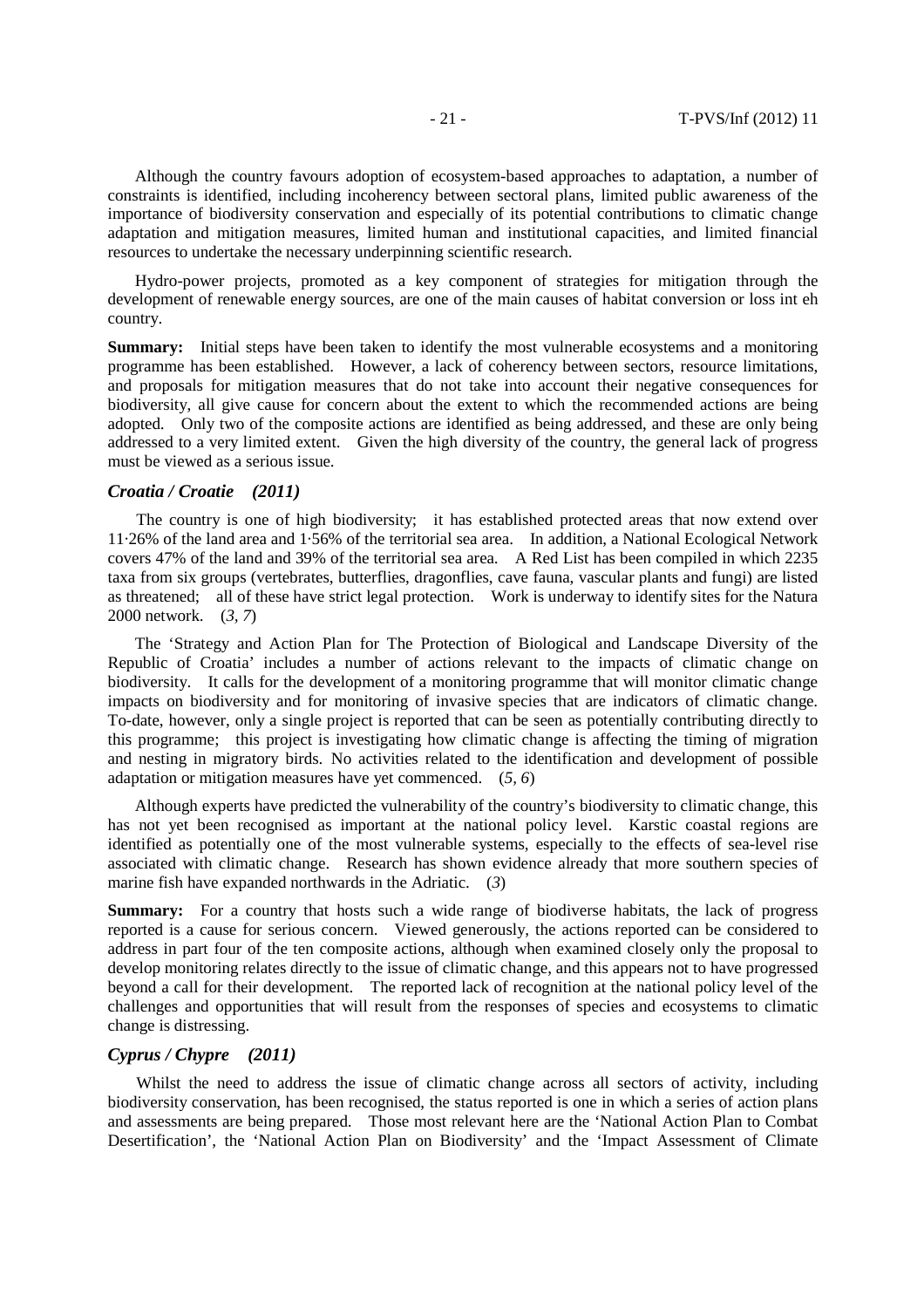Change on the Forests of Cyprus'. Aside from the commitment to prepare these various documents, no actions are reported relating to climatic change, in particular to the conservation of biodiversity in the face of climatic change or to the implementation of adaptation or mitigation measures.

**Summary:** It appears that, whilst the problem has apparently been recognized, no substantive actions have yet been implemented. This is a very distressing state of affairs, especially for a country that has been a member of the EU since 2004.

# *Estonia / Estonie (2011)*

 An unusually diverse country for its latitude, in part because of the widespread occurrence of limestone along the Baltic coastline, almost 18% of its land area is in some form of protected area. Although no exhaustive national study has been made of the potential impacts of climatic change, the quite astonishing statement is made that these impacts are "*expected to be relatively small compared to the southern and northern regions of Europe*" and "*Therefore no significant consequences are expected for biodiversity*…". Furthermore, no national adaptation strategy or policy has yet been formulated, although the aim of adapting to climatic change has been included in some draft documents. Funding is being sought to enable the mapping of climatic change impacts, awareness raising and the development of measures, all of which are seen as leading towards the development of a national climate adaptation strategy; no timescale for this is specified, however. (*7*)

Estonian partners are involved in an international project BALTADAPT that aims to develop circum-Baltic adaptation strategies for the sea and coastal zone. Given that the project leadership includes the Federal Ministry for the Environment, Nature Conservation on and Nuclear Safety of Germany, and that the project home page refers clearly to the "*Baltic Sea Ecosystem*" and identifies climatic changes as likely to "*jeopardize the integrity of the ecosyste*m", it is surprising that there is no explicit mention of biodiversity issues in this context in the present report. (*3, 7, 9*)

Steps are being taken, through the Baltic Environmental Forum (BEF) BaltClim project to encourage and support relevant stakeholders to initiate climatic change adaptation programmes, although the information given makes no explicit reference to biodiversity and the BEF www page offers no further information that can clarify this. (*9*)

**Summary:** Viewed generously, the activities and status reported does represent some progress towards three of the ten composite actions. However, the statement that climatic change impacts are "*expected to be relatively small compared to the southern and northern regions of Europe*" and "*Therefore no significant consequences are expected for biodiversity*…" is not only astonishing, but quite at variance with the results from a series of published studies. Huntley *et al.* (2007) project a net loss of avian species richness in the country by the end of the present century, with a shift of the assemblage from predominantly that which they characterise as South Boreal – Montane to that which they characterise as Nemoral; they also project range changes by many species that will result in species being lost or gained by the country. This corresponds to the shift from Hemiboreal mixed forest to predominantly Temperate mixed broad-leaved forest simulated by Hickler *et al*. (2012), and to the change in vegetation type simulated by these authors for the majority of Natura 2000 sites in the country. Similarly, Settele *et al*. (2008) simulate potential range changes for butterflies in Europe, showing numerous species potentially being lost or gained by the country. Whilst the reported failure even to begin to formulate a national adaptation strategy or policy is deplorable, it is presumably related to the unfounded and inaccurate denial that the country and its biodiversity will suffer substantial climatic change impacts. Hopefully this is a state of affairs that will soon be remedied.

# *Georgia / Géorgie (2011)*

 The vulnerability of various ecosystems was assessed, adaptation projects developed and activities to raise public awareness were arranged during the process of preparing the country's second national notification to the UNFCCC (2006–9). Three regions of particular vulnerability were identified: the Black Sea coast; the Dedoplistskaro district; and Kvemo Svaneti; these regions have been evaluated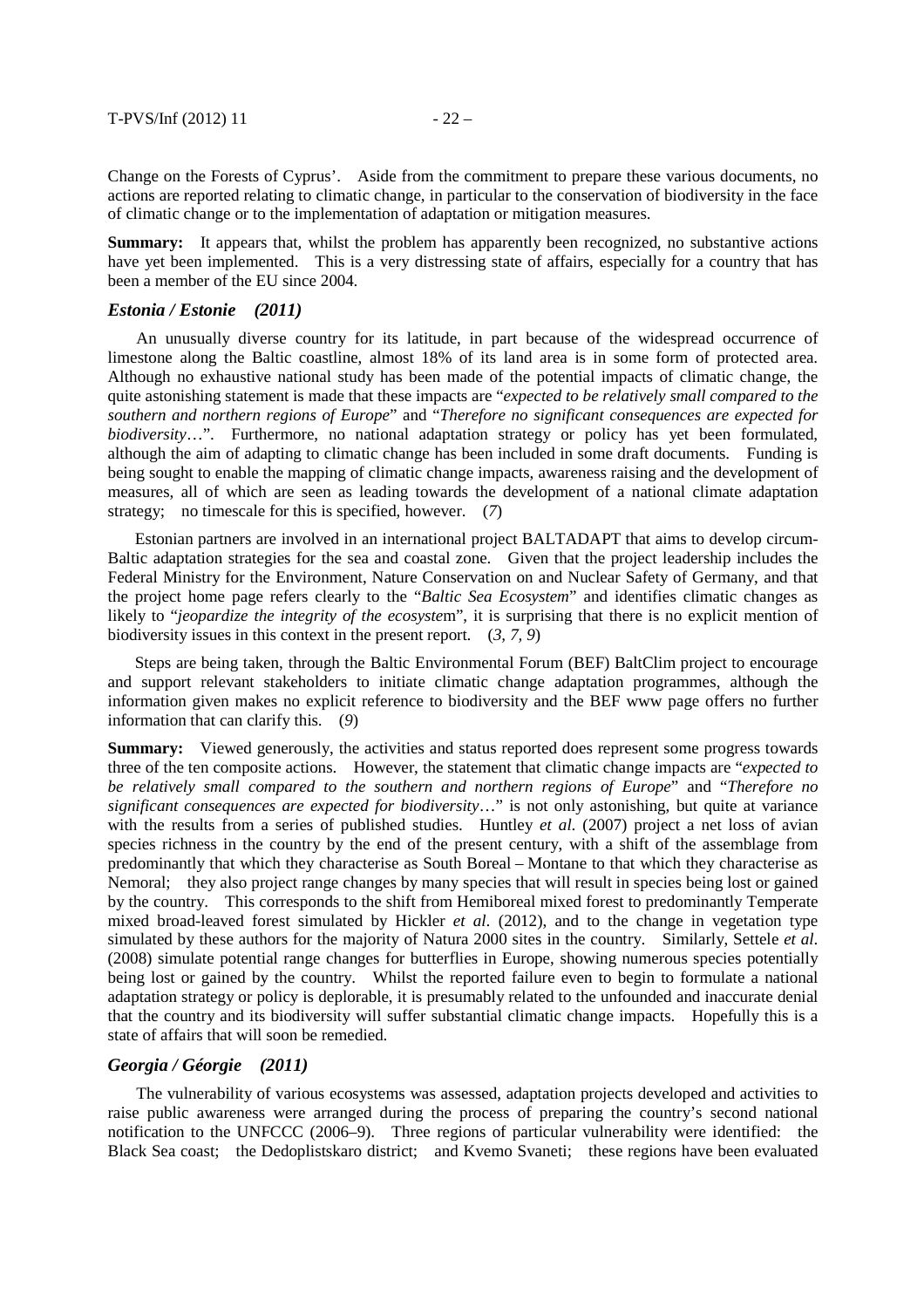in terms of vulnerability and adaptation measures. Significant negative impacts are projected for protected areas along the Black Sea coast, principally as a result of sea-level rise. Increased salinity of Paliastomi Lake has already led to the replacement of endemic fish species by more widespread marine species; although climatic change adaptation measures are planned for this site no evidence is given as to what these might be. The Dedoplistskaro district is subject to desertification with evidence already of species typical of hotter and more arid areas to the south establishing in the region and other species formerly typical of the in decline. The district has a number of protected areas that together cover 12% of its area. A monitoring system is to be established with the aim of evaluating climatic change impacts on the endemic flora and fauna. In Kvemo Svaneti the principal issues that are believed to relate to climatic change are increases in the incidence of various forest pests and consequently of damaged trees, which is now 20%, increasing incidence of drought stress in the forests and the loss of area and volume of glaciers in the mountains. The principal adaptation measure of relevance identified to-date is one that aims to rehabilitate and improve the management of severely damaged forests. (*1, 3, 6, 7*)

**Summary:** Important and valuable first steps have been taken that address at least in part four of the ten composite actions. Although problems have been identified that already are evident and that are likely to be related to climatic change, there is no evidence of a systematic assessment of vulnerability to projected future climatic change. The adaptation measures being developed to address the current problems are reactive; there is no indication of longer-term planning or of the development of pro-active strategies for adaptation, mitigation and the conservation of biodiversity in the face of projected climatic changes.

# *Germany / Allemagne (2011)*

 The report from this country begins with a vision for the future that all countries ought to be ready to adopt. A primary aim is to achieve even greater reductions in greenhouse gas emissions than is agreed generally by the EU, with a commitment to limiting the increase in global mean temperature to 2°C above its pre-industrial value. A key aim relating to biodiversity conservation is then presented, namely that "*Sensitive species and biotic communities are able to respond to climate-induced changes by means of geographical migration within a network of spatially or functionally linked biotopes that will have been created by 2020*". This is complemented by a third aim to increase by 10%, by 2020, the natural storage capacity of land habitats for  $CO<sub>2</sub>$ ; this aim will be realised through measures that also will have biodiversity benefits (re-watering and re-naturation of peatlands; increase in semi-natural forests). (*7, 9*)

The report lists a series of aspirations that would contribute to the attainment of these aims; these are worthy of being reproduced here in full:

- *To achieve an international system of interlinked biotopes* (*7, 9*)
- *To continuously increase CO2 sink capacity by creating new forest areas in suitable locations* (*7, 9*)
- *To promote natural development throughout all upland moors and peatland forests; to significantly reduce peat harvesting from 2015 coupled with an increase in the use of peat substitutes in horticulture; to rewet dehydrated sites* (*7, 9*)
- *To give increased consideration to the interactions between biodiversity and climate change throughout all areas of social action* (*9*)
- *To more widely integrate biodiversity protection into the German Government's climate protection programme* (*9*)
- *To promote greater cooperation between all national and international players in the updating and implementation of the Convention on Biological Diversity, the Framework Convention on Climate Change and the Kyoto Protocol, as well as the Convention to Combat Desertification.* (*9*)
- *To formulate a concept on "nature conservation and climate change" by July 2008* (*9*)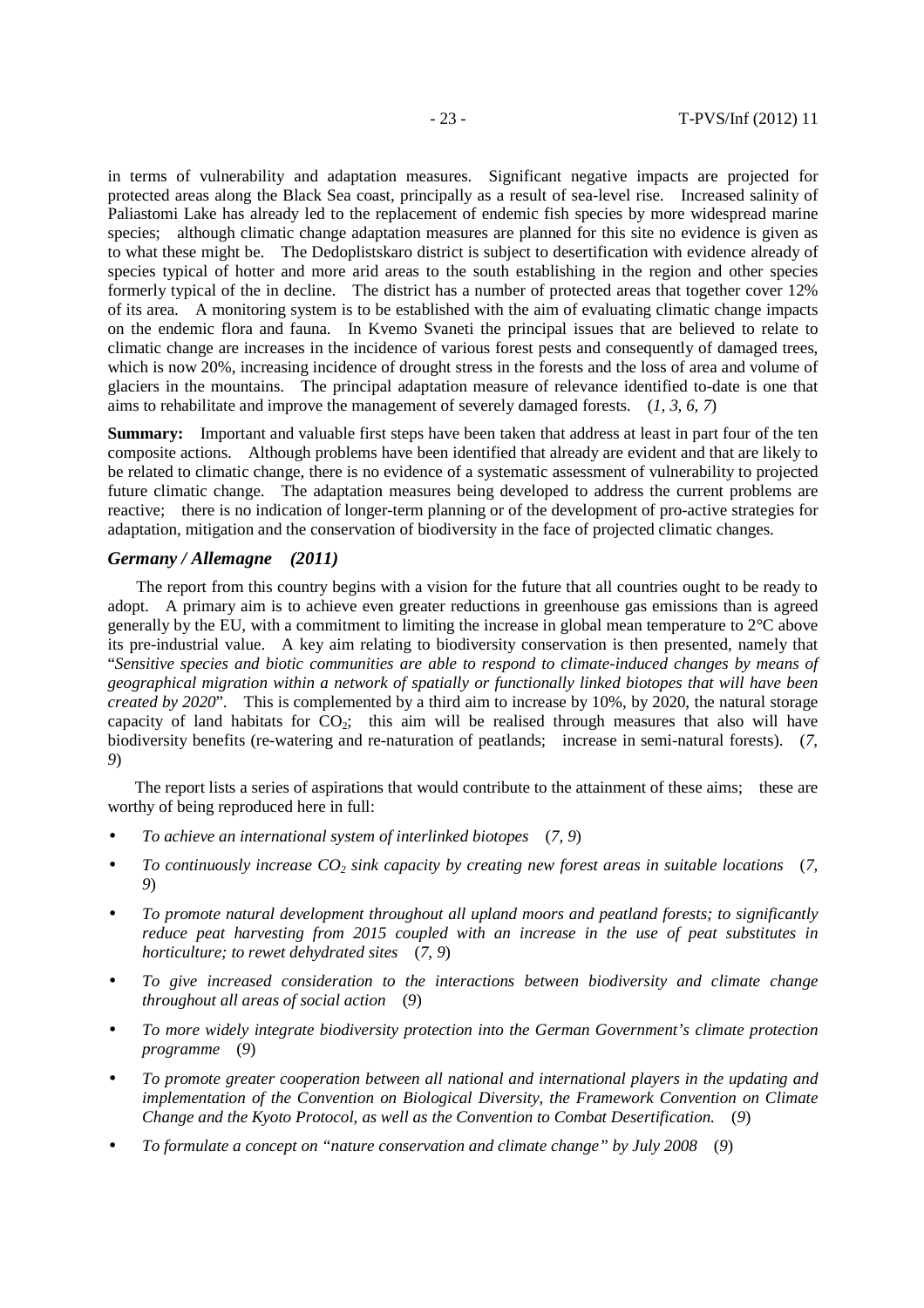• *To formulate and establish a system of indicators for assessing the impacts of climate change on biological diversity by 2015.* (*6*)

**Summary:** This report is presented at a high level; as a result it could be criticised for lacking details of specific measures, and it only makes explicit reference to actions that can be identified as contributing to attainment of three of the ten composite actions. However, it is clear from the tone of the report that Germany is committed to taking the actions necessary to address the impacts of climatic change on biodiversity, to integrate biodiversity issues across sectors, and to develop adaptation and mitigation measures that also benefit biodiversity and hence represent win–win solutions.

# *Latvia / Lettonie (2011)*

 The 'National Environmental Policy Strategy' (2009) aims to minimise conflicts between biodiversity conservation and mitigation measures, although no indication is given in the report as to whether this goes further and seeks win–win measures of benefit in both sectors. The 'State Programme for Environment Monitoring' (2010) includes a commitment to a biodiversity monitoring programme. (*6, 9*)

The University of Latvia is a partner in the BaltAdapt project that aims to develop an adaptation strategy for the entire Baltic Sea Ecosystem. Latvia is also a partner in the FUTURE Forest project that aims *inter alia* to ensure that European forests are well adapted and resilient to the effects of climatic change and able to deliver multiple benefits. Principal emphasis, however, in this and other projects is given to the forestry sector and forest production, with no explicit mention of biodiversity. (*9*)

**Summary:** What is reported is very limited in relevance to biodiversity conservation and the impacts of climatic change on biodiversity; it only addresses, and then only in part, two of the ten composite actions. Whilst the policies being adopted are welcome and laudable, there is a lack of evidence of either specific relevant actions or of the vision and commitment needed to develop the necessary strategies.

# *Poland / Pologne (2011)*

 A cross-sectoral seminar (November 2010) addressed the topic "*Biodiversity and climate change – risks, prospects and trends of measures*"; this was seen as a first step towards developing an assessment of the potential impacts of climatic change on the country's biodiversity. Following the seminar, recommendations for administrative measures relating to nature conservation were included in 'Poland 2030'. A national sectoral adaptation policy is being prepared, due for completion by the end of 2012. The 'National Program of Increasing Forested Areas' aims to increase the extent of forested areas to 30% of the area of the country by 2030 and to 33% by 2050; it is not clear, however, whether this will be achieved principally or even solely by the development of areas of production forestry, as opposed to by the creation of areas of semi-natural woodland that would potentially provide important habitats and contribute to the development of a coherent network of habitats that would facilitate species' range shifts. (*9, 7*)

**Summary:** It is clear that Poland is at an early stage in the recognition of the problems faced by biodiversity as climate changes, and has yet to come to grips with the challenges and opportunities that will arise as strategies are developed for adaptation and mitigation. As yet it is unclear that any concrete and directly relevant actions have been undertaken, although what is reported can, if viewed generously, be seen as contributing towards two of the ten composite actions.

#### *Serbia / Serbie (2011)*

 Habitats most vulnerable to climatic change have been identified; these include steppes, wetlands and forests. In the case of forests, the potential for climatic change to lead to increased frequency of pest outbreaks and to increased risk of wildfire is recognised. Mountain-top species, especially those that are endemic and that often also already have small populations, are identified as perhaps the most vulnerable group of species. However, no systematic monitoring of the effects of climatic change on biodiversity is taking place. (*1, 3, 4*)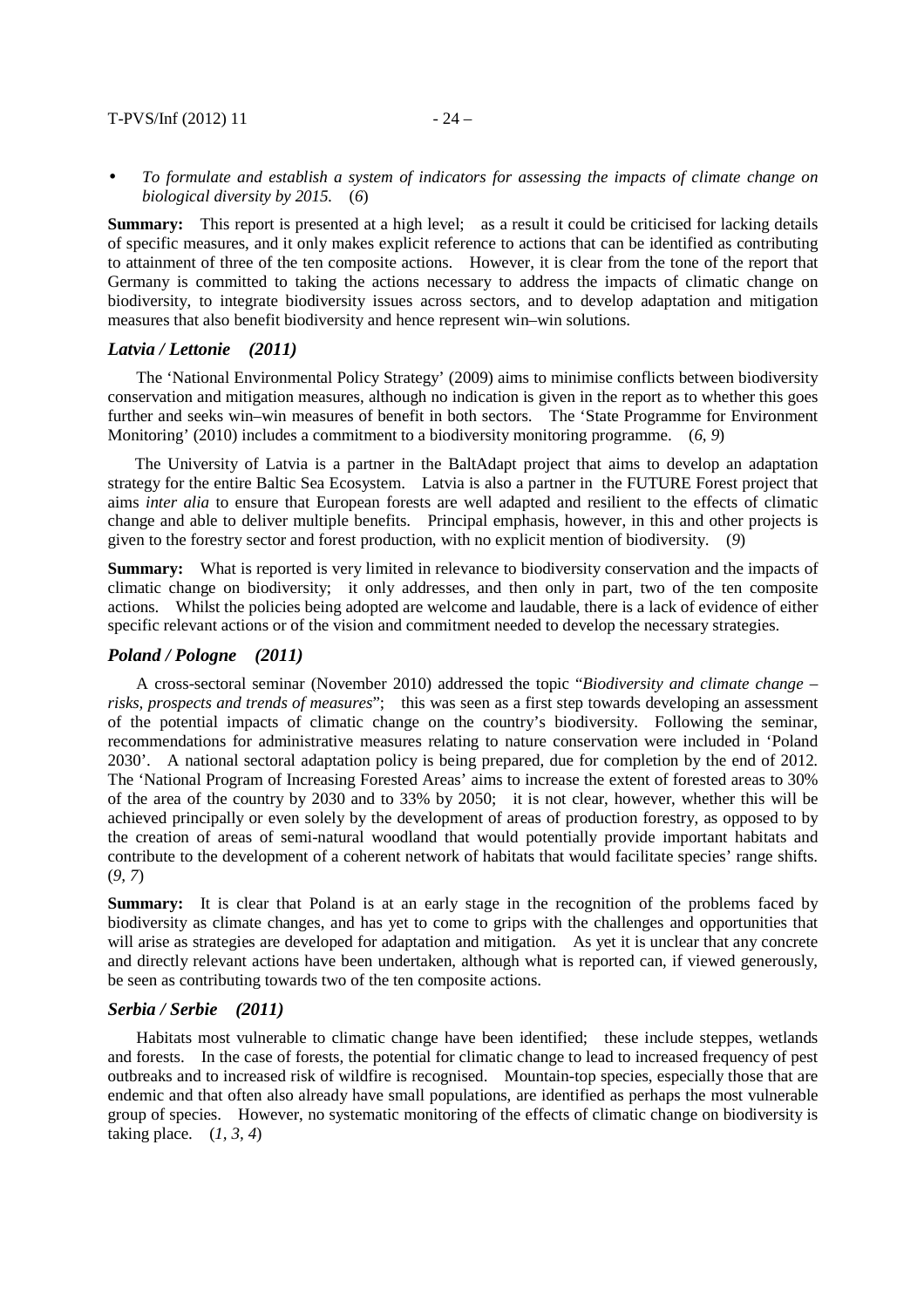The 'Strategy of Biological Diversity of the Republic of Serbia' (2011-2018) includes a 'National Action on Climate Change' that includes *inter alia* commitments to: develop and implement a 'National Biodiversity and Climate Change Action Plan'; develop climate change adaptation strategies for PAs based on the results of climate change vulnerability analysis; conduct a national climate change vulnerability assessment focused on protected areas and vulnerable, rare and threatened ecosystems; identify indicators, information and equipment requirements and priorities for the long-term monitoring of climate change impacts on biodiversity. The action plan also calls for steps to evaluate and refine adaptation strategies and to facilitate information exchange with resource and land managers, decision makers and the general public. (*3, 6, 7, 9*)

Projects underway aim to strengthen administrative capacities for protected areas, to identify and establish a series of sites to form the Natura 200 and EMERALD networks in the country, and to research the influence of climatic change, considering impacts, adaptation and mitigation. A planned future project will address the impact of climatic change on forest biodiversity. (*7*)

**Summary:** Important first steps have been taken, in terms of identifying ecosystems and species likely to be most vulnerable to climatic change. Commitments have been made that will address other important issues, but as yet the amount of concrete and directly relevant action appears limited. Thus, although some progress has been made in relation to addressing, at least in part, five of the ten composite actions, the amount of real progress is small.

### *Switzerland / Suisse (2011)*

 A preliminary version of a climatic change adaptation strategy, designed to address impacts and measures for adaptation to 2050, is reported to be under consultation. Amongst the objectives of this strategy, biodiversity is considered under a generic aim to increase the adaptive capacity of all resources where it is considered one of the nine sectors most affected by climatic change. The need for action at all levels from genes to ecosystems has been recognised and a series of specific actions/targets has been identified. These address the needs to identify biodiversity components most impacted by climatic change, to co-ordinate measures nationally and internationally, to take immediate action for habitats already being negatively influenced (wetlands, alpine habitats), to take measures to achieve early detection of invasive species, to develop an ecological infrastructure that will provide a wide range of potential pathways for species shifting their ranges and that is embedded internationally, and to ensure that adaptation measures adopted by other sectors take into account potential impacts upon global biodiversity and ecosystem services. (*1, 3, 5, 7, 8, 9*)

Monitoring of alpine peak vegetation and its changes over the past century is being undertaken and data from a wider national biodiversity monitoring programme have been analysed to investigate climatic change related changes in selected species groups. Research is being undertaken into methods for *ex-situ* conservation and assisted colonisation as a means to conserve threatened plant species. (*6, 10*)

**Summary:** Although what is reported includes actions that address, at least in part, eight out of the ten composite actions, there is nonetheless a lack of evidence of the implementation of concrete and directly relevant actions. A great deal is planned, proposed or underway, but the report lacks evidence of implementation. An excellent aspect of the approach being taken, however, is the recognition of the need to embed national actions within the international context; given that most European countries have at least some land borders, and that Switzerland is certainly not the only land-locked European country, there is an important lesson here for most other parties.

# *Ukraine / Ukraine (2011)*

 National policy documents make commitments to biodiversity conservation and the development of an ecological network. To-date 5·7% of the country's territory is within protected areas. The development of the ecological network is undertaken at the regional level (oblasts); to-date schemes have been approved in four oblasts (Crimea, Zhytomyr, Ternopil and Kyiv). International ecological corridors have been developed to facilitate migration of a number of large vertebrates (bison, brown bear,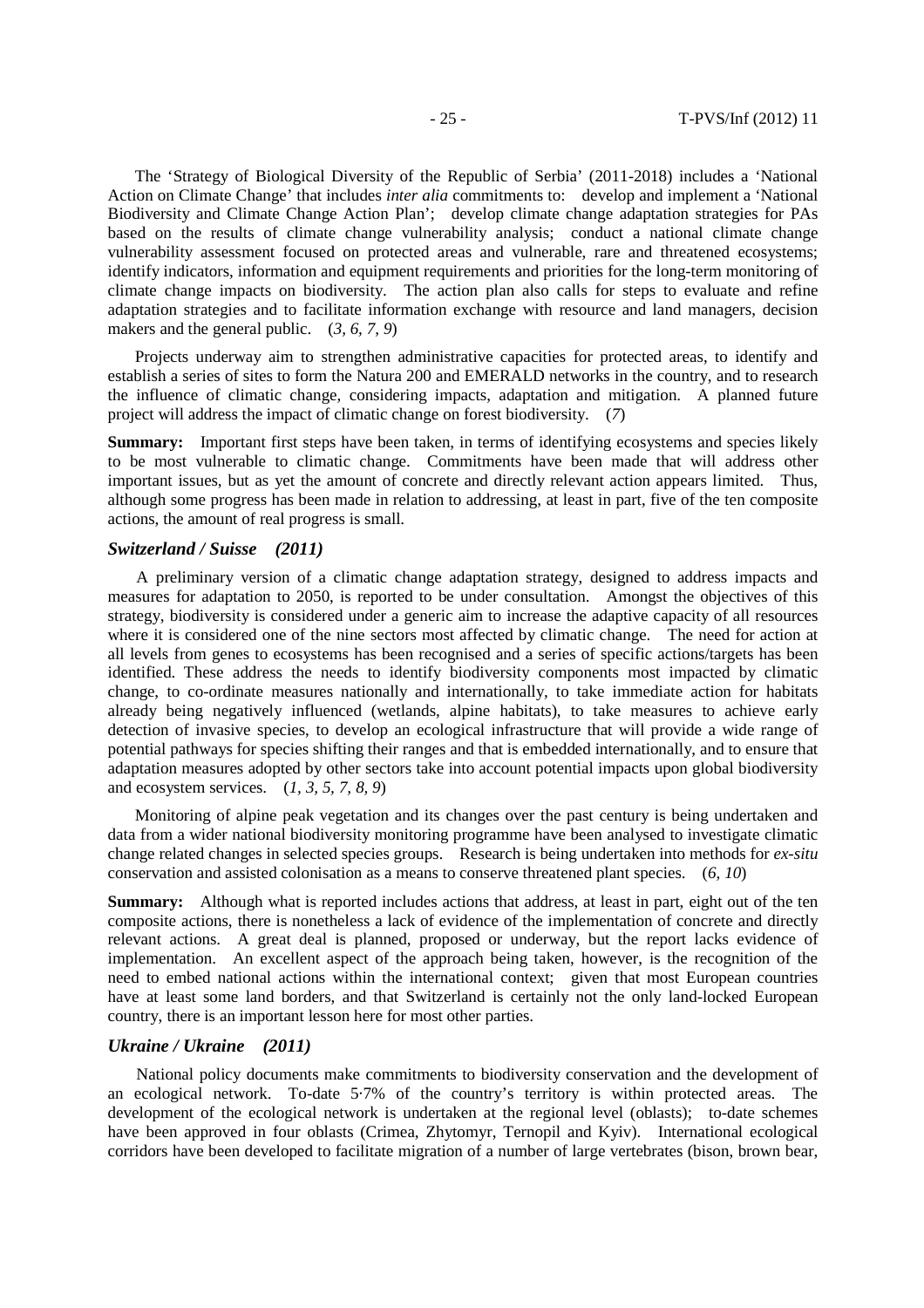lynx, wild boar) and other species between protected areas in Ukraine and Poland (Turkivsky ecocorridor, linking protected areas in Poland to the Skolivsky Beskidy National Park) and in Ukraine and Romania (Bukovinsky eco-corridor, linking Vanatori Neamt National Park" (Romania) to the Vizhnitsky National Park). Negotiations are well advanced with the governments of Poland and Belarus for the establishment of the Zakhidne Polissya trans-boundary biosphere reserve; work is in progress towards the development of three further trans-boundary reserves on the borders with Romania, Poland and Russia respectively. (*7, 9*)

An enumeration of invasive plant species has been undertaken. (*5*)

**Summary:** Although policy commitments have been made to biodiversity conservation and the development of ecological networks, there is little evidence in the report of the embedding of issues relating to the potential impacts of climatic change on biodiversity into either policies or actions. The actions reported only address, and then only in small part, three of the composite actions. The efforts to develop international ecological corridors and trans-boundary protected areas, however, are particularly important and valuable, and provide an example which other parties should be encouraged to emulate.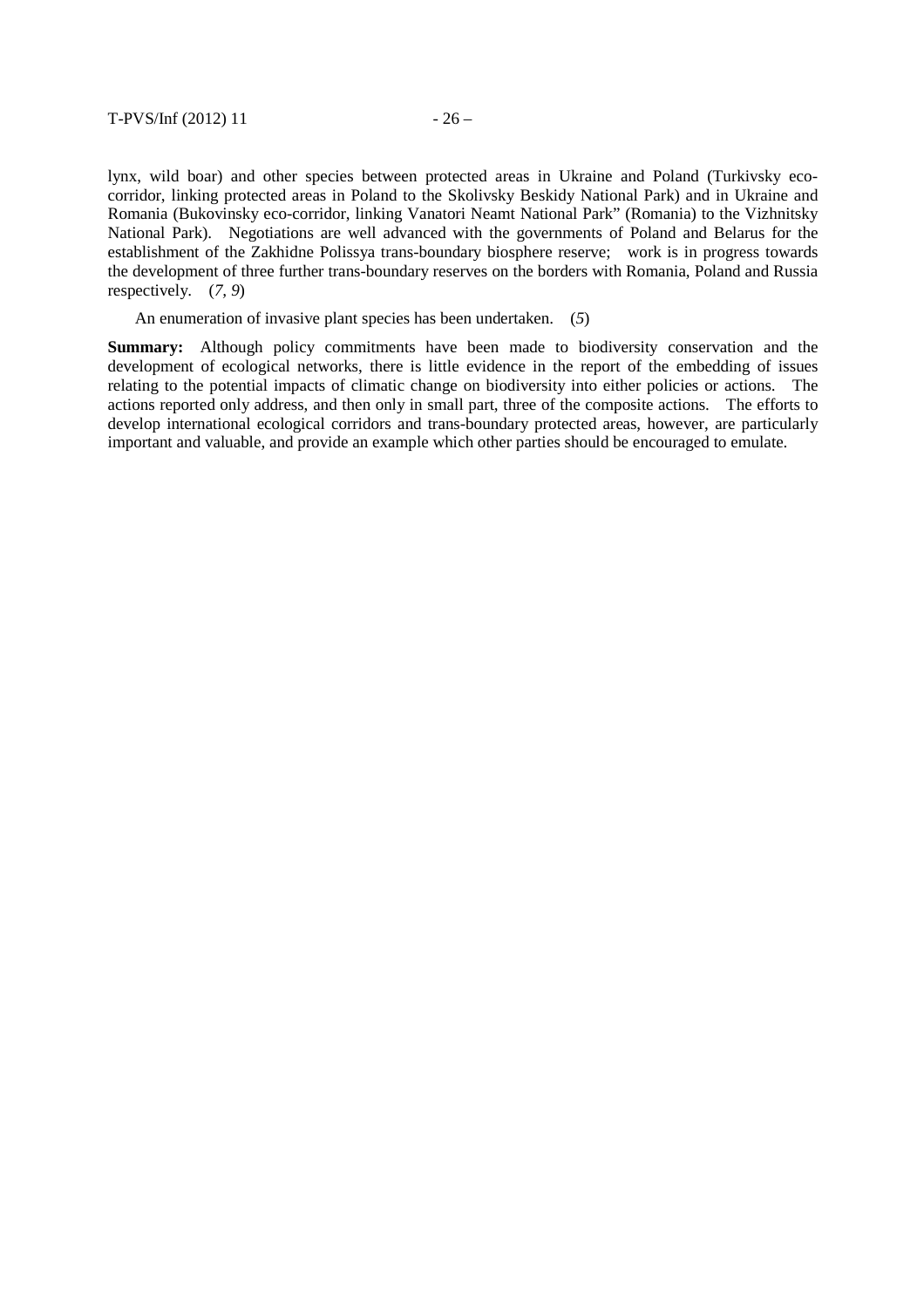# **III. SYNTHESIS AND ANALYSIS OF IMPLEMENTATION OF RECOMMENDATIONS**

The above review of the reports received from parties to the Bern Convention makes clear that the extent to which parties have to-date implemented the recommendations made by the Expert Group is both extremely variable and overall rather disappointing. Even at the level of the ten composite actions identified earlier, few parties appear to have taken actions that relate to more than about half of these, and even then most of the actions address the relevant composite action only to a limited extent. Table 3 presents a summary of the composite actions identified as having been addressed, at least in part, by the reporting parties.

| <b>Party reporting</b>                                                                                                               | <b>Composite actions</b> |                                              |              |                       |              |              |                        |                          |              |             |                         |
|--------------------------------------------------------------------------------------------------------------------------------------|--------------------------|----------------------------------------------|--------------|-----------------------|--------------|--------------|------------------------|--------------------------|--------------|-------------|-------------------------|
|                                                                                                                                      | 1                        | $\overline{2}$                               | 3            | $\boldsymbol{\Delta}$ | 5            | 6            | $\overline{7}$         | 8                        | 9            | 10          | $\Sigma$                |
| Albania / Albanie<br>(2011)                                                                                                          | ✓                        |                                              | ✓            |                       |              |              |                        |                          | ✓            |             | 3                       |
| Armenia / Arménie<br>(2012)                                                                                                          |                          | $\checkmark$                                 | $\checkmark$ | ✓                     | $\checkmark$ | ✓            | $\checkmark$           | ✓                        | ✔            |             | 9                       |
| Azerbaijan / Azerbaïdjan<br>(2012)                                                                                                   |                          |                                              | ✓            |                       |              | $\checkmark$ | $\checkmark$           |                          |              | ✓           | 4                       |
| Belgium / Belgique<br>(2011)                                                                                                         |                          |                                              | ✓            |                       |              | ✓            | ✓                      |                          | ✓            |             | 4                       |
| Bosnia and Herzegovina / Bosnie-Herzégovine<br>(2011)                                                                                |                          |                                              | ✓            |                       |              | ✓            |                        |                          |              |             | $\overline{2}$          |
| <b>Bulgaria / Bulgarie</b><br>(2012)                                                                                                 | ✔                        |                                              | ✓            | ✓                     | $\checkmark$ | ✔            | $\checkmark$           |                          |              | ✓           | $\overline{7}$          |
| Croatia / Croatie<br>(2011)                                                                                                          |                          |                                              | ✓            |                       | ✓            | ✓            | ✓                      |                          |              |             | $\overline{4}$          |
| Cyprus / Chypre<br>(2011)                                                                                                            |                          |                                              |              |                       |              |              |                        |                          |              |             | $\Omega$                |
| Estonia / Estonie<br>(2011)                                                                                                          |                          |                                              | ✓            |                       |              |              | ✓                      |                          | ✓            |             | 3                       |
| European Commission / Commission européenne<br>(2012)                                                                                |                          |                                              | ✓            |                       | ✓            |              | $\checkmark$           |                          |              |             | 3                       |
| Georgia / Géorgie<br>(2011)                                                                                                          | ✓                        |                                              | ✓            |                       |              | ✓            | ✓                      |                          |              |             | $\overline{4}$          |
| Germany / Allemagne<br>(2011)                                                                                                        |                          |                                              |              |                       |              | ✓            | ✓                      |                          | ✓            |             | 3                       |
| Latvia / Lettonie (2011)                                                                                                             |                          |                                              |              |                       |              | ✓            |                        |                          | ✓            |             | $\overline{2}$          |
| <b>Malta / Malte</b><br>(2012)                                                                                                       |                          |                                              | $\checkmark$ |                       | ✓            | ✓            | ✓                      |                          | ✔            |             | 5                       |
| Norway / Norvège<br>(2012)                                                                                                           | ✓                        | ✓                                            | ✓            |                       | ✓            | ✓            | $\checkmark$           |                          | ✓            |             | 7                       |
| Poland / Pologne<br>(2011)                                                                                                           |                          |                                              |              |                       |              |              | ✓                      |                          | ✓            |             | $\overline{2}$          |
| Serbia / Serbie<br>(2011)                                                                                                            | ✓                        |                                              | ✓            | ✓                     |              | ✓            | ✓                      |                          | $\checkmark$ |             | 6                       |
| Spain / Espagne<br>(2012)                                                                                                            |                          |                                              | ✓            |                       |              | ✓            | ✓                      |                          |              | ✓           | $\overline{\mathbf{4}}$ |
| Switzerland / Suisse<br>(2011)                                                                                                       | ✓                        |                                              | ✓            |                       | ✓            | ✓            | ✓                      | $\checkmark$             | ✓            | ✓           | 8                       |
| Ukraine / Ukraine<br>(2011)                                                                                                          |                          |                                              |              |                       | ✓            |              | ✓                      |                          | ✓            |             | 3                       |
| <b>United Kingdom / Royaume-Uni</b><br>(2012)                                                                                        |                          |                                              | ✔            |                       | ✓            | ✓            | ✓                      |                          | ✓            | ✓           | $\overline{7}$          |
| <b>Totals/Means</b> – for all 21 parties<br>$-$ for the 8 parties reporting in 2012<br>$-$ for the 13 parties reporting only in 2011 | 8<br>4<br>4              | $\overline{2}$<br>$\overline{2}$<br>$\Omega$ | 16<br>8<br>8 | 3<br>2<br>1           | 9<br>6<br>3  | 15<br>7<br>8 | 17<br>8<br>$\mathbf Q$ | $\overline{2}$<br>1<br>1 | 13<br>4<br>9 | 5<br>4<br>1 | 4.29<br>5.75<br>3.39    |

**TABLE 3: COMPOSITE ACTIONS IDENTIFIED AS ADDRESSED BY THE RELEVANT REPORTS**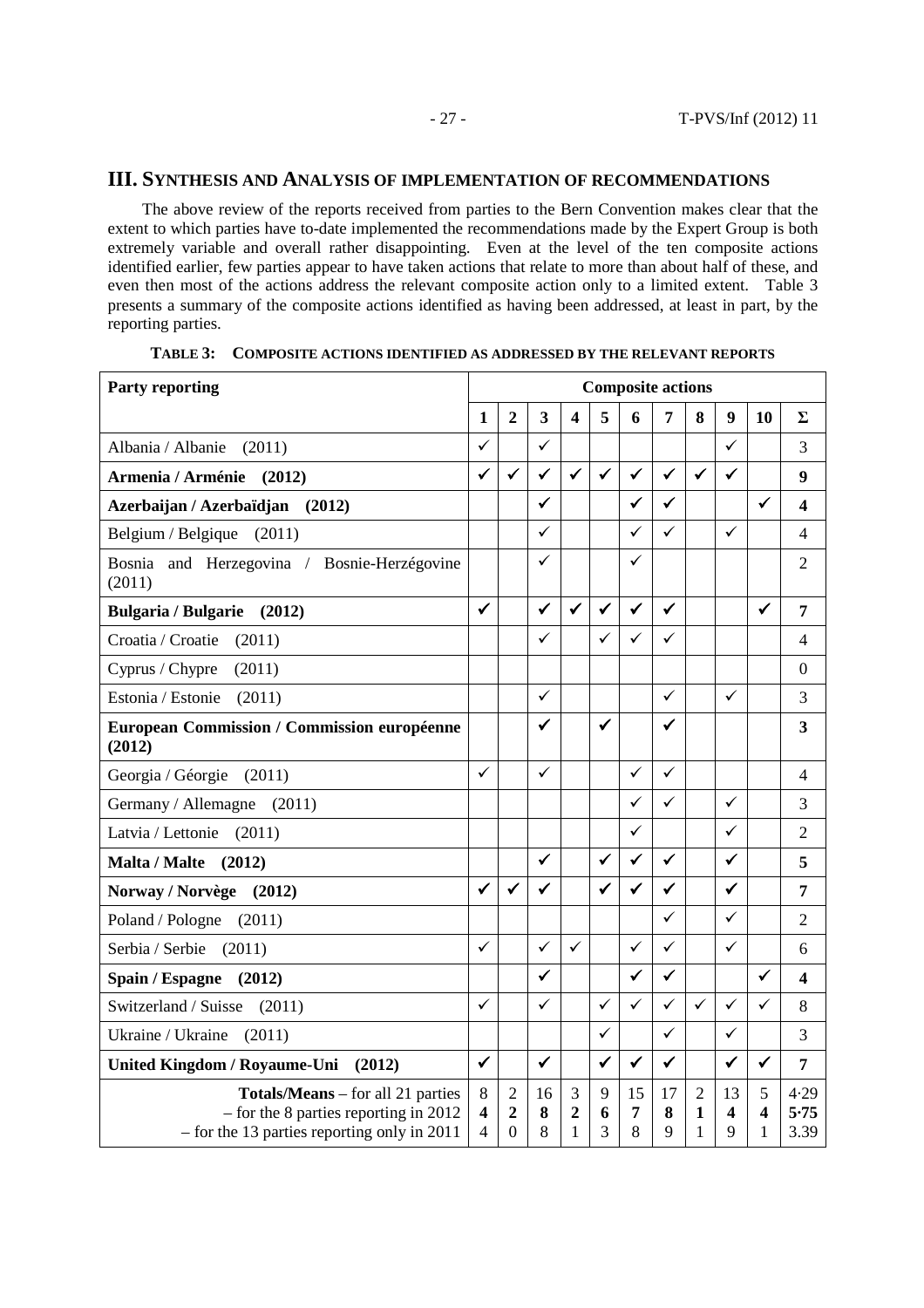Parties indicated in **boldface** are those for which a report for 2012 was available for this review. Values in the lower right of the Table are means of the number of composite actions identified as being addressed across all 21 reports examined, by the 8 reports for 2012 and by the 13 reports for 2011 that were reviewed.

As is evident from Table 3, those parties responding to the specific call to submit reports this year (2012), that would provide the principal basis for this analysis, have reported actions that on average address, at least in part, 70% more of the composite actions than do those reports submitted by other parties in 2011. Nonetheless, some general patterns emerge that can be seen in the reports submitted in both years. In particular, whereas four of the composite actions (*3, 6, 7, 9*) are addressed much more frequently than the remainder, three are rarely addressed (*2, 4, 8*). A brief analysis is presented below for each of the ten composite actions.

#### *Target as a priority the most vulnerable regions/ecosystems*

Four of the eight reports for 2012, and a further four of the 2011 reports, included evidence that this action had been addressed, at least in part. In general, however, only the first part of the action had been addressed: Those parties whose reports indicated relevant activity generally had done no more than identify relevant priority regions/ecosystems. The most frequently noted priorities were mountains, wetlands and the coastal zone, although Arctic regions and ecosystems were also noted where they were relevant to the reporting party.

There was very little evidence in any of the reports to suggest that the need to improve knowledge of potential losses of such vulnerable habitats is being addressed, nor that any assessment has yet been made of the combined impacts of climatic change and land-use changes. There also was little or no evidence of any activities being undertaken that would represent efforts to minimise other pressures on these most vulnerable priority habitats.

#### *Enhance the adaptive capacity of vulnerable species*

Only in two of the eight reports submitted in 2012 was evidence identified of activities relevant to this action. In the case of Armenia, forest rehabilitation efforts are making use of local genotypes of endemic species, thus increasing the populations of these vulnerable species that previously have not generally been used in forestry; this directly addresses the headline action for this composite action. In the case of Norway, assessments have been made of the vulnerability of seabirds and marine organisms to the combined effects of climatic change and of other pressures, including ocean acidification, thus addressing the need to identify threats other than climatic change when considering vulnerable species.

Although a number of the reports indicated that efforts had been made to improve knowledge of the vulnerability of species to climatic change (see the next composite action), no evidence was identified of the explicit development of climatic change *adaptation* plans targeting individual species, even for those species identified as most vulnerable, nor of efforts to address threats, other than climatic change, to vulnerable species. Whilst the first of these apparent gaps may well represent a real failure to take action, the latter is more likely to reflect the omission from the reports of specific reference to ongoing conservation efforts that target the vulnerable species. The Group of Experts may wish to address this latter omission by modifying the indicative content for the reports that they request in future.

#### *Improve knowledge of species and habitats of special concern*

This action was one of those that was most frequently identified as having been addressed, at least in part; all eight of the 2012 reports address this action, as do eight of the thirteen 2011 reports examined. The extent to which the action was being addressed varied considerably, however. In many cases climatic change vulnerability assessments had been made, although often only for a limited number of priority species. Only in a minority of cases was evidence presented indicating that species' distribution models had been developed for a wide range of species and used to simulate potential future distributions and hence to identify the most vulnerable species: The report from Spain, however, draws explicit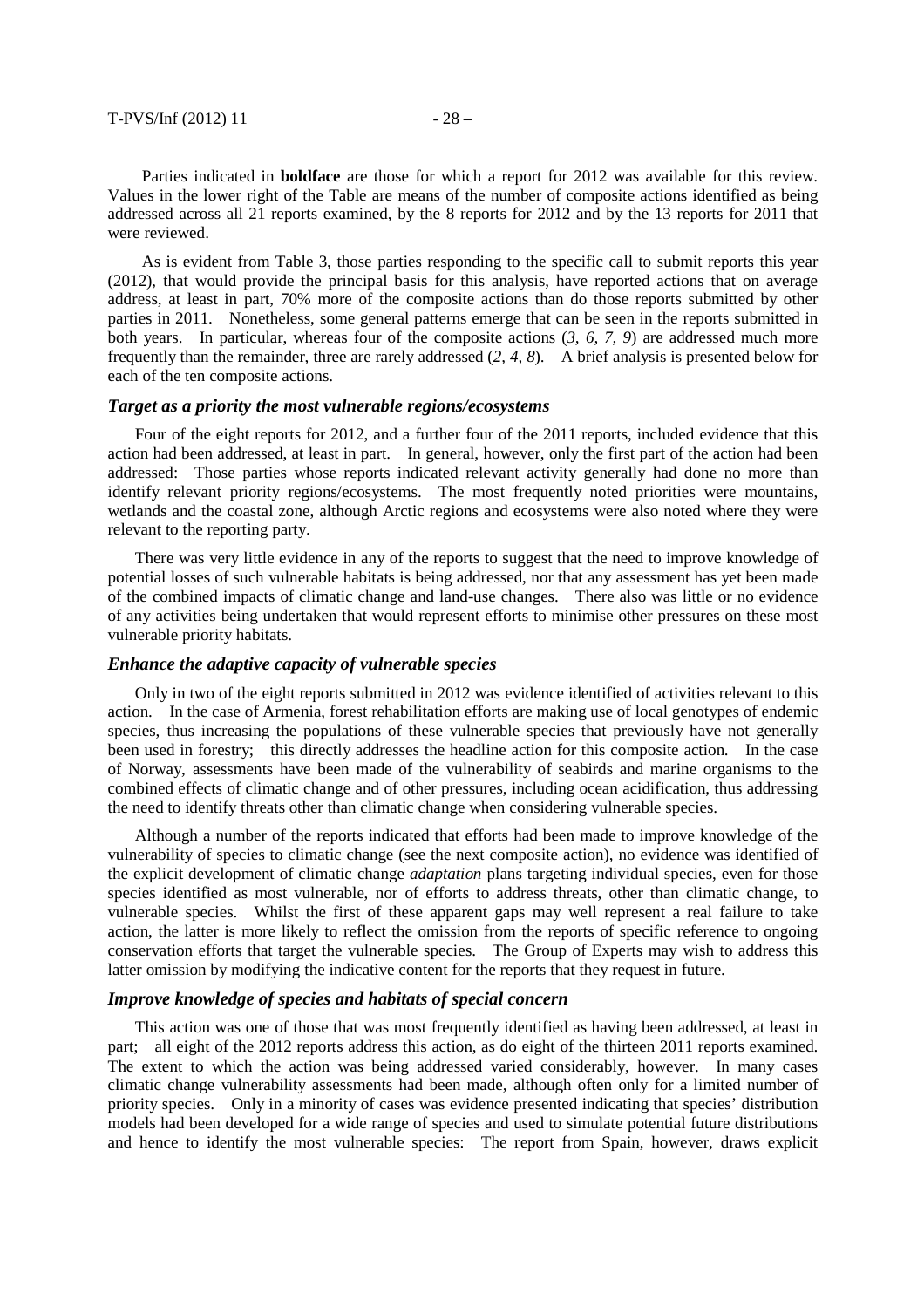attention to two complementary projects that have performed such analyses for higher plants and for a range of vertebrates native to that country. Once again, however, the lack of evidence of such activity in the other reports may represent an omission from the reporting process rather than a failure to take action: In the United Kingdom, for example, although not mentioned in the report submitted, the MONARCH project (http://www.eci.ox.ac.uk/research/biodiversity/monarch.php, see also: Berry *et al.*, 2002) some years ago undertook species' distribution modelling of a large number of species from a range of taxonomic groups, the results being used to assess their vulnerability to climatic change.

Rather few of the reports indicated that assessments of species' vulnerability to climatic change had subsequently been used to update or develop conservation statements or recovery plans for these species. Although several reports made reference to the existence of national 'Red Lists/Books', none indicated that any efforts had been made, or were underway, to incorporate climatic change vulnerability into the assessments of threatened status. Given that the IUCN guidelines for the use of the 'Red List' categories and criteria (http://intranet.iucn.org/webfiles/doc/SSC/RedList/RedListGuidelines.pdf) now include explicit guidance on how threats from climatic change may be incorporated, however, revision of the threat status, at least for the most vulnerable species, is an action that parties ought to consider undertaking, although not at the expense of more concrete conservation actions that urgently are needed.

#### *Improve knowledge and understanding of the role of wildfire*

Only in two of the 2012 reports, those from Armenia and from Bulgaria, and in the 2011 report from Serbia, was evidence detected that explicit consideration was being given to the potential impacts of wildfire, and especially of the potential for climatic change to result in changes in the frequency, intensity and/or extent of wildfires. In the case of Armenia the focus is on reducing likelihood of ignition, improving provisions for fire suppression and increasing the resilience of forests through the use of mixed plantings. In Bulgaria the relevant actions all relate to the forestry sector, rather than the biodiversity sector, and include the identification of forest areas considered vulnerable to wildfires and measures to prevent and protect forests from wildfires. In the case of Serbia there is simply a recognition of the potential for climatic change to increase the risk of wildfire in forest areas.

None of the reports indicates that efforts are being made to address the headline action, nor is there evidence that the role of fire is being included generally in vulnerability assessments, nor in the development of strategies for the management of protected areas. This is especially of concern in Mediterranean countries, in those central and eastern European countries with extensive areas of steppe grasslands and in those northern European countries lying in the Boreal forest zone, although as discussed above the potential for climatic change to lead to the risk of wildfire in regions not generally considered fire prone makes this a factor that is relevant for all parties to consider.

#### *Improve knowledge of introduced alien species*

Invasive species issues are addressed in nine of the reports reviewed, including six of the eight 2012 reports. In most cases the focus is upon the headline issue of improving knowledge of such species, although the issue of the need for control of introductions is also frequently mentioned. Only very rarely is mention made explicitly of the need to include assessments of the potential impacts of climatic change on the invasion potential of proposed introductions, and no evidence was identified of attention being given to the potential for increasing atmospheric  $CO<sub>2</sub>$  concentrations to alter species' invasion potential.

None of the reports indicated that any extensive and systematic assessment was being made of how climatic change might alter the invasion potential of species already present and widely cultivated in horticulture, although this is likely to be the principal source of newly invasive species in most terrestrial ecosystems over the coming decades. Explicit consideration was given in some cases to invasive marine species, notably those introduced in the ballast water discharged by ships, although no evidence was identified of efforts to assess the extent to which climatic change may alter the invasion potential of species regularly introduced in this way but not at present invasive.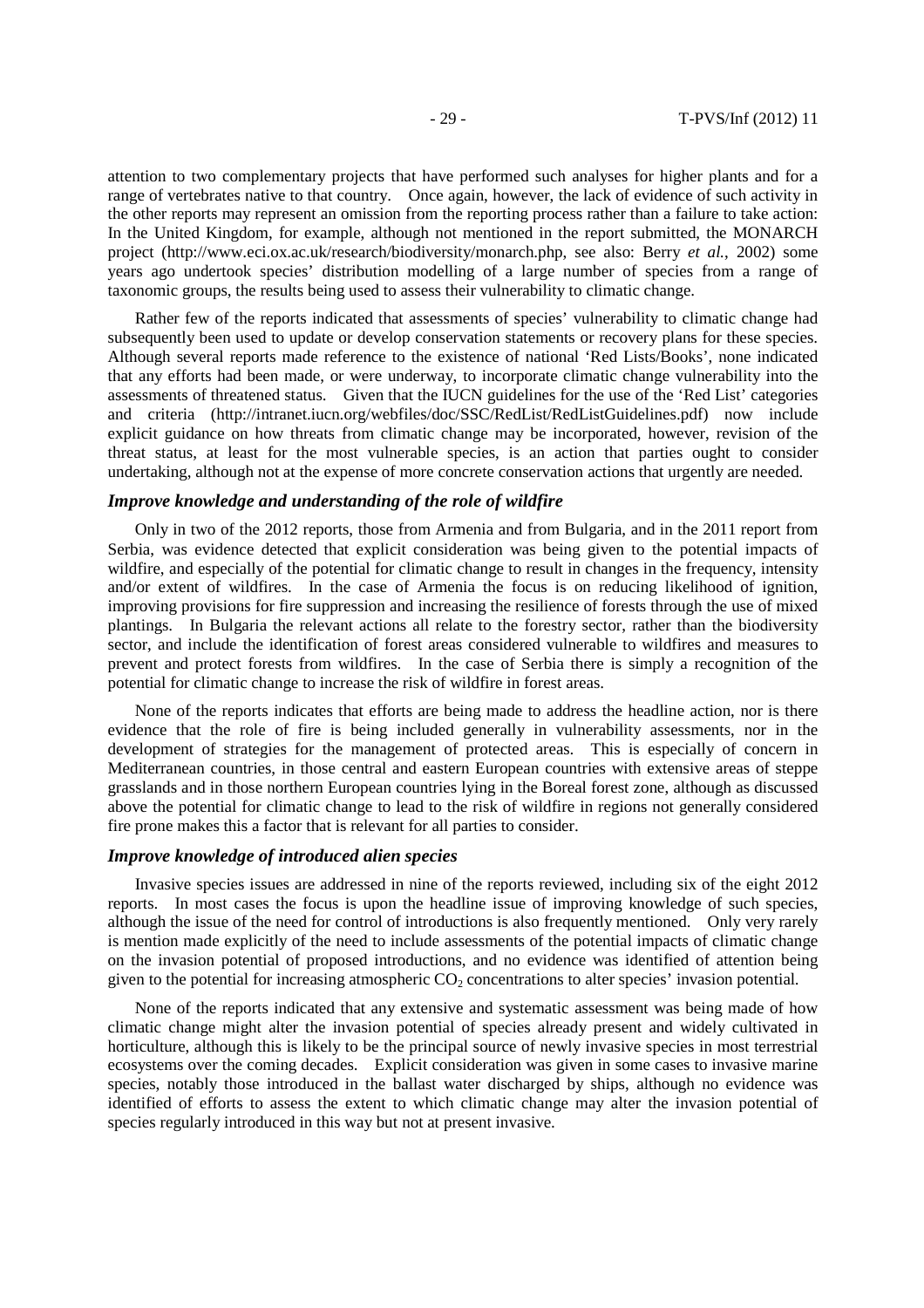# *Implement monitoring*

Implementation of new efforts to monitor biodiversity and/or the existence of established monitoring schemes was reported by seven of the eight 2012 reports and by eight of the 2011 reports reviewed. In most cases the monitoring reported was of species' distributions and/or of species' phenology. Monitoring of species' populations, however, was rarely mentioned. This is a surprising omission, given that many of the reporting parties are participants in the regular monitoring of populations of bird species carried out by the Pan-European Common Bird Monitoring Scheme (PECBMS) that provided the data for one of the first indicators of the impacts of climatic change upon wildlife (http://www.eea.europa.eu/dataand-maps/indicators/impact-of-climate-change-on/, see also: Gregory *et al.*, 2009).

Of concern is the general lack of evidence of monitoring of climatic change impacts upon protected areas, of targeting of monitoring to critical areas, or of identifying and targeting focal species likely to be particularly sensitive potential indicators of climatic change impacts. Although work at a European scale, such as that mentioned above, is to some extent addressing the last of these, with a focus upon birds and butterflies, and these groups also have been adopted as indicators by some national governments (see e.g. http://www.butterfly-

conservation.org/article/9/20/butterflies\_get\_frisky\_in\_role\_as\_climate\_indicators.html), it is disappointing that such efforts are not evident in the reports reviewed.

No evidence was identified of the targeting of monitoring to species that respond to critical biologically-relevant variables that themselves are difficult to monitor. This may reflect a failure to identify such biologically-relevant variables, and/or to appreciate the potential for such monitoring. An obvious example, however, would be the sensitivity of higher plants generally to soil moisture availability, but the generally sparse and disparate data available from monitoring of this variable directly. Monitoring of plant species targeted because of their particular sensitivity to soil moisture, however, could provide important evidence of changes in this important variable and of its ecological impacts.

#### *Maintain or restore intact ecosystems*

This was perhaps the easiest composite action for which to find evidence, and this is reflected by the fact that relevant activities were identified in most of the reports, including all eight submitted for 2012 and nine of those from 2011 that were reviewed. However, in a majority of cases the evidence was simply of the establishment and management of protected areas, with actions to increase the extent of protected areas identified in rather fewer reports, and actions relating to the need to increase connectivity and establish functional ecological networks being identified in only a minority of cases. Nonetheless, there were some excellent examples of good practice in relation to steps being taken to address this composite target. Amongst these, attention should be drawn, in particular, to measures and/or commitments reported by Germany, Switzerland, the United Kingdom and Ukraine.

The efforts to achieve international co-operation and co-ordination in addressing this target were particularly welcome, exemplified by the development of trans-boundary national parks and ecological corridors (Ukraine), and by the BaltAdapt project that addresses the Baltic Sea Ecosystem as a whole.

#### *Implement adaptive management practices and strategies and Act now*

It was extremely disappointing that this very important action was one of those for which evidence was most difficult to find; only in one of the 2012 reports (Armenia) was evidence identified that adaptive management practices were being implemented, i.e. that management would be informed by appropriate monitoring, the practices employed being modified if necessary in the light of this monitoring so as to ensure that the desired outcomes were achieved. Globally, however, whilst much is written about the desirability of adaptive management strategies, it has generally been slow to be adopted; it is perhaps, therefore not surprising to see little evidence of the application of this approach by the parties. What is surprising, however, is the lack of evidence of the recognition of the desirability of the approach, and hence of commitments to adopting the approach.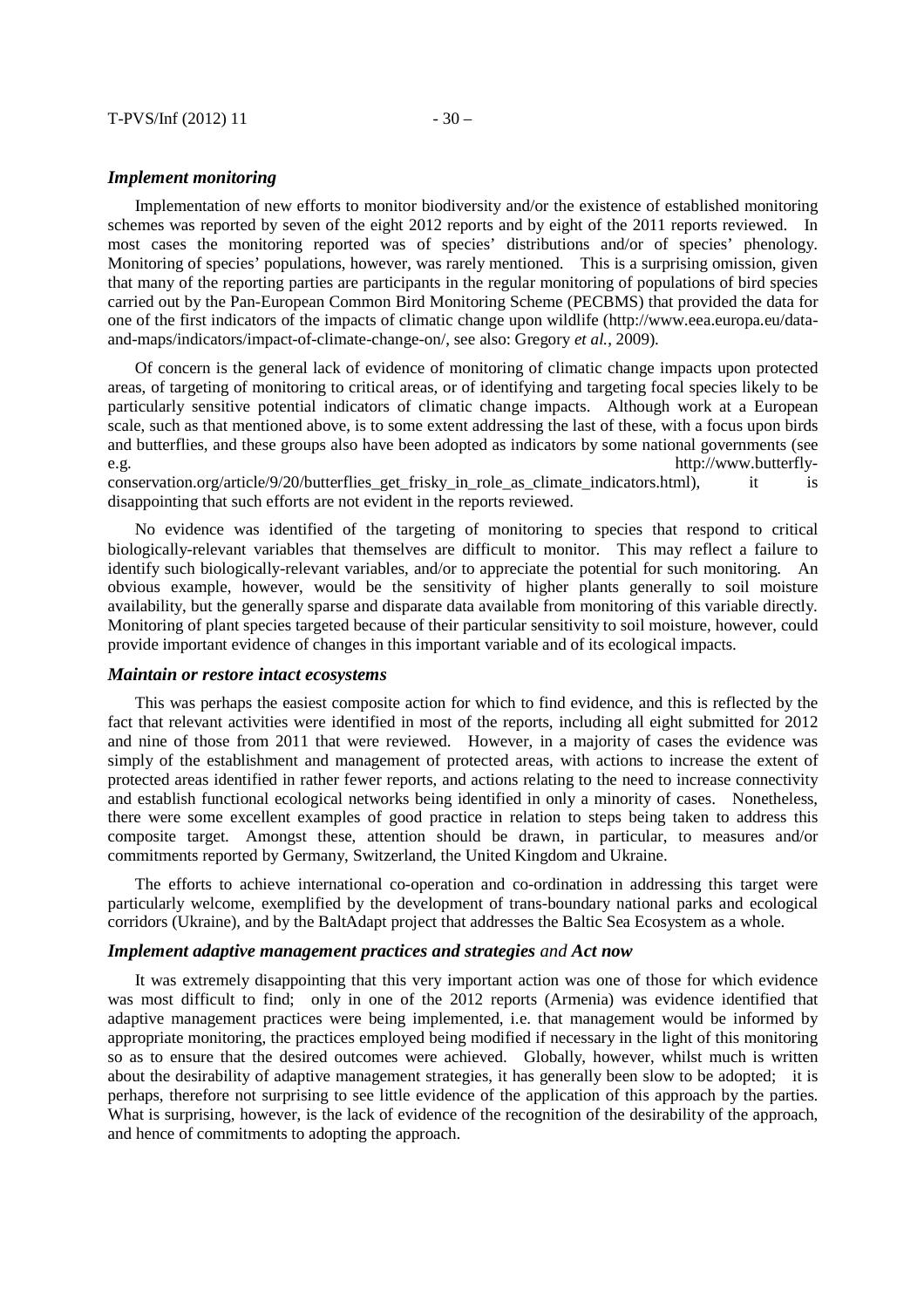There was also little evidence of recognition of the need to take a suitably long-term view when developing protected area management plans, especially where forest ecosystems are concerned, but more generally where the organisms that dominate the ecosystem are relatively long-lived (e.g. re-sprouting woody species in Mediterranean ecosystems) and/or the ecological processes are slow (e.g. in Arctic tundra and high mountain ecosystems).

Recognition of the need for immediate *practical* action – to **Act now** – was identified in only one of the reports reviewed (Switzerland). A majority of the reports did, of course, report actions that had been taken or were being taken, but in most cases these related to the development of policies or legislative measures, the preparation of strategies, the launching of projects, the initiation of monitoring schemes, and the like. None of these was considered to address the need for immediate *practical* actions, because the actions that are needed immediately are principally conservation management actions that address such issues as: the need to minimise other pressures on the most vulnerable habitats and regions (composite action 1); the need to take steps to increase the populations of vulnerable species and urgently to address threats, other than climatic change, faced by these species (composite action 2); the need to increase knowledge of the vulnerability to climatic change of species that are already rare and/or threatened (composite action 3); and the need to incorporate an assessment of vulnerability to wildfire when preparing or revising protected area management plans (composite action 4).

#### *Adopt holistic approaches to adaptation and mitigation*

Half of the 2012 reports and nine of the 2011 reports reviewed included evidence that steps were being taken to address this composite action. The nature and extent of those steps was, however, extremely varied. Examples of good practice (e.g. Germany, Norway, United Kingdom) made clear that biodiversity conservation concerns were embedded in the development of strategies across most or all principal sectors, and that in developing adaptation and/or mitigation strategies, win–win measures were favoured and/or being adopted. In other cases, the good practice identified relates to recognition of the need to take a trans-national view when developing ecological networks (e.g. Switzerland, Ukraine) and protected areas (Ukraine). Several reports referred to a commitment to increase the extent or use of green infrastructure, and in one case reference was also made to the development of a blue network (Belgium). A commitment to an 'ecosystem-based' approach was frequently reported, although it was not always clear how this term was being interpreted.

Several of the reports included evidence that steps were being taken to facilitate knowledge transfer, including the presentation of seminars for representatives from other sectors and preparation of material targeting school teachers and pupils.

#### *Consider assisted colonisation and/or ex situ conservation*

Four of the 2012 reports and one of the 2011 reports reviewed included specific reference to the development or implementation of assisted colonisation or *ex situ* conservation measures. Assisted colonisation for a lichen was reported as being attempted in Scotland, although the development of seed banks for threatened plant species was the measure most frequently being implemented. *Ex situ* conservation measures for vertebrates, through captive breeding programmes, were mentioned only rarely, although a number of countries that did not mention this activity are known to have zoological gardens where such captive breeding programmes for threatened species are implemented (e.g. United Kingdom).

Despite discussion of the measures in five of the reports, no evidence was identified of efforts explicitly to evaluate the potential risks and benefits of either assisted colonisation proposals or of *ex situ* conservation programmes.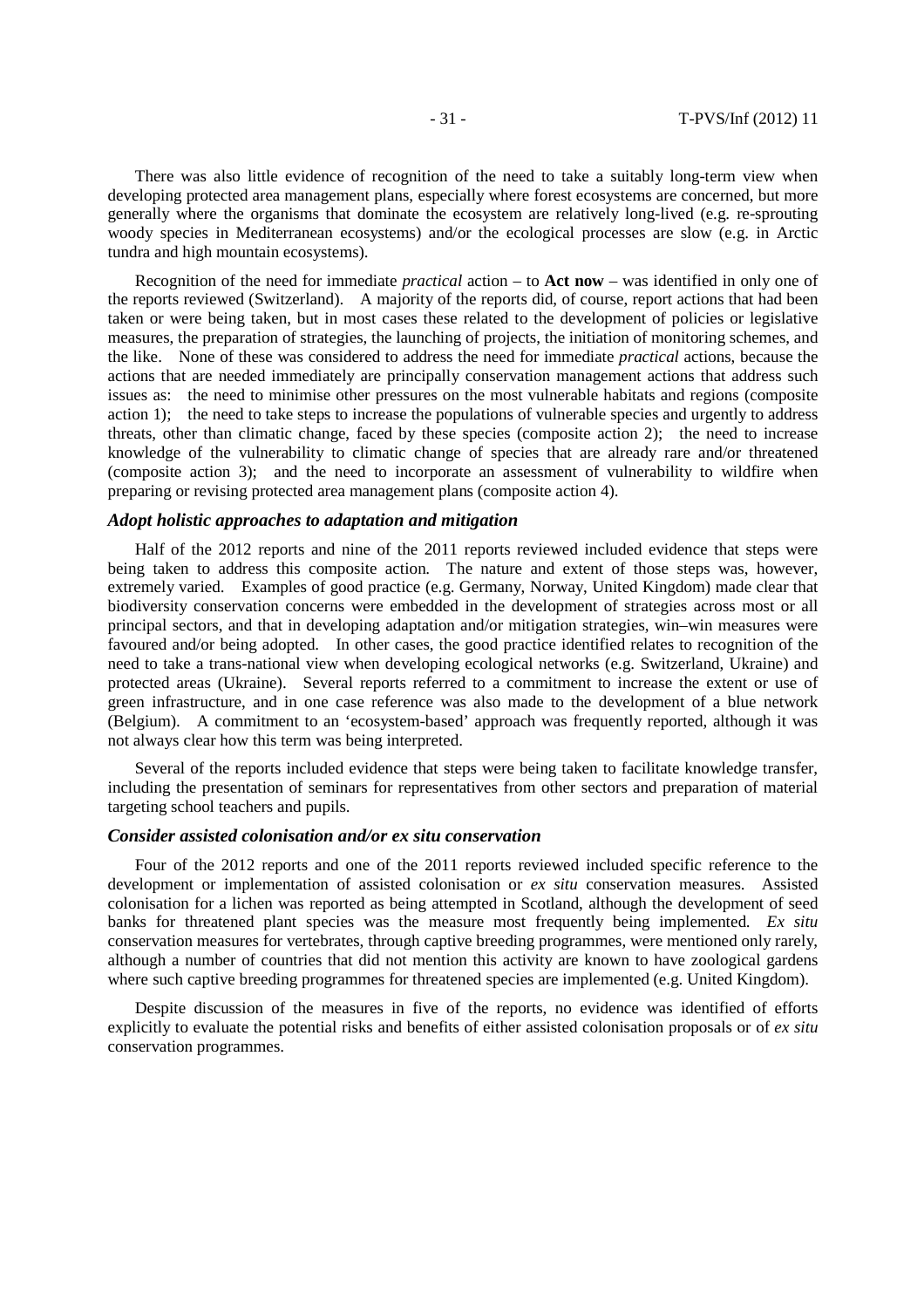# **CONCLUSIONS**

A number of conclusions can be drawn from the review and analysis presented above. Key amongst these are the following:

- 1. The majority of parties who submitted reports in 2012 or 2011 recognised the need to take action in relation to the conservation of biodiversity in the face of climatic change. It was extremely disappointing, however, that one party took the view that this was not a matter of concern for their country. It was also of concern that one other country, whilst apparently recognising the problem, had yet to initiate any relevant actions.
- 2. Although many of the parties reported actions relating to the development of policies, strategies or legislative measures designed to address specifically the issue of biodiversity conservation in the face of climatic change, only a small minority provided evidence of legislative or other measures adopted to ensure that the need to consider the issue of biodiversity conservation was embedded across other sectors.
- 3. Given the required focus upon adaptation, it was extremely disappointing that only a minority of parties made reference in their reports either to the development of strategies that would assist the adaptation of biodiversity to climatic change (e.g. development of ecological networks) or to the scope for win–win adaptation solutions for other sectors that also would benefit biodiversity (e.g. diversification of forestry plantings, using native species, to enhance resilience to climatic change).
- 4. Although several of the parties expressed concern in their reports about the potentially negative consequences for biodiversity of measures being proposed in their country for the use of renewable energy sources as a means to mitigate climatic change, there was a lack of evidence from most parties of proposals for the adoption of win–win solutions to achieve mitigation targets and also benefit biodiversity (e.g. re-wetting of wetlands and restoration of peatlands to enhance their carbon sink potential).
- 5. Some excellent examples of good practice were identified; these have been highlighted in the foregoing review and analysis of the reports from the parties. Of particular note are those parties where the embedding of consideration of biodiversity issues cross-sectorally has already been achieved, where win–win solutions are being adopted for adaptation and/or mitigation, where the development of ecological networks already is underway, where the need to embed national actions in their international context has been recognised, where systematic evaluations of species' vulnerability to climatic change have been made using species' distribution models, and where a national vision underpins a series of coherent actions aimed at addressing both the limitation of climatic change and its inevitable impacts.
- 6. The most worrying gaps in the actions reported related to those concrete and practical actions most directly related to minimising the negative effects of climatic change on biodiversity, and especially upon species and ecosystems already under threat from other pressures. There was also a worrying lack of evidence of an appreciation of the need to 'Act now'. The following key gaps need urgently to be addressed:
	- There was little or no evidence that parties had taken steps to minimise other pressures on habitats or regions most vulnerable to climatic change.
	- There was very limited evidence that parties had taken steps to increase the populations of threatened species nor to reduce their exposure to threats other than climatic change.
	- There was little or no evidence that parties had developed climatic change adaptation/mitigation plans for those species most vulnerable to climatic change.
	- Simulations of the potential climatic change impacts upon species, and their use to identify those most at risk of negative effects of climatic change, were reported by only one party.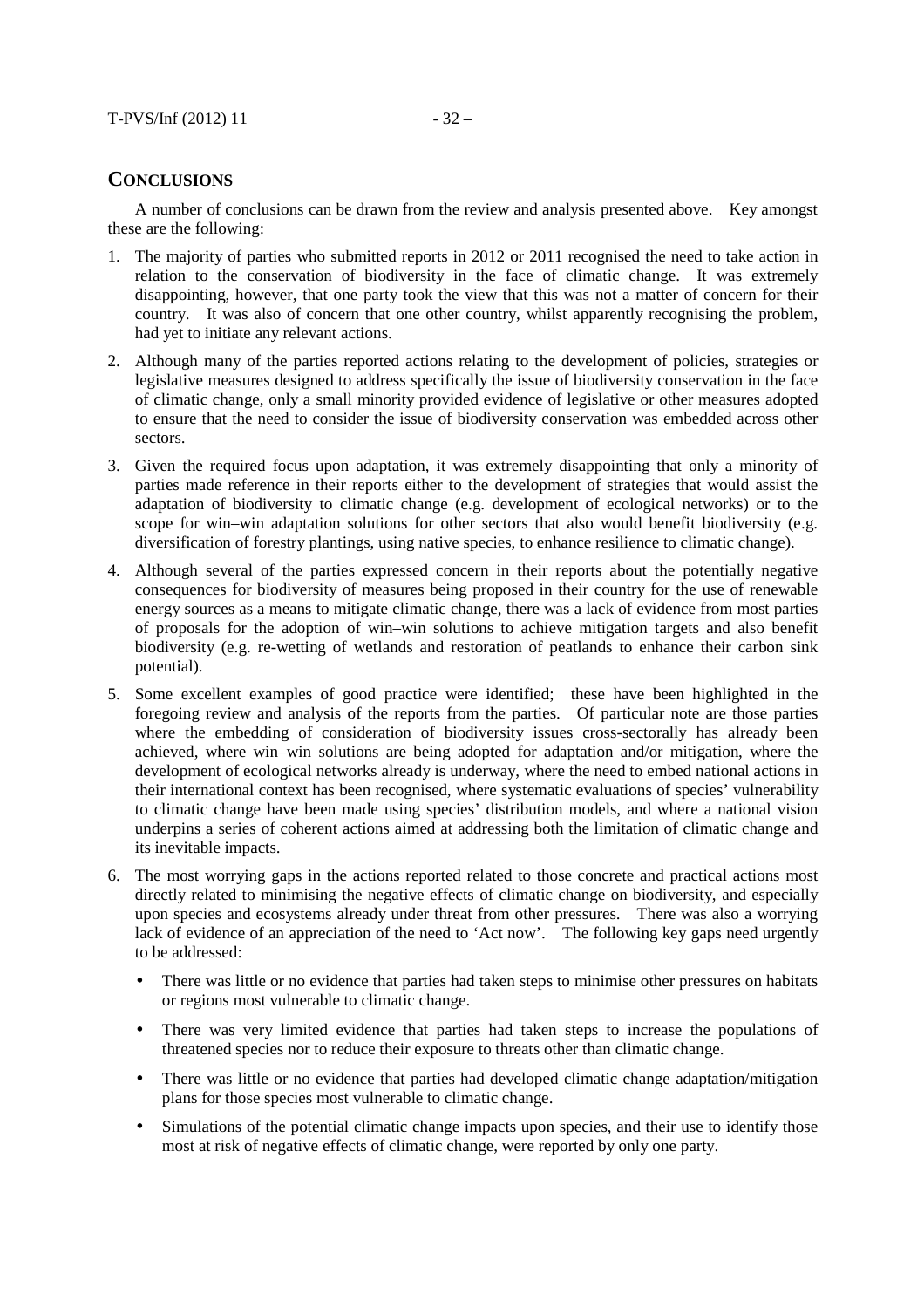(Note that to be meaningful such analyses need to be done at a supra-national or even continental level, because the magnitude of projected climatic changes means that species will in most cases be shifting their ranges at a scale beyond that of the individual country.)

- There was little or no evidence of the updating or development of species' conservation statements to incorporate climatic change impacts.
- There was no evidence of updating of Red Lists to take into account climatic change vulnerability.
- 7. Only a small minority of parties indicated that the potential for climatic change to increase the risk of wildfire was being addressed, and even then this was principally limited to concerns about wildfire impacts upon forestry.
- 8. There was little evidence of awareness of the potential for climatic change to alter the invasiveness of introduced plant species already widely established in horticulture, and of the need to assess this potential. Where the issue of invasive species was addressed the focus was principally upon potential future introductions of invasive species, although in only one case was there evidence that the need to consider how a proposed introduction might be affected by climatic change was taken into account.
- 9. Monitoring activities that were reported were patchy; many parties reported a commitment to implement monitoring of biodiversity, although usually without any indication of how this might be targeted to be most effective. In many cases parties that are known to contribute to extensive monitoring schemes did not report these activities although they are clearly of direct relevance.
- 10. Only a minority of parties reported actions that addressed the need to develop permeable landscapes and functional ecological networks, in order to facilitate species' range shifts in response to climatic change. Similarly, there were few references to identifying new protected areas, to increasing the extent of existing protected areas, or to the addition of buffer zones around protected areas.
- 11. There was only very limited evidence of a commitment to the implementation of adaptive management practices, and none of the need to take a long-term view when formulating management plans for protected areas.
- 12. Whilst there were examples of good practice with respect to the adoption of the necessary holistic approach, for example to the development of ecological networks, this was not evident from the reports with respect to the formulation of conservation or recovery plans for individual species.
- 13. Good practice was evident in a minority of cases with respect to knowledge transfer activities, but a majority of party's reports made no reference to this activity.
- 14. Only a minority of parties reported actions relating to assisted colonisation or *ex situ* conservation measures. Where these were reported there was no explicit evidence that the recommended risk assessments had been undertaken, nor that steps were being taken explicitly to enhance *ex situ* conservation measures (e.g. seed banks) targeting threatened species.

Overall, the conclusion reached is that there is a very real danger that too little will be done too late by many of the parties. This is a depressing conclusion to reach, but it reinforces the need to press all parties to respond actively and swiftly to the recommendations made by the Expert Group, where they have not already done so. Although four years have passed since the first set of recommendations were made by the group, this is clearly a relatively short time in the context of the 'political machine' and the need in many cases for parties to advocate, discuss, draft and ultimately enact the policies that are considered necessary before concrete actions can be taken. The Expert Group are encouraged to urge parties to recognise that many of the actions recommended, but as yet rarely implemented, can almost certainly be commenced under existing conservation legislation in their country; there is thus no justification in these cases for delay, except perhaps where there is a genuine lack of resource. Where lack of resource is the principal issue, as was mentioned in some of the reports, then the Bern Convention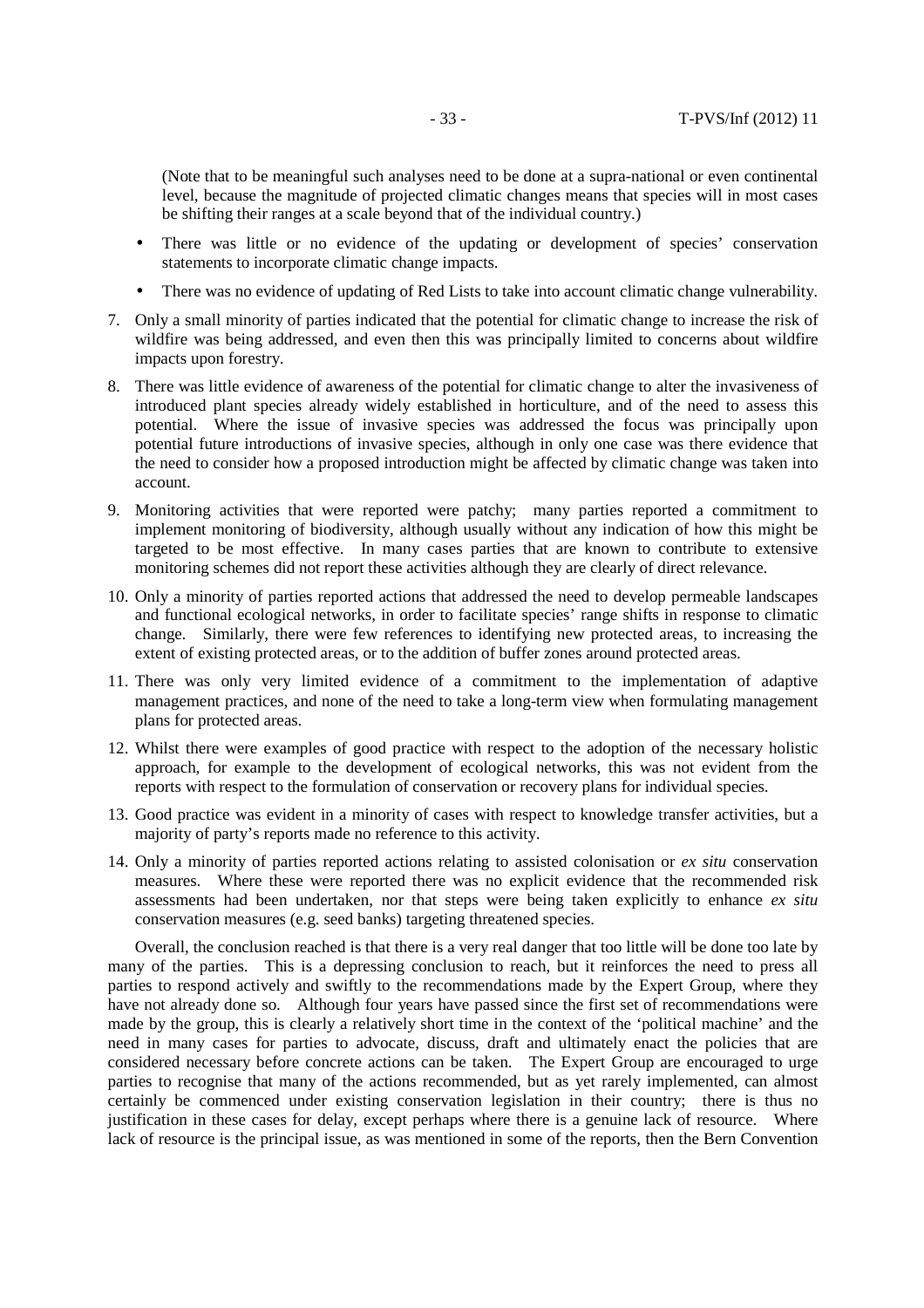can perhaps use its influence to encourage parties that suffer less from this problem to make the necessary resources available to more resource-deficient parties. Some excellent examples of good practice in this respect were already evident from the reports but more of such assistance is urgently needed by at least some parties.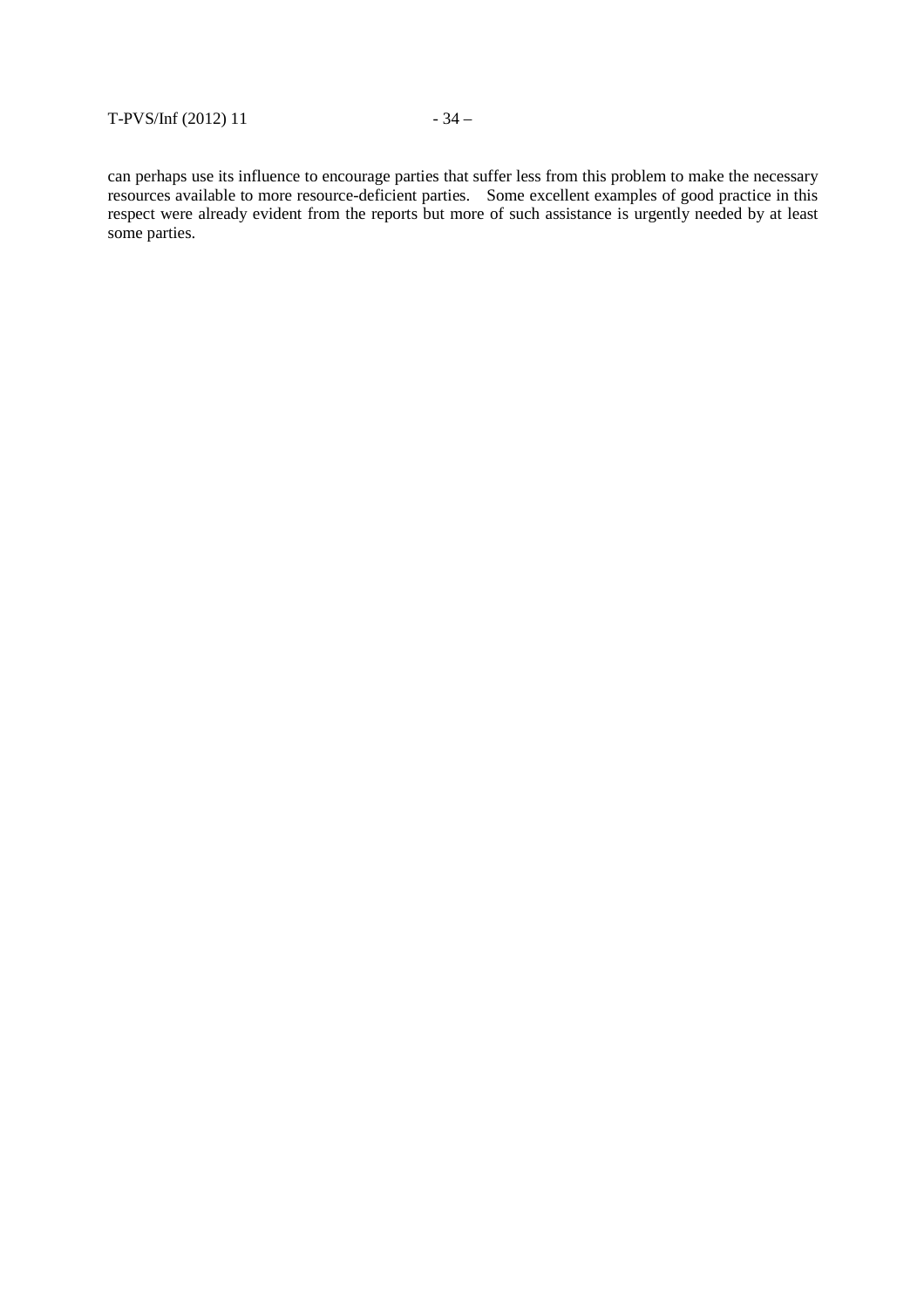# **RECOMMENDATIONS**

 On the basis of the conclusions presented above a number of specific key recommendations are made to the Expert Group:

- 1. Take steps to ensure that the importance of the issue of climatic change impacts upon biodiversity is recognised by all parties, and that all parties take action urgently to address this issue.
- 2. Urge all parties to adopt measures that ensure that biodiversity conservation is embedded across other sectors and taken into account when formulating policies or strategies for those sectors.
- 3. Use the forum of the Expert Group, and any other means available, to inform policy-makers in various sectors and across the parties about the opportunities for win–win solutions when developing strategies for adaptation to climatic change by their sector.
- 4. Use the forum of the Expert Group, and any other means available, to inform policy-makers in various sectors and across the parties about the opportunities for win–win solutions when developing strategies for mitigation measures.
- 5. Ensure that all parties are aware of the examples of good practice identified and urge the wider adoption by the parties of such practices.
- 6. Emphasise to all parties the need to act now, especially in respect of many of the concrete and practical conservation measures that have been recommended by the Expert Group. Encourage all parties to implement these measures as a matter of urgency.
- 7. Re-emphasise to all parties the importance of taking into account the potential increased risk of wildfires as a result of climatic change and of embedding consideration of this risk into protected area management plans. It is important that parties recognise that this is not a problem that is limited to the Mediterranean countries.
- 8. Encourage all parties to recognise, and to take steps to address, the need to assess the potential for introduced species already present to become invasive under future changed climatic conditions.
- 9. Urge all parties to adopt the good practice, identified in the case of the United Kingdom, of implementing control measures for the assessment of introductions that include assessment of the impacts of projected climatic changes on the species' invasion potential.
- 10. Ensure that those persons preparing reports from parties for the Expert Group are fully informed about relevant activities, for example monitoring activities, being undertaken in their country, thus avoiding spurious identification of gaps in the activities of that party or of priorities for new actions by the party.
- 11. Urge all parties to take urgent steps to develop ecological networks, to enhance the permeability of landscapes generally, and to enhance their protected area network by the addition of new protected areas, increases in the extent of existing protected areas and the designation of buffer zones around protected areas.
- 12. Re-emphasise the desirability and benefits of adopting adaptive management practices.
- 13. Re-emphasise the need to take an appropriately long-term view when formulating management plans and strategies for protected area management.
- 14. Urge all parties to adopt a more holistic approach when formulating strategies and plans for ecological networks or protected areas, and when developing conservation or recovery plans for individual species. In particular, encourage the general adoption of the examples of good practice reported, especially by Switzerland and Ukraine, with respect to taking into account their international context when planning ecological networks, and to developing networks and protected areas in partnership with their neighbours.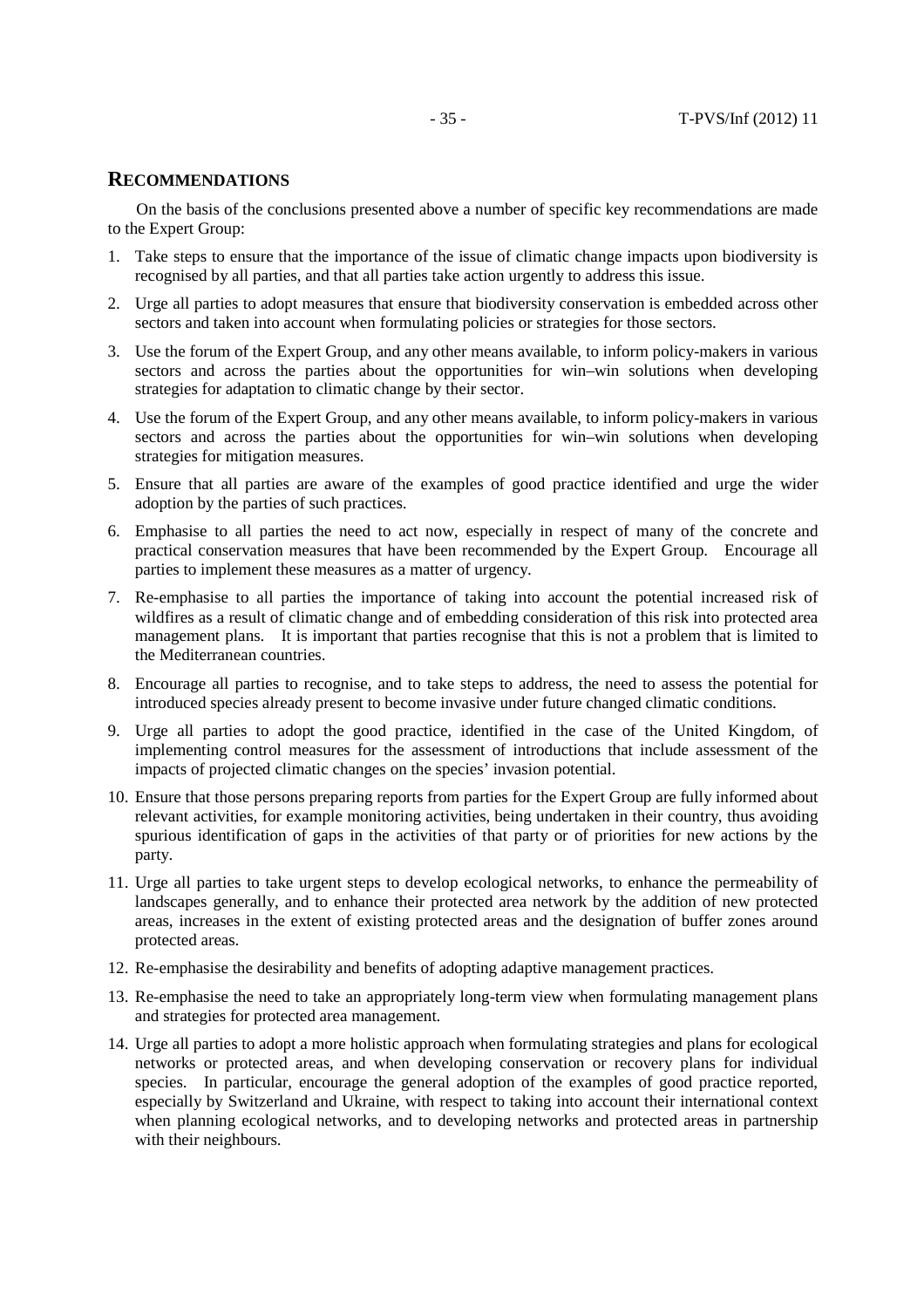- 15. Encourage all parties to undertake knowledge transfer activities to ensure awareness by those in other sectors, stakeholders and the general public of the challenges posed and opportunities present by climatic change when considering biodiversity conservation, including its links to other sectors and the opportunities for win–win solutions.
- 16. Encourage all parties to ensure that appropriate risk assessments are made before the implementation of assisted colonisations or of *ex situ* conservation measures. Urge that these generally very expensive measures principally be targeted, where the risk is assessed as acceptable, to Bern Convention and other threatened species, and that they only be applied when it is apparent that other options will not suffice to ensure the species' survival.

In addition to these specific recommendations, the general recommendations made above in relation to the overall conclusion reached are worth re-iterating, namely:

- To urge all parties to recognise that many of the actions recommended, but as yet rarely implemented, can almost certainly be commenced under existing conservation legislation in their country;
- That in these cases the only reasonable excuse for delay in implementing appropriate activities is where there is a genuine lack of resource; and

That where genuine lack of resource is the principal issue preventing the commencement of urgent activities, the Bern Convention should consider using its influence to encourage parties that suffer less from this problem to make the necessary resources available to more resource-deficient parties.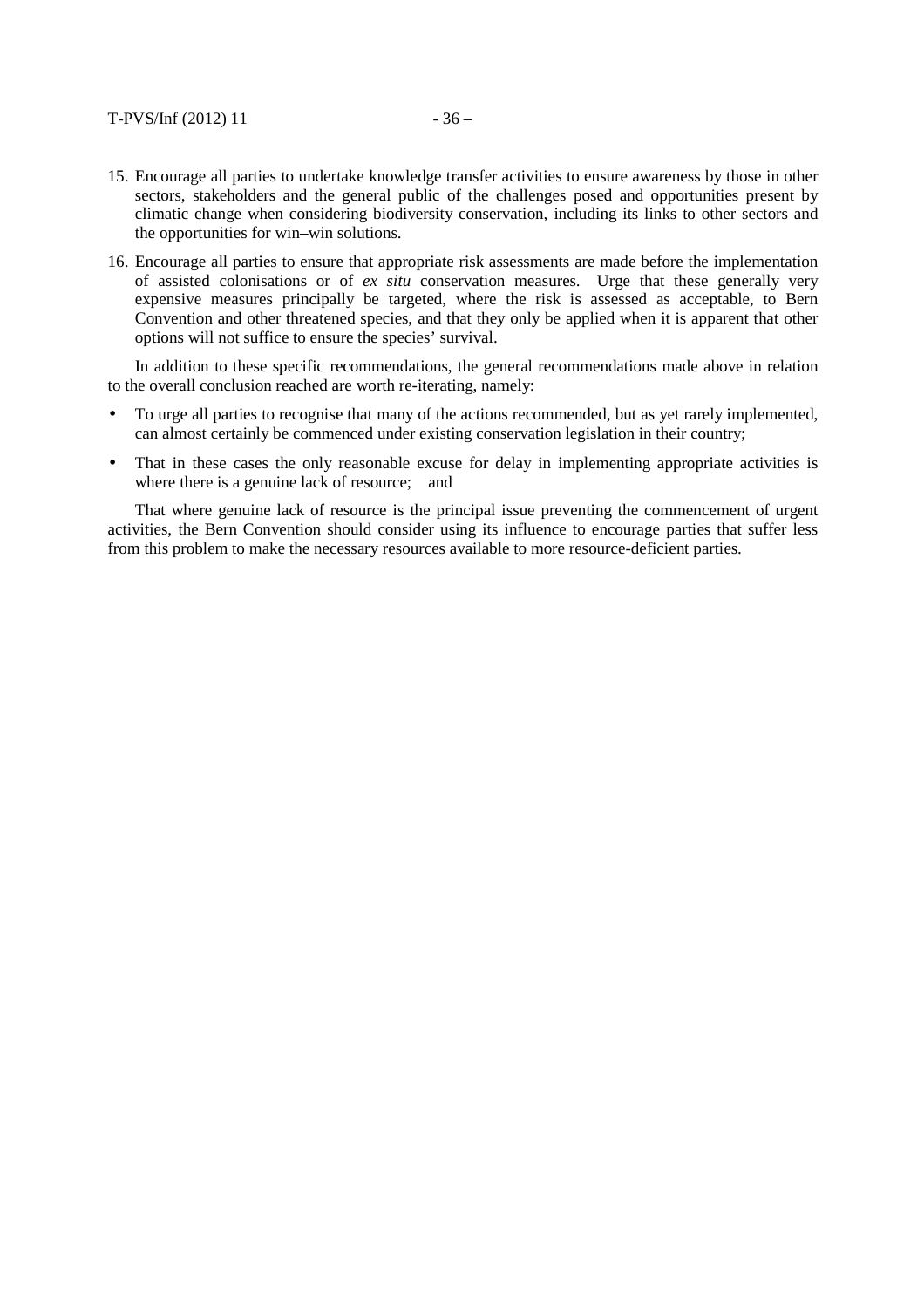# **Appendix 1: Guidelines for the 2012 reporting by Parties on the implementation of Recommendations No. 135 (2008) and 143 (2009)**

#### **REPORTING BY PARTIES**

Parties are invited to provide a report in writing (electronic WORD format), informing on the measures/actions/strategies/policies implemented in accordance to the guidance appended to Recommendation 135 (2008) and Recommendation 143 (2009).

The report should include, as far as possible, information on:

- $\blacktriangleright$ Main challenges posed by climate change in the country
- Integration of biodiversity in climate change mitigation and adaptation national strategies/policies/actions;
- Vulnerability assessment for Bern Convention species and habitats, with particular focus on:
	- o Migratory Birds;
	- o Amphibians and reptiles
	- o Invertebrates
	- o Plants
	- o Protected areas
- Elaboration and implementation of adaptation strategies/actions, including ecosystem-based approaches to climate change adaptation
- > Cross cutting issues
	- o Invasive Alien Species
	- o Protected areas and landscape scale conservation
- > Mainstreaming of adaptation to climate change in sectoral policies

Where relevant, please provide additional information on:

- Research, monitoring and awareness raising
- > Main challenges faced while elaborating/implementing adaptation activities/policies (from both a scientific and/or an administrative/legal point of view);
- Examples of good practices that your country can export:
- > Lessons learned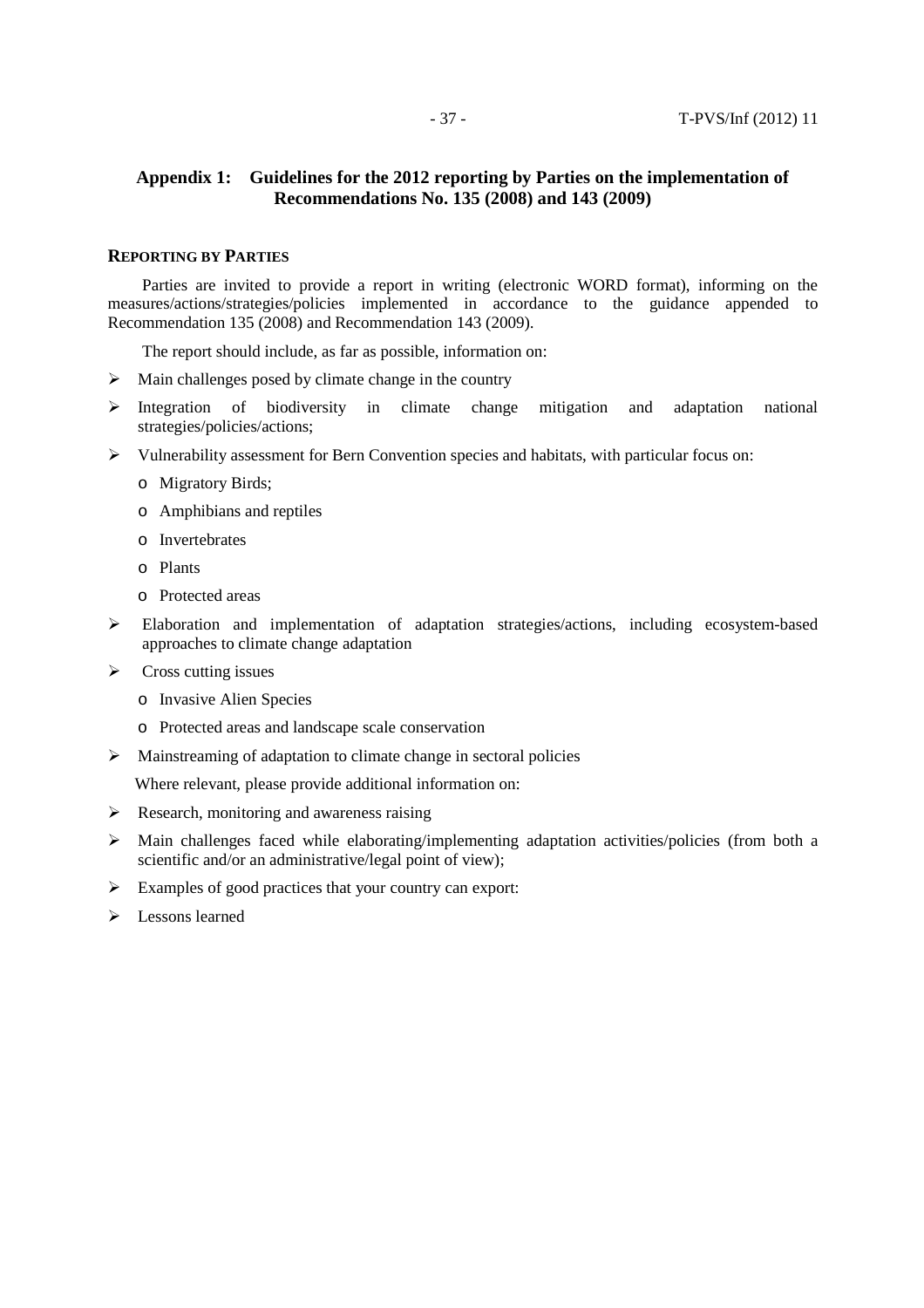#### **SUMMARY OF SPECIFIC RECOMMENDATIONS**

Through **Recommendation No. 135 (2008)** the Standing Committee to the Bern Convention recommends Contracting Parties to the Convention and invites Observer States to:

1. Address and communicate, as a matter of urgency, the impacts of climate change on biological diversity and its conservation;

2. Raise awareness of the link between biodiversity and climate and emphasis the large potential for synergies when addressing biodiversity loss and climate change in an integrated manner; including socioeconomic effects;

3. Encourage the elaboration of climate change adaptation activities for biodiversity, taking account of the suggested measures listed in the guidance set out in the Appendix to the present Recommendation; and

4. Continue to engage in the development of further guidance to implement the Convention.

Through **Recommendation No. 143 (2009)** the Standing Committee to the Bern Convention recommends Contracting Parties to the Convention and invites Observer States to:

1. Increase efforts to improve understanding of the linkages between biodiversity and climate change (according to Recommendation 135 (2008)).

2. Make full use of the large potential for synergies and co-benefits between biodiversity conservation and climate change mitigation and adaptation, including ecosystem-based approaches.

3. Ensure that biodiversity considerations, including potential negative impacts, are taken fully into account in climate change adaptation and mitigation policies and measures.

4. Develop climate change adaptation activities for biodiversity, taking due account of the proposed guidance set out in the Appendix to the present Recommendation; and

5. Continue to engage in the development and application of further guidance to implement the Convention.

More information on: www.coe.int/bernconvention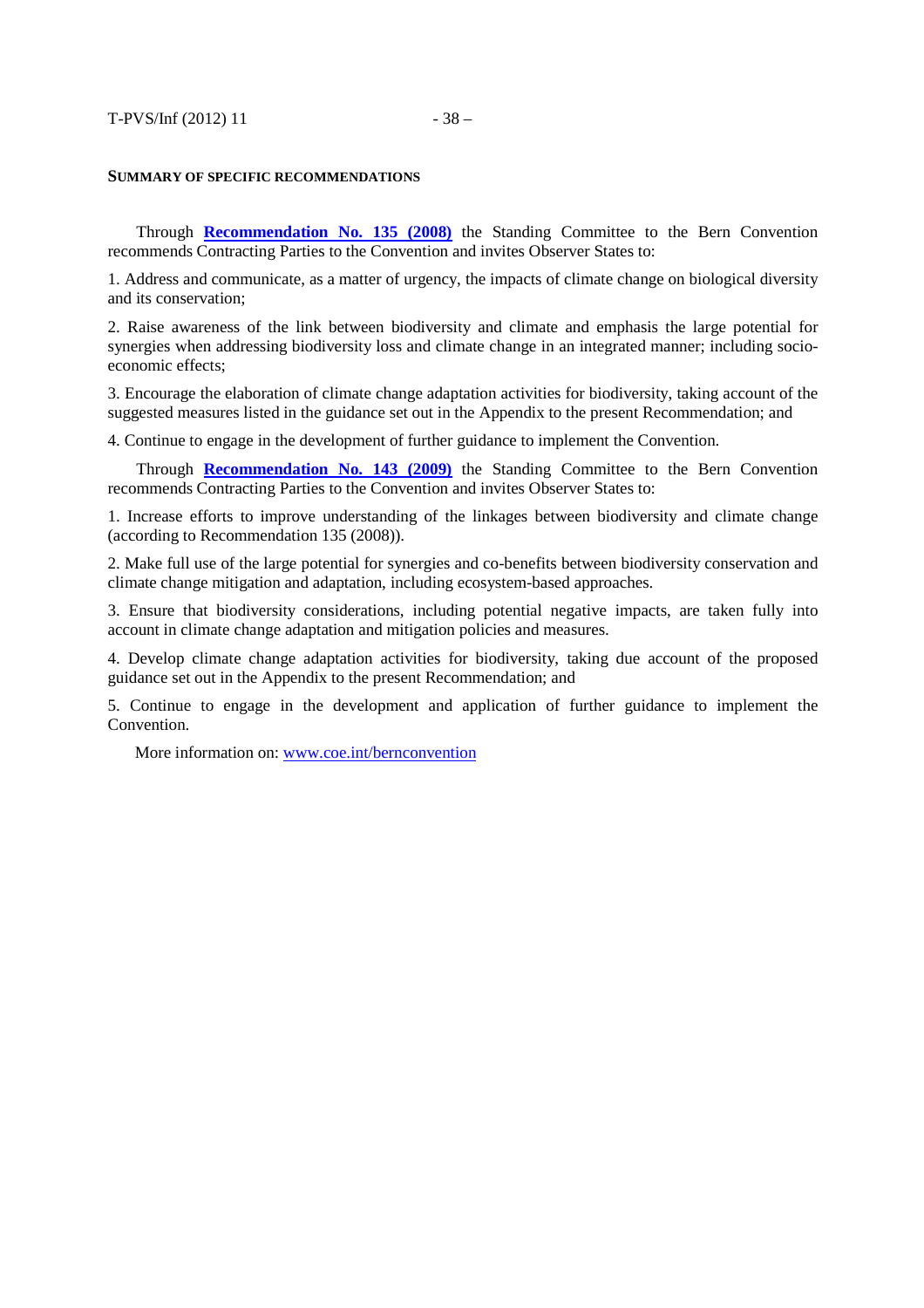# **Appendix 2: Appendix to Recommendation No. 135 (2008) GUIDANCE**

This guidance draws on the expert reports commissioned by the Council of Europe and discussed by the Group of Experts on Biodiversity and Climate Change at its meetings in 2007-2008. The conclusions and recommended actions provided stem from six separate expert reports and discussions by the Group of Experts, which should be completed and updated in the future, and including potential revision of the current recommendations as well as additional recommendations for other groups of species.

Measures that may be considered as appropriate for addressing the impacts of climate change on biodiversity, for the purposes of the application of the Convention, are listed for consideration by Contracting Parties. These measures are offered as examples of action that may be taken by authorities at all levels of governance to address this issue. Other complementary measures may be identified by governments as equally appropriate to their particular circumstances and concerns.

The effects of climate change on ecosystems are complex. The impacts of a changing climate on the species and habitats protected by the Bern Convention may differ widely, depending on the species and the interactions with other species and/or their habitats, as well as according to location. The effects that climate change adaptation measures in other sectors can have on species and habitats should also be considered in order to avoid further unforeseen impacts.

# **I. Vulnerability to climate change**

Vulnerability, as defined by the Intergovernmental Panel on Climate Change (IPCC), incorporates the concepts of exposure, sensitivity and adaptation, and it is usually a combination of these that lead to vulnerability. Species are already vulnerable to decreases in their abundance and range but on a short-time scale (1-10 years), climate change will increasingly contribute to longer-term stresses and exacerbate the current drivers of bioiversity loss. Climate change is not an isolated factor, and an integrated approach is needed in order to understand how interacting factors contribute to vulnerability.

There is abundant evidence from observations and monitoring that climate change is already impacting species and habitats, and, for some, this is leading to increased vulnerability. There is little direct information on the attribution of sources of this vulnerability but the majority of the observed responses are consistent with those expected from climate change.

Most of the very limited evidence for the potential impacts of climate change on Bern Convention species and habitats is inferential and based on monitoring and observations of responses to current climate change, expert knowledge and modelled projections. A picture of species' vulnerability can begin to be drawn, but this information base needs to be further developed, as the nature of the threatened status of many species suggests that climate change will only compound the situation.

This section includes proposed actions and measures based on the work done so far under the Bern Convention (see reports "*Climate change and the vulnerability of Bern Convention species and habitats*", by P. Berry; "*Climatic change and the conservation of migratory birds in Europe: Identifying effects and conservation priorities*" by M. Ferrer, I. Newton and K. Bildstein, and "*Climate Change Impacts on European Amphibians and Reptiles*" by K. Henle *et al.*).

# **Proposed actions<sup>1</sup> :**

<u>.</u>

1. There is a need for action in all sensitive areas in Europe, including South Eastern Europe, the Mediterranean and central European regions, but there is urgency to address the impacts of climate change on the species and habitats of those areas consistently projected as being most vulnerable in Europe: the

<sup>&</sup>lt;sup>1</sup> These recommended actions are drawn from the report by P.Berry "Climate change and the vulnerability of Bern Convention species and habitats", document T-PVS/Inf (2008) 6 rev.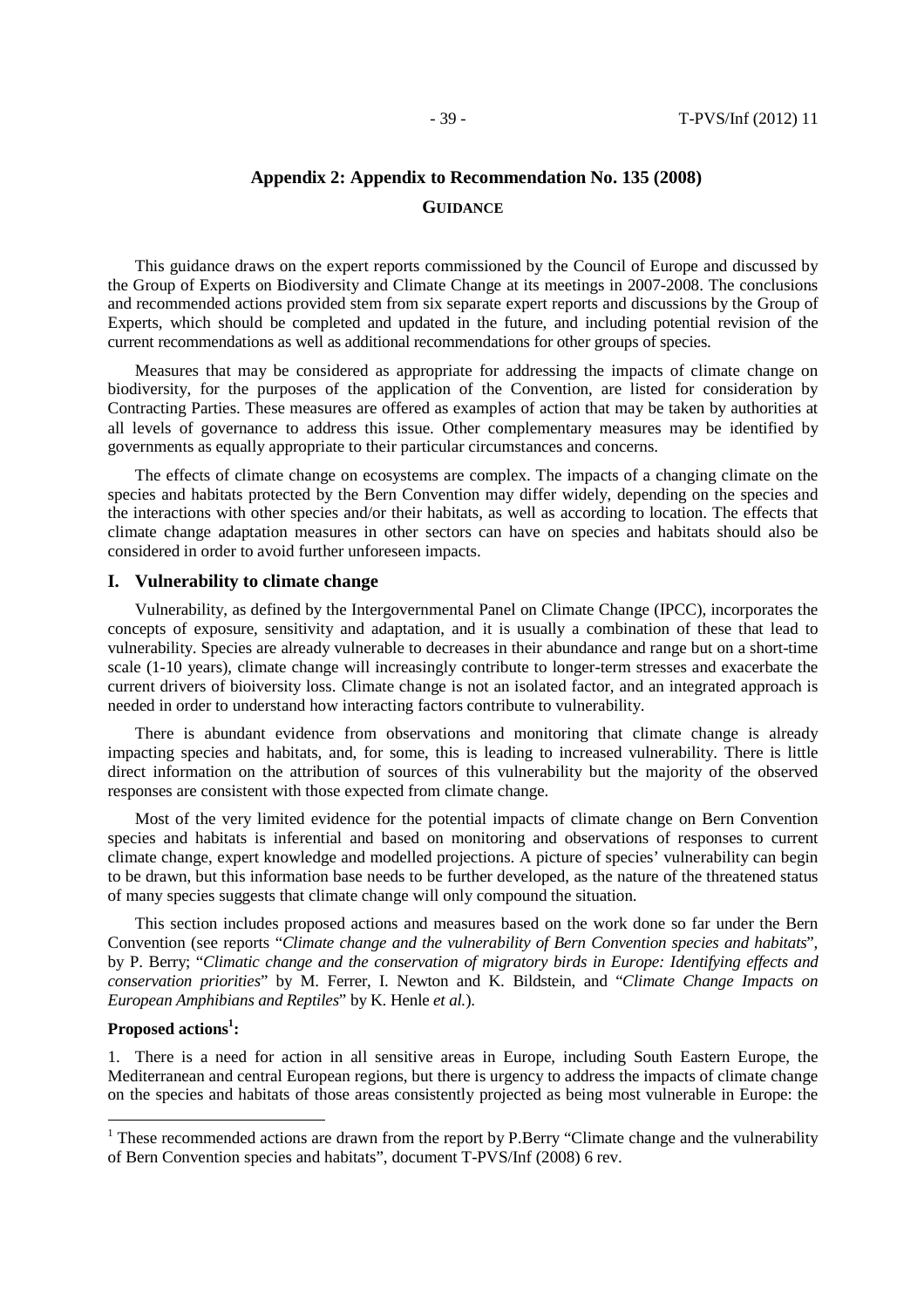-

Arctic (including parts of Scandinavia and Greenland); mountain regions; coastal zones (including the Baltic and parts of the Mediterranean); and island habitats and wetlands in areas increasingly threatened by drought**.** The terrestrial ecosystems considered especially affected by climate change (and found in Europe) are: tundra, boreal forest, mountain and Mediterranean-type ecosystems, salt marshes and sea-ice biomes, and the Arctic region.

2. Given the threatened status of many species included in the Bern Convention, and their level of endemicity and rarity, take measures to build up population numbers.

3. Further develop and improve the information base on the vulnerability of Bern Convention species and habitats based on all the components of vulnerability (i.e. exposure, sensitivity and adaptive capacity).

4. As mitigation and adaptation are both aimed at reducing vulnerability to climate change, consider adaptation strategies to reduce species loss, and assess mitigation activities and measures in terms of their potential to contribute to or reduce vulnerability of species and habitats.

5. Take care that adaptation and mitigation measures conform with biological diversity conservation principles. Bear in mind that adaptation strategies may favour certain species or groups of species over others. Take an integrated, cross-sectoral approach to assess responses to climate change, as mitigation and adaptation activities in other sectors can have either positive or negative effects on biodiversity.

6. Focus attention on the potentially more vulnerable Bern Convention species regarding climate change (preliminary analysis based on available information from modelling)<sup>∗</sup> . These lists are not comprehensive, but focus on some species already identified as potentially threatened by climate change in the report by P. Berry "*Climate change and the vulnerability of Bern Convention species and habitats*":

- Mammals: *Lynx pardina*, (Iberian lynx); *Microtus tatricus* (Tatra vole) and *Myomimus roachi*  (Mouse-tailed dormouse); *M. roachii; Myotis dasycneme* (Pond bat); *Monachus monachus* (Mediterranean monk seal); Saimaa ringed seal *(Phoca hispida saimensi).* 

- Birds: The greatest reduction in bird species richness is projected to occur in southern and central Europe. Most affected species: *Anthus berthelotii* (Berthelot's pipit); *Chersophilus duponti* (Dupont's lark) and *Bucanetes githagineus* (Trumpeter Finch) ; *Apus* caffer (white-rumped swift), *Phoenicopterus ruber* (greater flamingo) and *Calidris alba* (sanderling); *Acrocephalus paludicola* (aquatic warbler), pintail *(Anas acuta*) and meadow pipit (*Anthus pratensis*). Northern species are generally vulnerable and birds such as marsh warbler (*Acrocephalus palustris*) could be vulnerable in the southern and western parts of their range.

- Reptiles: *Lepidochelys kempii* (Kemp's Ridley Sea turtle), *Dermochelys coriacea* (Leatherback turtle) and *Eretmochelys imbricata* (Hawksbill turtle); *Gallotia simonyi (*Hierro lizard, Canary Islands endemic). For *Vipera ursinii* (Meadow viper), if it is able to disperse it could expand its range, but otherwise it could contract.

- Amphibians: Particularly vulnerable in the Iberian peninsula. Of the species modelled, both *Alytes obstetricans* (Midwife toad) and *Bufo calamita* (Natterjack toad) are vulnerable to climate change.

Insects: It is thought that Southern European species may remain less affected as they are better adapted to very high temperatures as well as rapid changes in temperature.

Fish: One of the most vulnerable species is the *Romanichthys valsanicola*; the European sturgeon (*Acipenser sturio*) has also been identified.

<sup>∗</sup> Even though climate change has not been used as a criterion for the listing of species, if other threats are present then it is possible that the species will be vulnerable to climate change too, especially if it is in a vulnerable region or if there is other supporting evidence in the form of modelling results and/or additional components of vulnerability present.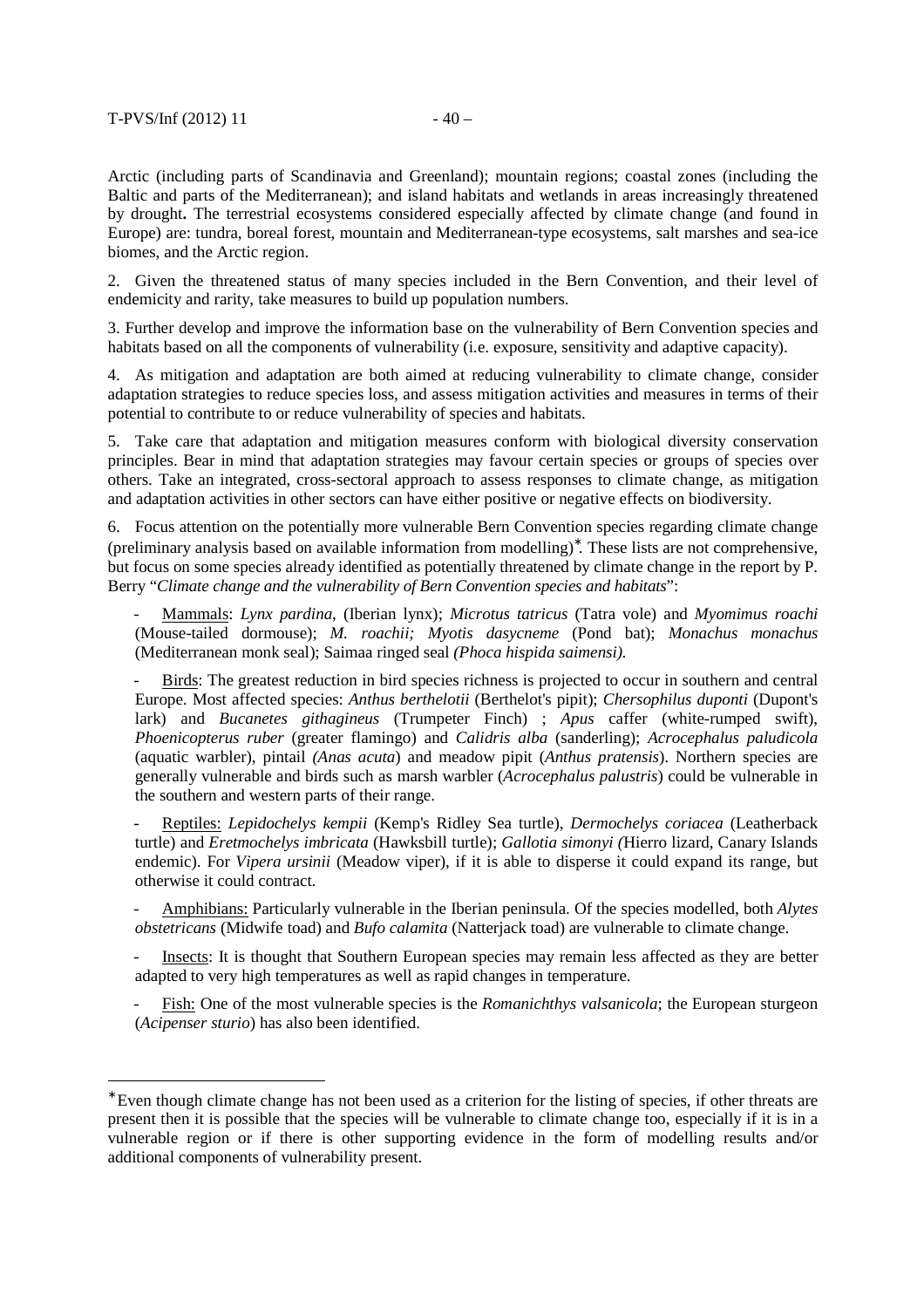Vascular plants: No evidence of responses to current changes or sources of vulnerability have been found for Bern Convention vascular plants, but species such as *Pulsatilla patens* (Pasqueflower), *Apium repens* (Creeping marshwort) and *Cypripedium calceolus* (Lady's slipper) could be vulnerable in southern parts of their range in Europe. Particularly vulnerable species will be those with long life cycles and/or slow dispersal, as well as some isolated species (Arctic, alpine, island, coastal..).

7. Identify and address with urgency other non-climate threats to vulnerable species to enhance their adaptive capacity.

#### **Migratory birds**

Migratory birds can be influenced by a changing climate in three different geographic locations: their breeding grounds, their wintering areas, and their migration routes. We can expect that migrants will suffer greater storm-induced losses, which could cause noticeable reductions in populations regardless of other climate changes.

The breeding ranges of some European birds are already shifting north, as individuals withdraw from southern portions of their ranges, while others spread north at the northern limits of their ranges. A particular concern involving range shifts is the loss of mountain-top and high latitude breeders, which may disappear from much of their range, as global warming reduces the extent of specific high-mountain and high latitude habitats.

# **Proposed actions<sup>2</sup> :**

8. Establish a functional network of watch sites or "watchtowers" to monitor changes in bird behaviour and assess bird-population trends in Europe.

9. Establish a set of focal species whose populations and behaviour should be monitored because of their relationships with more-difficult-to-follow but critical biological variables. In particular, seabirds, wetland birds, diurnal birds of prey or raptors, other soaring birds, and several widespread and long-term studied songbirds should be monitored.

10. Undertake studies in southern Europe, where many migratory birds over-winter, and where many others pass through while migrating between European breeding grounds and African wintering areas.

# **Amphibians and reptiles**

<u>.</u>

There is mounting empirical evidence that climate change is already having various impacts on different aspects of the ecology of organisms, including amphibians and reptiles. Long-term studies on European amphibians and reptiles show already a tendency to earlier breeding in many species. Also, the decline of some species have been linked to changed climatic conditions.

Amphibians and reptiles critically depend on temperature and water. While reptiles have developed adaptations to cope with water scarcity, all European amphibians require moist habitats and, with few exceptions, open water for reproduction. Species will become threatened by climate change particularly in regions where water and humid habitats are already scarce and expected to become even drier. As wetland habitats disappear, aquatic and semi-aquatic species will suffer declines.

The main response of species to climate change is either a range shift or in-situ adaptation by evolutionary change. Apart from marine turtles, reptiles and amphibians have a too low dispersal capacity to follow the expected rapid changes, especially in the highly fragmented European landscapes. In-situ adaptation requires large populations – beyond the size of most amphibian and reptile populations in modern landscapes. Climate envelope modelling and the assessment of the climate sensitivity of amphibians and reptiles clearly show that climate change impacts will considerably differ among species

 $2$  These recommended actions are drawn from the report by M. Ferrer, I. Newton and K. Bildstein "Climatic change and the conservation of migratory birds in Europe: Identifying effects and conservation priorities", document T-PVS/Inf (2008) 1 rev.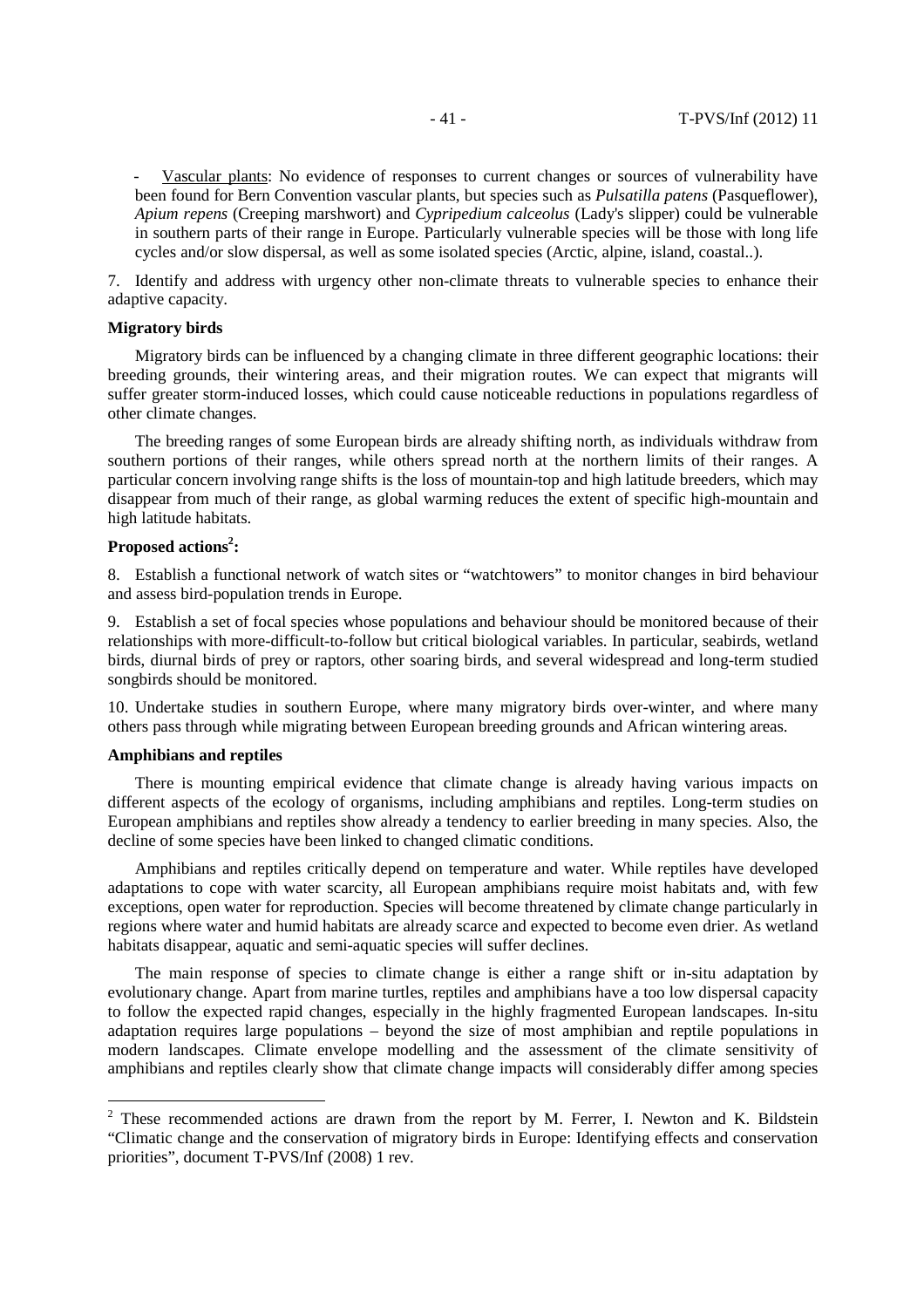and regions. Overall, amphibians are expected to suffer more than reptiles based on their adaptation to harsh environments.

# **Proposed actions<sup>3</sup> :**

11. Take early action on the following species, expected to be most affected, including through speciesspecific climate change mitigation plans:

> Amphibians from dry Mediterranean regions (especially in Spain, Western France, and Italy), and amphibians requiring cool environments;

> For reptiles, projected losses are also highest in areas with high temperatures and major reductions in precipitation (Spain, Italy, the Balkans, and Greece);

- Island endemics, such as *Alytes muletensis* (Balearic Mid-wife Toad), the lizards *Algyroides fitzingeri* (Pygmy Algyroides), *Lacerta bedriagae* (Bedriaga's Rock Lizard), *Podarcis tiliguerta* (Tyrrhenian Wall Lizard), and *Gallotia simonyi* (El Hierro Giant Lizard), and the snake *Macrovipera schweizeri* (Cyclade Blunt-nosed Viper) are predicted to become the most affected species, together with *Phyllodactylus europaeus* (European Leaf-toed gecko);

- In Central and Northern Europe, early breeding amphibian, i.e., primarily brown frogs (*Rana arvalis, Rana dalmatina, Rana temporaria*) and the common toad (*Bufo bufo*) may be placed at increasing risk due to late frosts, less snow cover, and warmer winter temperatures.

12. Highly sensitive species should be monitored as indicators of climate change.

13. Facilitate in-situ adaptation and natural range shifts by redoubling efforts to maintain or restore large intact habitats and large-scale connectivity.

14. Countries with breeding populations of sea turtles and endemic island taxa potentially threatened by sea level rise should gather data and undertake studies to improve knowledge on climate change impacts on endemic island species.

15. Mediterranean countries should assess the reduction of permanent wetlands and rivers by the combined effects of land use and climate change to better understand impacts on amphibian species.

16. Further research should be undertaken on the potential impacts of climate change on amphibian and reptile species.

#### **II. Adaptation strategies**

<u>.</u>

Climate change is an important determinant of the distribution and functioning of natural systems, with species, habitats and ecosystems having been modified repeatedly throughout geological time. Today, changes in land use and management are resulting in the degradation of semi-natural habitats, declines in traditional agricultural and forest management on which many species depend, and now largescale land abandonment. It is likely that these changes will be further exacerbated by climate change. Projections suggest that between one fifth and one third of European species will be at increased risk of extinction if global mean temperatures rise more than 2 to 3 ºC above pre-industrial levels. A combination of climate change and other drivers of change will reduce the adaptive capacity (and resilience) of many species and habitats, and will have potentially serious consequences for the delivery of ecosystem services that are the cornerstone of human existence and well-being. Robust mitigation and adaptation policies are clearly needed in order to address the impacts of climate change on biodiversity.

The following seven overarching adaptation principles for biodiversity and its conservation derived from pre-existing guidance, are linked with more detailed measures, and should be considered when developing adaptation strategies and actions to conserve species, habitats and ecosystems, and the services

 $3$  These recommended actions are drawn from the report by K. Henle et al "Climate Change Impacts on European Amphibians and Reptiles", document T-PVS/Inf (2008) 11 rev.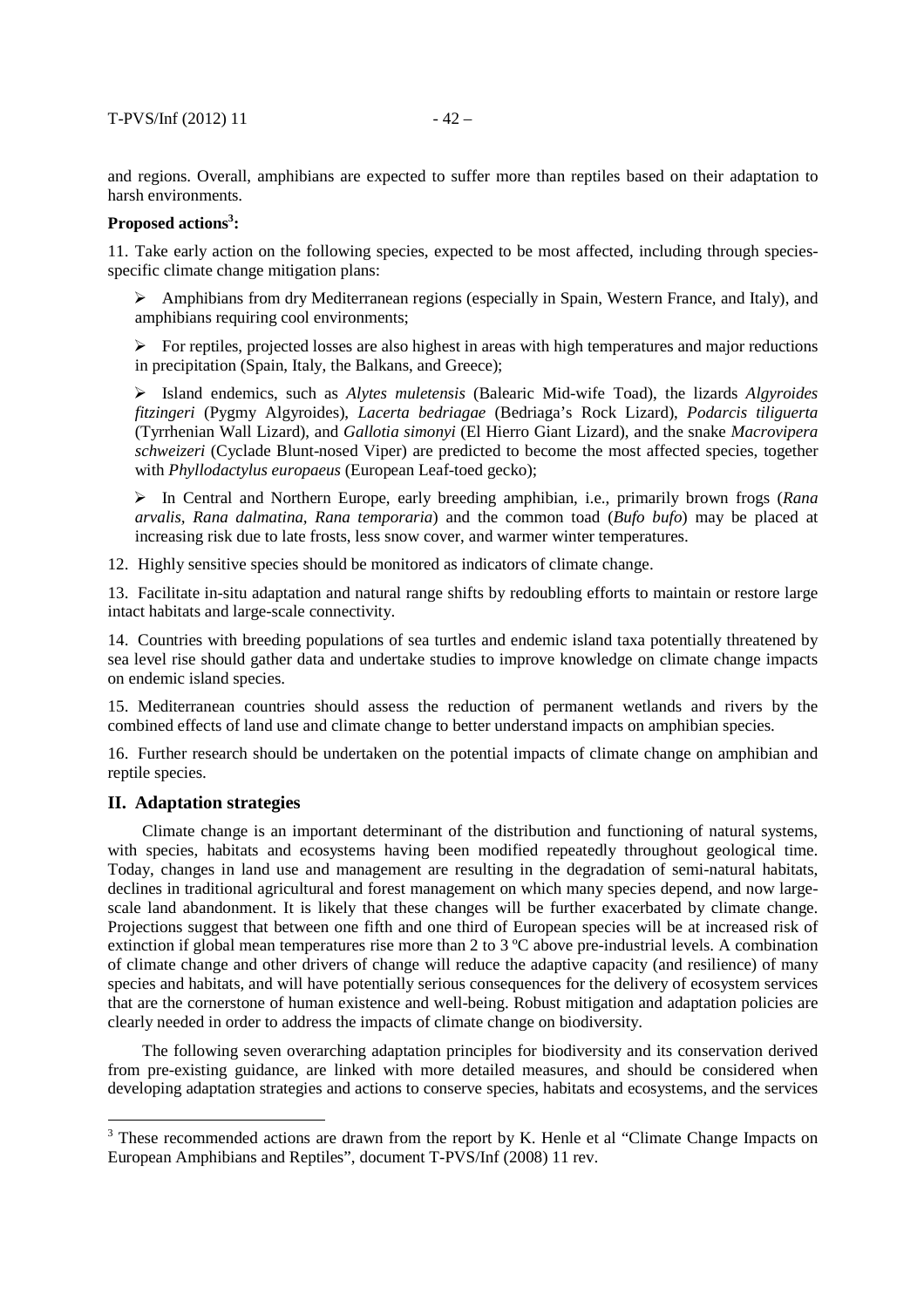that they provide. The concepts underpinning these principles are also equally relevant to other sectors and could be further developed within and across sectors as a standard for universal application, and they should be considered when devising adaptation activities at all levels<sup>4</sup>:

1. Take action now: As uncertainties surrounding the precise nature of future climate change and its impacts on biodiversity should not delay practical conservation action.

#### **Proposed actions:**

- a. Enhance existing biodiversity conservation activities in protected areas and intervening habitats.
- b. Deliver on current biodiversity policy and legislative commitments and agreements.
- c. Reduce other sources of stress and harm not directly linked to climate change.
- d. Develop further biodiversity policy, legislation and agreements to ensure that conservation objectives reflect the challenges presented by climate change.

2. Maintain and increase ecosystem resilience: In order to improve the ability of ecosystems to mitigate the effects of climate change whilst maintaining and increasing biodiversity.

#### **Proposed actions:**

- a. Maintain and restore ecosystem structure and function and, where appropriate and cost effective, relocate and create new habitats.
- b. Conserve the range and variability of species, habitats and ecosystems.
- c. Establish buffer zones with ecologically sensitive management regimes around conservation areas.
- d. Prevent the introduction and control the spread of invasive species.
- e. Develop actions to increase resilience and communicate those actions.

3. Accommodate the impacts of climate change: As both gradual change and extreme weather events will be experienced.

#### **Proposed actions**

<u>.</u>

- a. Increase understanding of the specific effects of climate change on biodiversity, develop adaptive strategies based on sound ecological research and undertake risk management planning to take account of unpredictable effects.
- b. Work with ecological principles when accommodating to climate change impacts.
- c. Establish networks of interconnected protected areas (terrestrial, freshwater and marine) and intervening habitat mosaics to increase permeability and aid gene flow.
- d. Plan future conservation areas to ensure that vulnerable species groups and habitats types are protected.
- e. Allow for the changing configuration of coasts and rivers by avoiding development in these areas.
- f. Consider the role of species translocation and *ex-situ* conservation, especially for threatened species.

<sup>&</sup>lt;sup>4</sup> These recommended actions are drawn from the report by M. Harley and N. Hodgson "Review of existing international and national guidance on adaptation to climate change with a focus on biodiversity issues", document T-PVS/Inf (2008) 12 rev.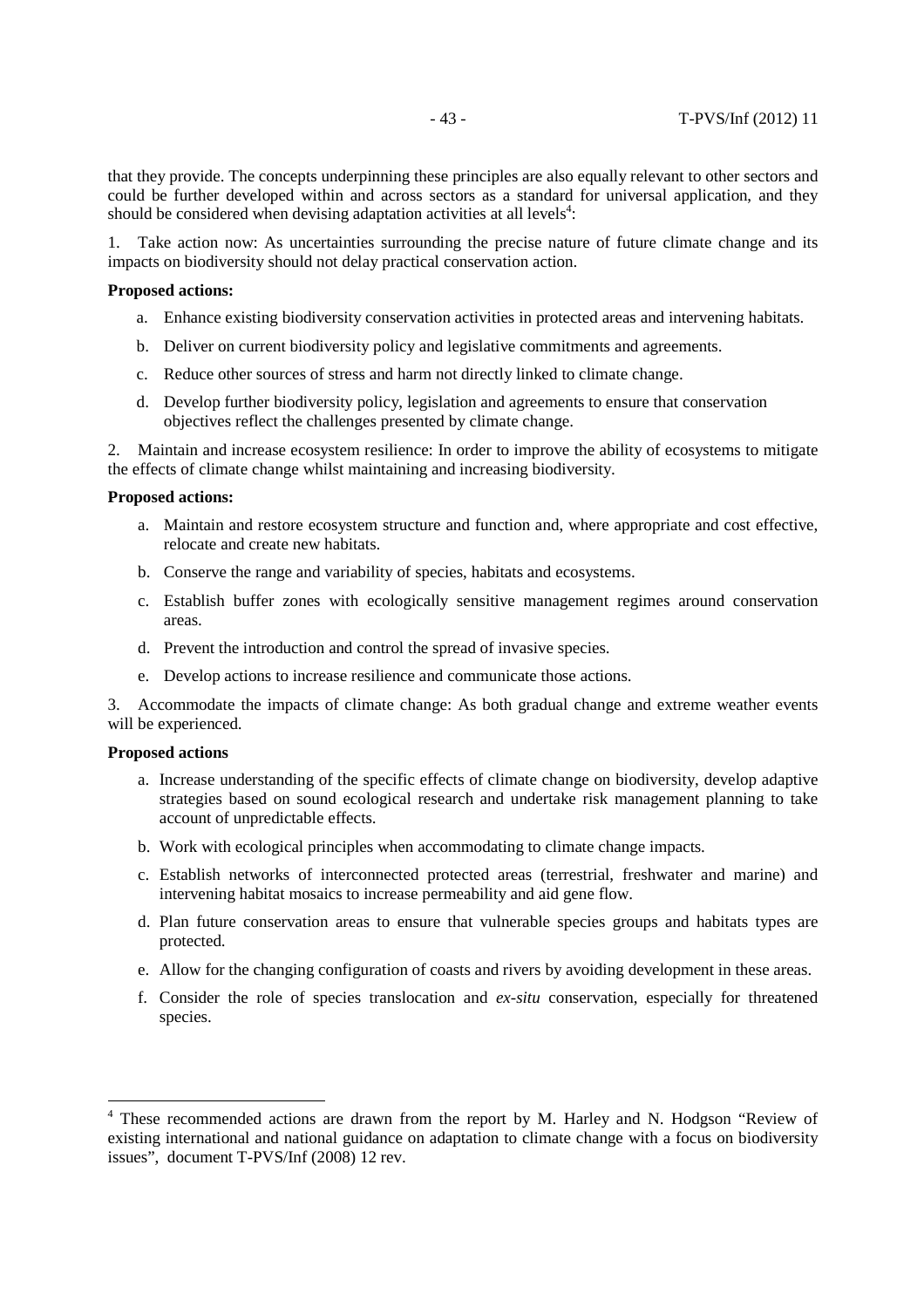4. Facilitate knowledge transfer and action between partners, sectors, the general public, and authorities at all levels, including Conventions: As successful adaptation requires biodiversity conservation to be integrated with other land and water management activities.

#### **Proposed actions:**

- a. Strengthen existing relationships and build new partnerships, including across Conventions.
- b. Ensure that policy and practice are integrated across sectors and borders.
- c. Co-ordinate adaptation and mitigation measures to avoid mal-adaptation for the environment and biodiversity within and across sectors.
- d. Increase awareness of the benefits that biodiversity provides to society and its role in adaptation strategies across all sectors.
- e. Communicate best practice and exchange information on successful adaptation.
- f. Communicate and engage the wider public to promote concerns on biodiversity and face the challenges of climate change.

5. Develop the knowledge/evidence base and plan strategically: It is essential that the best available evidence is used to develop techniques that allow biodiversity to adapt.

#### **Proposed actions:**

- a. Continually review the evidence base and identify knowledge gaps and research opportunities.
- b. Develop research on biodiversity and climate change to enhance a comprehensive understanding of the impacts of climate change at the community/ecosystem level which will provide a better analysis of the consequences regarding species, and with a biogeographical vision, both at short and long time-scales.
- c. Undertake vulnerability assessments of biodiversity and associated ecosystems.
- d. Undertake scenario assessments and identify 'no regrets' actions.
- e. Pilot new approaches through demonstration projects.
- f. Develop 'win-win' adaptation measures and use them to build resilience and accommodate change.

6. Monitor and use indicators: As monitoring is a key contributor to the evidence base and, as such, existing schemes must be strengthened and new requirements incorporated

#### **Proposed actions:**

- a. Identify indicators to monitor the impacts of climate change on biodiversity and to assess vulnerability and adaptation.
- b. Continue to monitor the observed impacts of climate change on biodiversity and establish procedures to validate projections to direct or develop conservation objectives, including where appropriate through the development of community-based monitoring programmes.
- c. Monitor the effectiveness of adaptation measures and adaptive conservation management in maintaining and increasing ecosystem resilience and accommodating change.

**7.** Use adaptive conservation management: As effective conservation in a changing climate will require a flexible approach based on learning from direct experiences**.**

#### **Proposed actions:**

a. Undertake continual monitoring and re-assessment of adaptation actions as new information and research becomes available.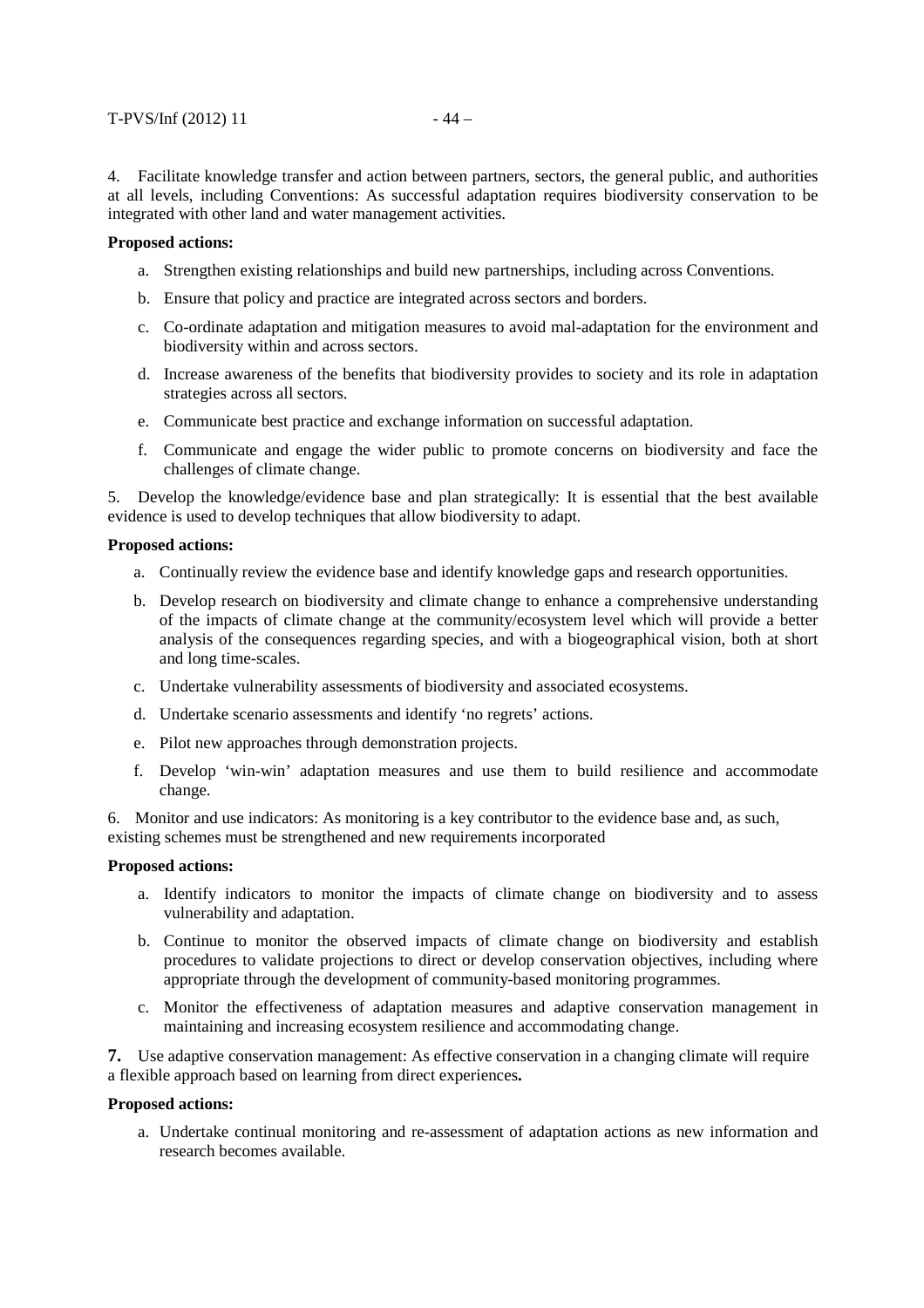b. Develop and communicate adaptive management actions to increase both ecosystem resilience and accommodation to the impacts of climate change.

#### **III. Cross-cutting issues**

#### *Invasive species*

Biological invasions are a problem likely to increase under climate change. The risk posed by invasive species under climate change conditions is, in general, underestimated because models and scenarios, mainly focused on native biodiversity, have poorly explored the issue. IAS and climate change are considered two of the five main threats to biodiversity, and therefore the two operating together could be expected to produce extreme outcomes. Current biotic changes caused by invasive species could further interact with climate change, increasing ecosystems' vulnerability and therefore the risk of new invasions.

While tools to fight invasive species already exist, countries' concern is still scarce and action is urgent. It is difficult to predict how climate change will affect invasive processes per se as well as in combination with other factors of global change (biotic changes, land use changes, etc.). Climate change could alter the structure and composition of native communities and, as a consequence, the way in which an ecosystem functions, increasing the risk of biological invasion: maintaining high biodiversity communities is expected to reduce susceptibility to invasives. Climate change is also likely to increase the potential distribution and abundance of invasive species, further enlarging areas at risk of invasion, and threatening the viability of current management strategies against invasive species.

# **Proposed actions<sup>5</sup> :**

<u>.</u>

17. Improve information on the biology of invasive species and how their populations respond to climate change.

18. Condition any intentional introduction of alien species on exhaustive risk analysis processes which include considerations related to climate change. Also, risk analysis on pathway and vectors should take into account potential interactions with climate change to prevent unintentional introductions.

19. Consider the effects of altered climate and atmospheric chemistry when undertaking risk analysis for biotic invaders.

20. Step up research on biological invasions linked to climate changes, including on: (i) the influence of dispersal, propagule pressure and species interactions; (ii) the populations' ability to adapt, and the scales over which climate will change and living systems will respond; (iii) the synergistic effects between climate and other anthropogenic variables that are likely to exacerbate the abundance and impact of invasive species; and (iv) predictive models.

#### **Protected areas and landscape scale conservation**

Protected areas have long been one of the cornerstones of conservation policy, and they have a vital role in biodiversity adaptation strategies to climatic change. Protected areas are likely to become of even greater importance as they often harbour the best quality habitats for many species. It will therefore be necessary to take account of climate change in the planning and management of protected areas to achieve successful strategies for biodiversity conservation in the face of climatic change.

Networks of protected areas should be embedded within a high-quality landscape conservation approach to provide permeability and connectivity to assist species adjust their spatial distributions, through the provision of habitat 'stepping stones' and other tools. Protected areas alone will not be sufficient to ensure adequate protection of habitats and species. It will be critical to ensure the continued protection and appropriate management of existing protected areas which, to be effective, should need to be complemented by appropriate management and structure of the wider landscape, as otherwise many

<sup>&</sup>lt;sup>5</sup> These recommended actions are drawn from the report by L. Capdevila-Argüelles and B. Zilletti "A perspective on climate change and invasive alien species", document T-PVS/Inf (2008) 5 rev.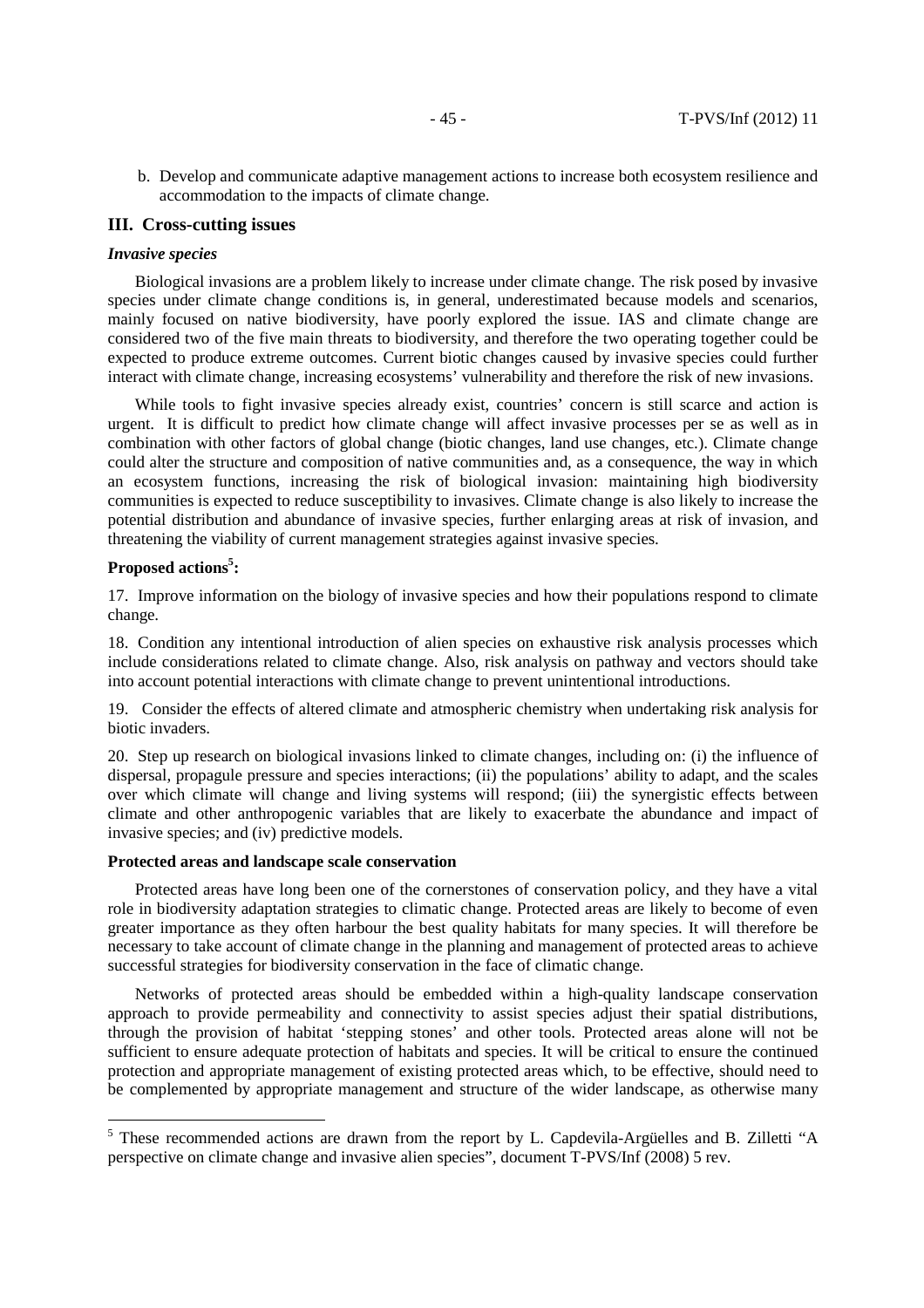species will be unable to achieve the responses to climatic change that are essential to their long-term survival.

#### **Proposed actions:**

21. Consider the extent and location of protected areas to provide flexibility and potential for species to adjust their distributions within the landscape in response to climatic change. Consider buffer zones as a valuable tool for enhancing the effectiveness of protected areas.

22. Develop permeable landscapes that provide functional networks of habitat 'stepping stones' of various sizes and separations linking protected areas, to help species' adaptation to climate change.

23. Take the necessary steps to retain as many as possible of the remaining fragments of unaltered or semi-natural habitat in the landscape in order that they may serve as 'stepping stones' and contribute to rendering the landscape permeable, and encourage the creation of habitat 'stepping stones' in landscapes where past land management practice has led to the absence of sufficient suitable patches of unaltered or semi-natural habitat that may be managed for this purpose.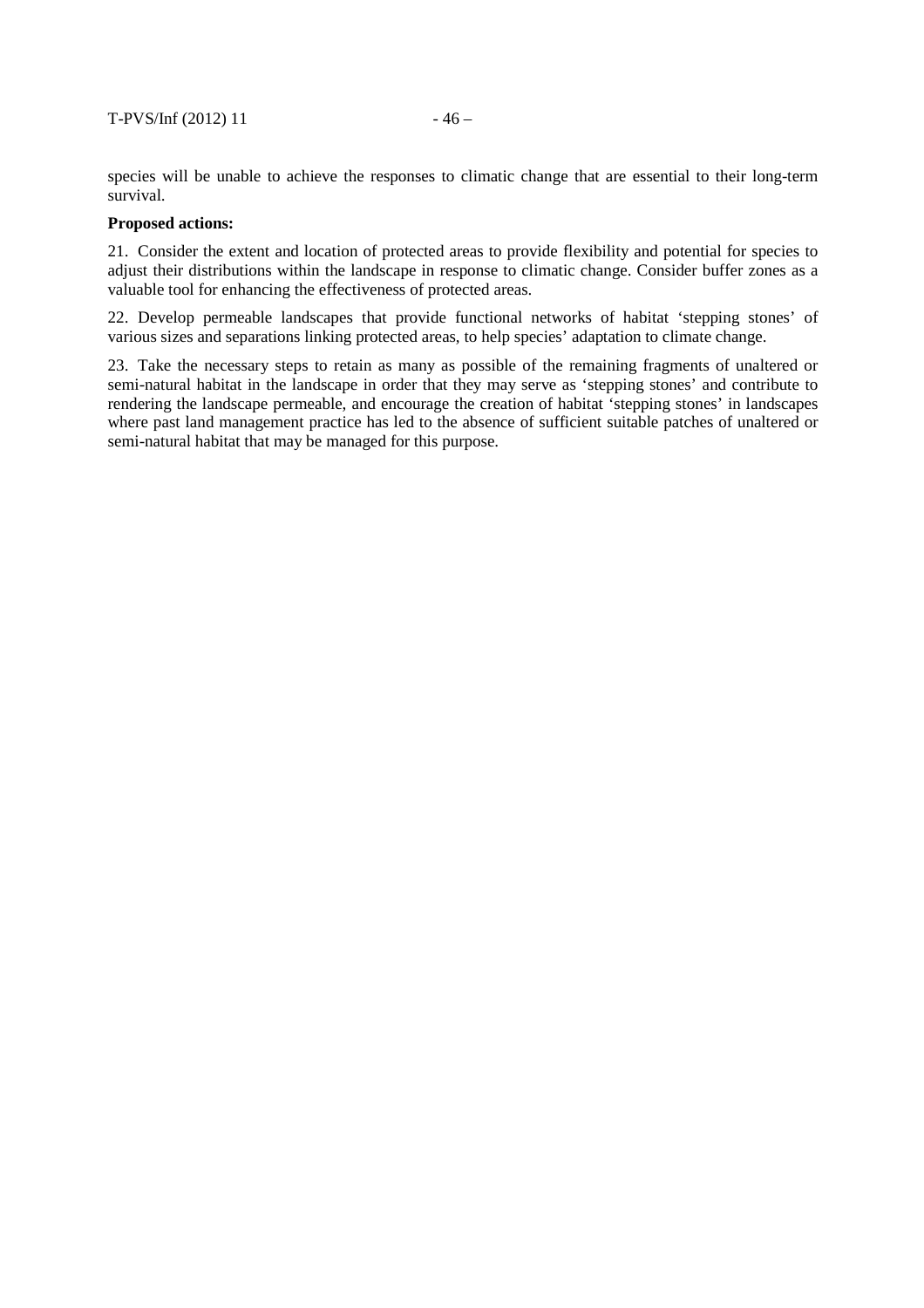# **Appendix 3: Appendix to Recommendation No. 143 (2009) GUIDANCE**

This guidance draws on the expert reports commissioned by the Council of Europe and discussed by the Group of Experts on Biodiversity and Climate Change at its meeting in 2009. The conclusions and recommended actions provided below stem from three separate expert reports and the discussions in the Group of Experts. This guidance complements the suggested actions endorsed by the Standing Committee in 2008 (Recommendation No. 135), which in turn should be further completed and updated in the future, including a potential revision of the proposed recommendations.

Measures that may be considered as appropriate for addressing the impacts of climate change on biodiversity, for the purposes of the application of the Convention, are listed for consideration by Contracting Parties. These measures are offered as examples of action that may be taken by authorities at all levels of governance to address this issue. Other complementary measures may be identified by governments as equally appropriate to their particular circumstances and concerns. Notwithstanding these adaptation measures, there is an urgent need for climate change mitigation actions at local, regional, country and global levels. Effective mitigation is crucial to contain climate change to levels within which we may have a reasonable chance of achieving effective adaptation. However, addressing mitigation lies outside the scope of these recommendations.

The effects of climate change on ecosystems and their biological communities are complex. The impacts of a changing climate on the species and habitats protected by the Bern Convention may differ widely, depending on the species and the interactions with other species and/or their habitats, as well as according to location. The effects that climate change mitigation and adaptation measures, taken in other sectors, can have on species and habitats should also be considered in order to avoid negative impacts.

# **I. Invertebrates and climate change**

 Changes to the life history, population dynamics, distributions and diversity of invertebrates have been observed in response to recent climate change. To minimise losses in invertebrate biodiversity resulting from these changes, there is a need for conservation policy and practice to increase the adaptive capacity of natural and managed systems.

 Narrow range endemics are particularly vulnerable to climate change and may have little opportunity to shift their distributions naturally to track suitable climate space. Documenting and conserving the current distributions and habitats for these species is vital if they are to have any chance of surviving climate change. Regions which support populations of many narrow range endemic species and species which are unlikely to be able to shift their distributions naturally in response to climate change include Atlantic and Mediterranean islands, and southern and central European mountain ranges.

# **PROPOSED ACTIONS<sup>6</sup> :**

-

#### *Conserve, and where possible expand, heterogeneity*

I.1. Maintain and, where possible and ecologically appropriate, add large areas and networks of heterogeneous habitat, in order to: (i) protect large invertebrate populations with low risk of local extinction; (ii) be prepared for changes to the habitat associations of species in a changing climate; and (iii) provide buffering capacity against the impacts of extreme climatic or climate-related events (e.g. fire).

<sup>&</sup>lt;sup>6</sup> These recommended actions are based on the report by R. Wilson "Impacts of climate change on European invertebrates, documentT-PVS/Inf (2009) 8.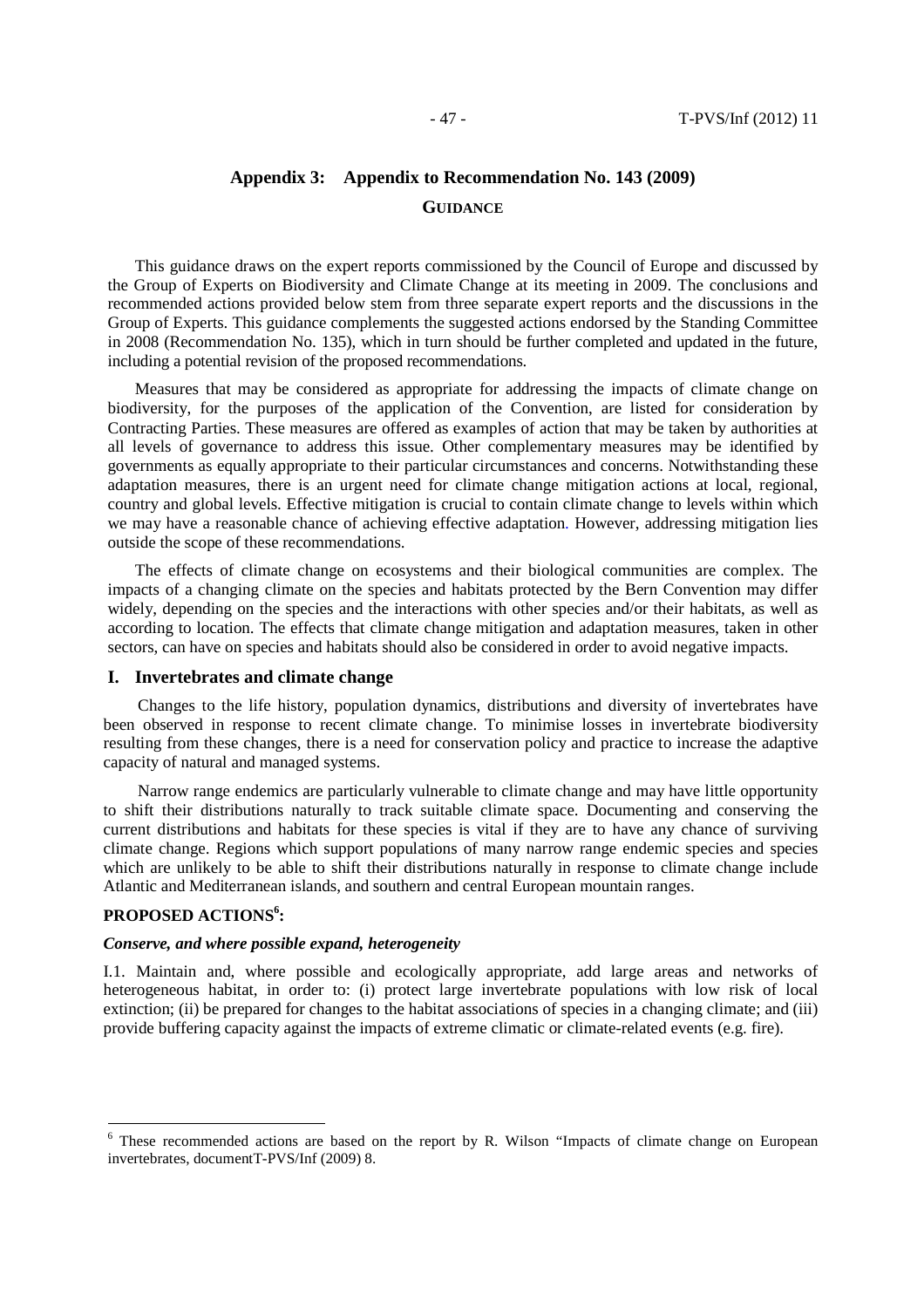#### *Conserve existing populations*

I.2 Conserve existing populations of threatened invertebrate species in a range of habitats and locations across their geographic ranges. Focus efforts to conserve existing populations of species within existing high biodiversity areas and protected area networks, such as Emerald and Natura 2000 sites across Europe.

I.2 bis Develop understanding and practical application of the management of micro-habitat and microclimate conditions for the conservation of invertebrates at current locations, in order to increase resilience against climate change.

#### *Minimise threats to invertebrate biodiversity*

I.3. Minimise threats which interact with climate change to threaten invertebrate biodiversity, including land-use intensification, abandonment of traditional farming and forestry, wetland drainage, urbanisation, pollution, and the spread of alien invasive species. As a priority, minimise these threats in systems which support the most vulnerable invertebrates, including:

- Mountains, natural and semi-natural grasslands, old growth forests, the Mediterranean biome, wetlands (including peatlands, freshwater lakes, ponds and rivers) and marine benthic systems.
- Atlantic and Mediterranean Islands, and southern and central European mountain ranges.

#### *Facilitate range shifts*

I.4. Establish or maintain landscape-scale networks of natural and semi-natural habitat in order to increase the chances that species can shift their distributions naturally, because many invertebrates will need to expand their distributions to higher latitudes or elevations in order to survive climate change.

I.5. Achieve landscape-scale ecological networks through measures including protection and active management of existing habitats, restoration of degraded habitats, and sustainable management of areas separating existing protected areas.

I.6. Consider assisted colonisation by planned conservation interventions for the conservation of species whose current distributions are unlikely to support them in the long term, and which are unlikely to reach identifiably suitable habitat and climatic conditions outside their current ranges, taking due account of potential impacts of translocation activities on species and habitats in the target area.

# *Monitor and research*

I.7. Undertake increased monitoring and research into the responses of invertebrates and ecological systems to climate change, which is crucial to provide an evidence base for making decisions about policy and management, and include the following key areas:

- Document species distributions, habitat requirements, and climate associations for poorly known invertebrate species and regions as baseline data to predict likely responses to climate change and other environmental drivers, and to permit recommendations to be made regarding their conservation.
- Test the independent and interacting roles of climate change and other threats in driving observed changes to the population dynamics and distributions of invertebrate species, which will help to identify underlying causes, project future ecological responses, and prioritise systems and approaches for adaptive management.
- Monitor responses of invertebrates to climate change in order to detect changes to the relative vulnerability of different species, and to ensure that resources are focused towards priority species and systems.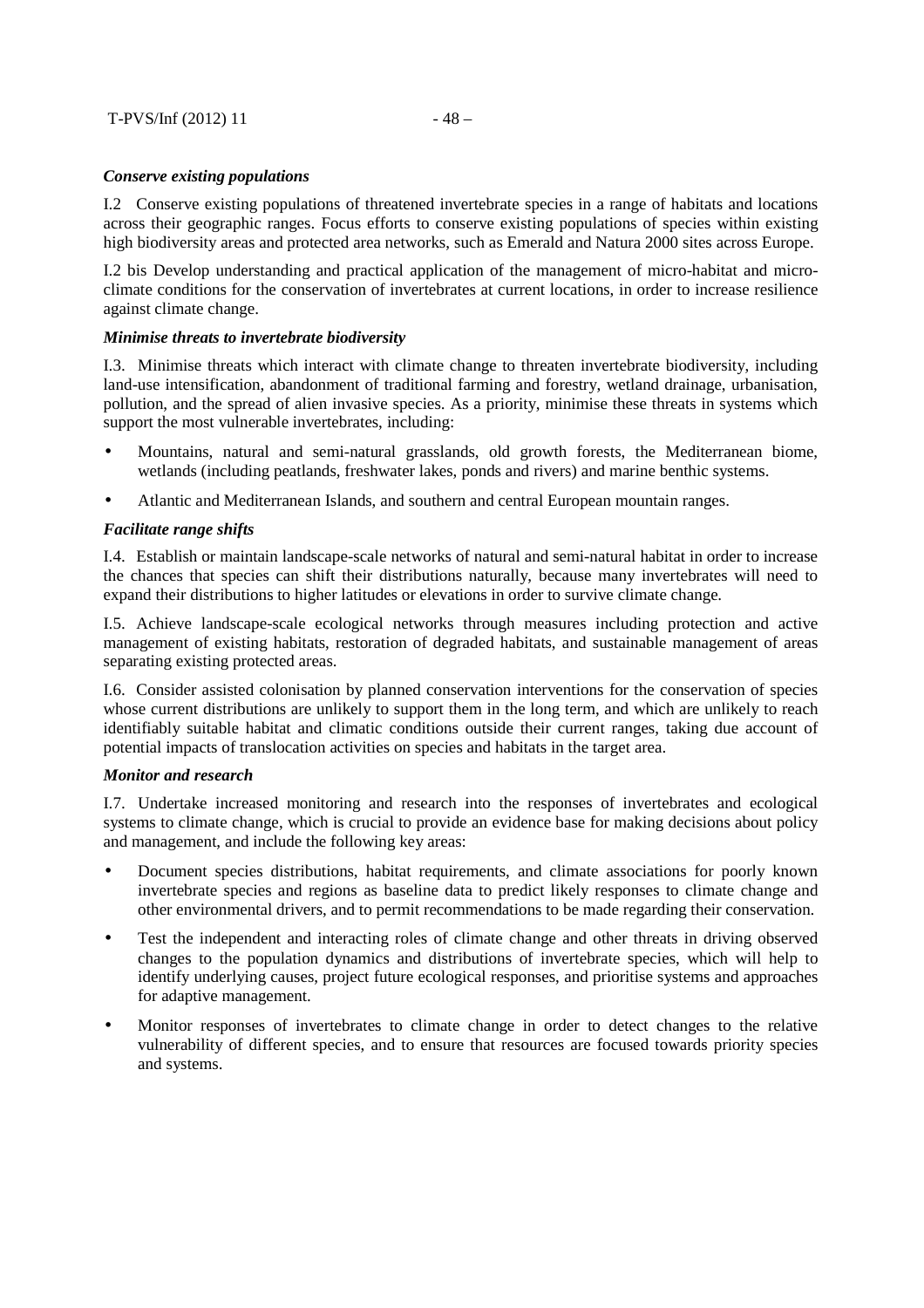# **II. Plants and climate change**

All available evidence points to the high probability that plant diversity in Europe, both at the landscape and ecosystem level, and at the species and population level will be severely impacted by climate change over the course of this century, interacting with other forms of global change such as population growth and movement and changes in disturbance regimes.

The impacts will not be uniform. Some regions will experience moderate changes and turnover of species, while others may expect serious disruption of existing ecosystems and their replacement with novel assemblages of species and the loss of considerable numbers of currently rare and endangered species in specialised habitats, such as high mountains.

Many species that are not currently threatened or on national Red Lists may be put at risk by climate change or threatened with extinction through lack of suitable niches into which to migrate. While we have developed increasingly sophisticated tools and modelling procedures, very considerable uncertainty remains about species migrations and habitat change at the local scale. It is very likely that there will be a substantial rise in the number of invasive species with serious effects on particular habitats.

While recognising that the Bern Convention, the Habitats Directive and individual countries have made major progress in determining which species require priority action through habitat conservation and the creation of ecological networks, implementation is not yet complete, especially in terms of area management and species-level conservation.

Given that baseline data are still far from complete, it is difficult to determine appropriate targets for action. There is a need for a major expansion of monitoring systems to keep the effectiveness of the Emerald and Natura 2000 networks, and the threat status of listed species, under constant observation and review. The European Strategy for Plant Conservation (ESPC), as a comprehensive tool for plant conservation, constitutes a relevant framework to address the issue of plant conservation in the face of climate change.

# **PROPOSED ACTIONS<sup>7</sup> :**

#### *In situ species conservation*

-

- II.1. Undertake an urgent review of the *in situ* conservation needs of all threatened European species, not just those listed in the Bern Convention/ Habitats Directive.
- II.1 bis Incorporate the likely impacts of climate change into the assessment of threatened status of species in national Red Books or Lists.
- II.2. Prepare a conservation statement for all threatened species and take steps to accelerate the preparation and implementation of species action, management or recovery plans, as appropriate.
- II.3. Review the state of country recovery planning for listed species and formulate management or recovery plans for those that are not so far covered.
- II. 3 bis Put in place a supra-national monitoring scheme in order to follow the evolution of species chorology across borders.
- II.4. Consider management interventions to facilitate species dispersal into suitable areas e.g. for species restricted to specific microhabitats such as cliff and rupicolous plants.
- II.5. Assess the need, within the global context of conservation strategies, for population reinforcement, *inter situs* and human assisted translocation of species that are threatened with extinction and not likely to survive in their current distribution in the face of climate change, and prepare a list of candidate species after careful weighing of potential risks and benefits.

 $7$  These recommended actions are based on the report by V. Heywood "The impacts of climate change on plant species in Europe", document T-PVS/Inf (2009) 9.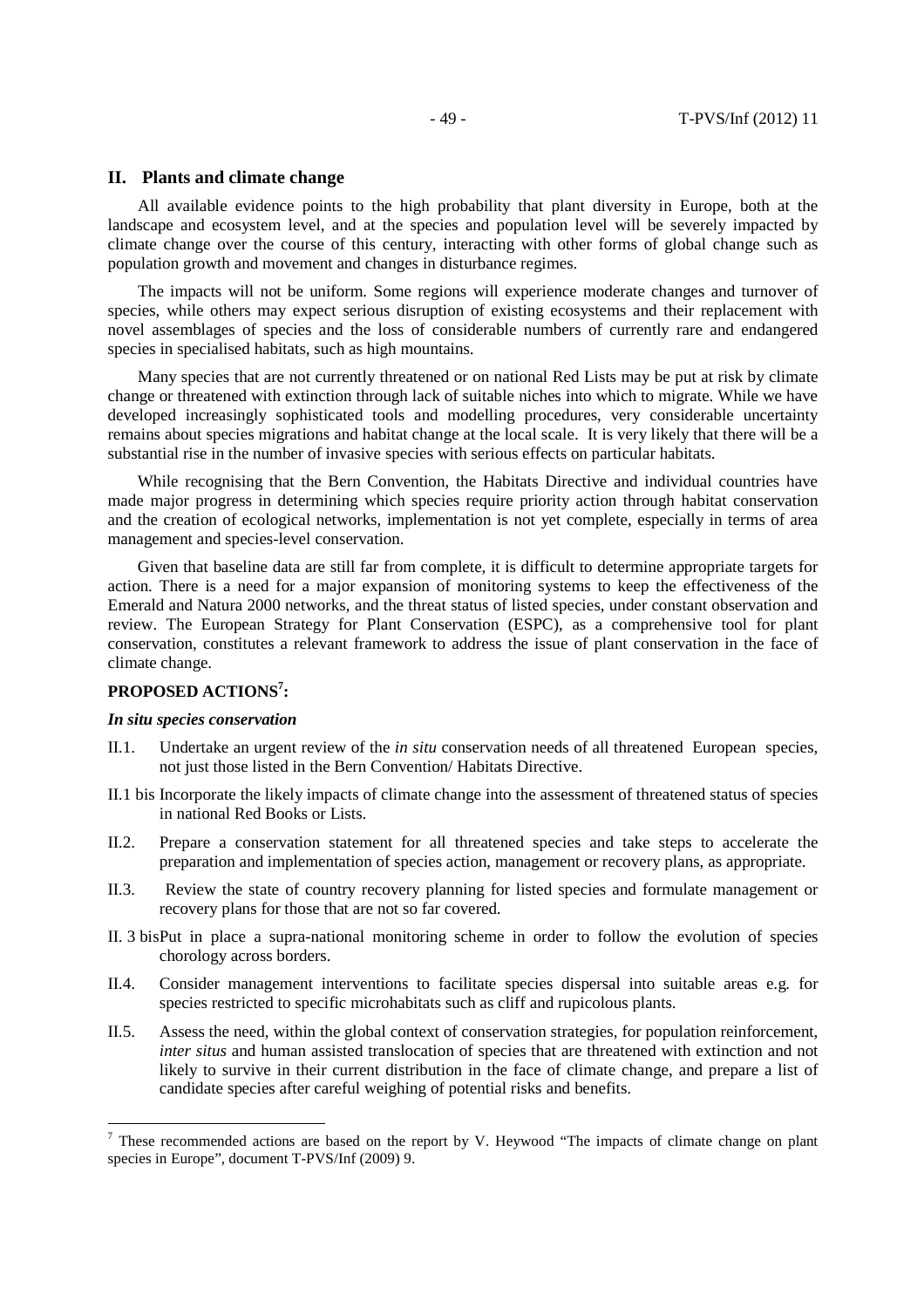- II.6. Assess the effectiveness and sustainability of Plant Micro-reserves (PMR) over the medium to long term.
- II.7. Explore conservation outside protected areas, notably in important areas for plant conservation as defined in the GSPC, and consider a significant expansion of off-site arrangements such as easements, set-aside, incentive-based schemes, local conservation strategies and public and private collaboration for conservation.

#### *Ex situ species conservation*

- II.8. Assess the coverage and quality of existing seed banks and botanic garden collections so as to fit conservation purposes, take steps to strengthen and improve their networks, and ensure sufficient genetic diversity within available seed and plant collections.
- II.9. Take urgent action to collect and store propagules of the majority of Bern Convention and most threatened European species that are not at present covered by such collections, either as living collections or as seed, and enhance the quality of sampling of those that already exist.

#### *Predicting the impacts of climate change*

- II.10. Apply bioclimatic modelling at least to all Bern Convention listed species and countries, and consolidate the information obtained from published modelling studies so that the results can be easily searched on a species by species basis.
- II.11. Supplement bioclimatic modelling by the application of other criteria for identifying taxa vulnerable to climate change

#### *Invasive species*

- II.12. Make important efforts to prevent the introduction and establishment of new invasives, through understanding vectors and pathways responsible for invasive species establishment, risk assessment, risk analysis, horizon scanning for potential new invasives, early warning systems, codes of conduct and control strategies.
- II.13 Encourage the wide adoption of the 2008 Bern Convention *Code of Conduct on Horticulture and Invasive Alien Species*, given that horticulture is identified as the main pathway for invasion.

# **III. Protected areas and climate change**

European protected areas and European–wide networks of conservation areas are severely threatened by climate change. Up to 52%±12.1 of European vertebrates and plants are forecasted to lose suitable climate within existing protected areas by 2080.

Conventional views on protected-areas planning assume that successful conservation is achieved by safeguarding protected areas from the processes that threaten their existence. However, it is evident that conservation strategies, in order to be effective, need to mitigate impacts of climate change in addition to providing sustainable management of habitats and ecosystems.

Classification of Emerald and Natura 2000 networks is based on the presence of species and habitats of European concern. With climate change, species may move away from these areas but more fundamentally, changes in species priorities are expected. Both changes in the distribution of species and the changes in the identities of the species of European concern, require iterative, evidence-based and integrated approaches.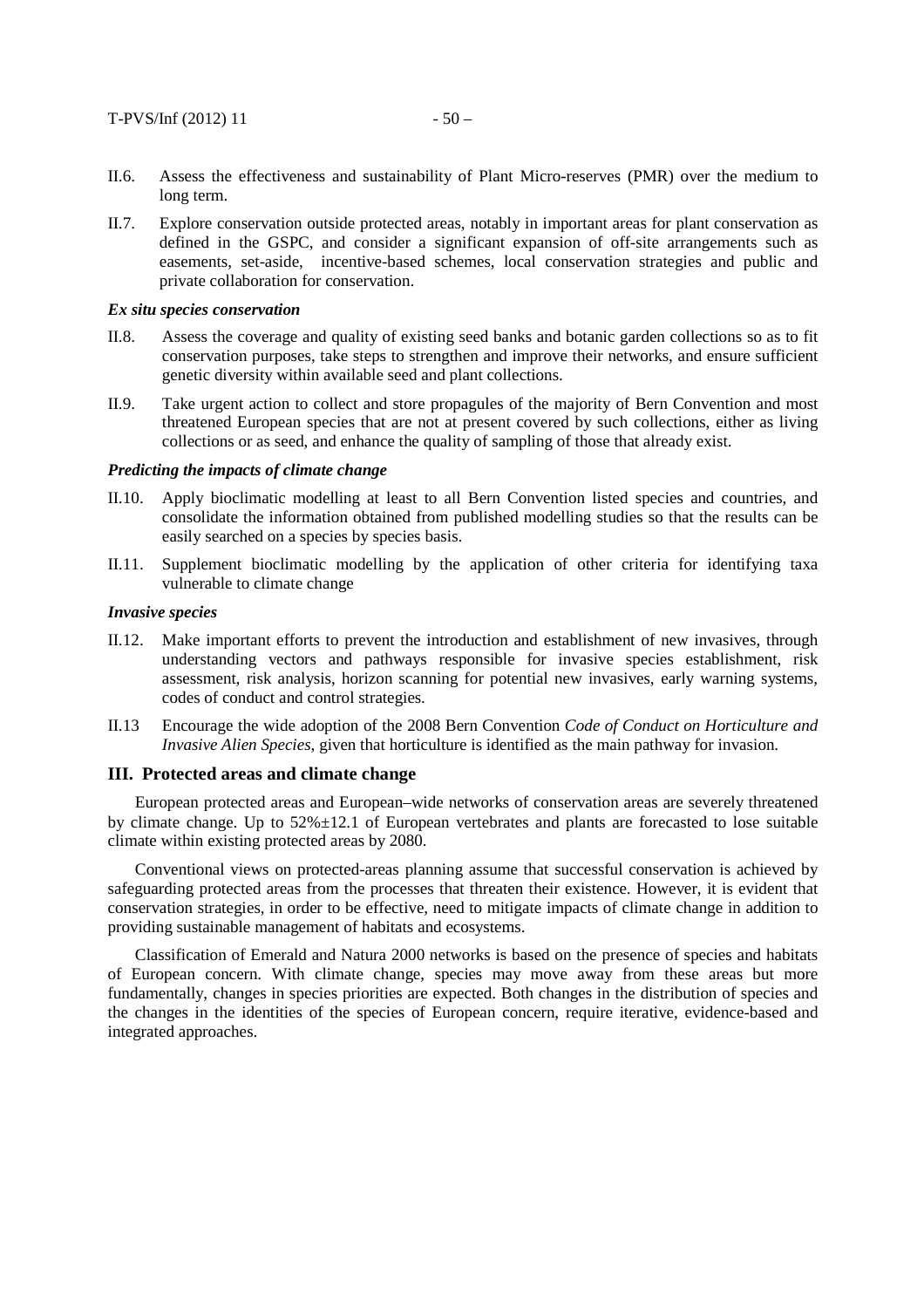# **PROPOSED ACTIONS<sup>8</sup> :**

- III.1. Ensure that existing protected areas are adequately managed and monitored so that they are in as healthy a state as possible before climatic and other change intensifies.
- III.2 Implement protected areas management to increase their resilience to climate change. This may include both on-site actions and management of the wider landscape to maintain ecosystem processes and functions.
- III.3 Take a long-term view in protected-areas management plans, and include actions for climate change adaptation (for periods up to 20 to 50 years, depending on the speed with which ecosystem changes are expected). Use adaptive management strategies and prevent the maintenance of illadapted habitats.
- III.4. Ensure the development of a sufficiently representative and connected network of protected areas so as to allow for species dispersal and settlement in new suitable sites as a consequence of climate change. In a context of great uncertainty, such a network would constitute an insurance policy to provide protection for most endangered species and habitats.

Improve protected area networks on the basis of further continuous research and monitoring to take account of climate-related changes in species distribution and habitat quality and consequential changes in community composition.

- III.5. Connect protected areas into functional ecological networks to allow the movement of species between them. Techniques include, as appropriate, buffer zones, stepping stones, corridors, and measures to reduce habitat fragmentation.
- III.6. Carry out integrated management of the wider countryside to alleviate the overall pressure on biodiversity and facilitate movement of species between conservation areas, as species dispersal is likely to be the most important mechanism of species adaptation to climate change.
- III.7 Consider the following possible mechanisms for implementation of off-protected-areas management:
	- regulatory prohibitions and requirements.
	- direct incentives for conservation on private land,
	- market creation and improvement, and
	- information and education instruments.
- III.8 Develop and implement effective monitoring of climate change impacts on protected areas, at both site and network levels. Research and monitoring should also be implemented to develop and assess effective adaptation action for the biological interest of protected areas and networks.
- III.9. Follow closely the experience of countries, within and outside Europe, where specific adaptation measures for biodiversity are being taken.

<sup>&</sup>lt;sup>8</sup> These recommended actions are based on the report by M. Araújo "Protected areas and climate change in Europe", document T-PVS/Inf (2009) 10, and on the report by V. Heywood "The impacts of climate change on plant species in Europe", document T-PVS/Inf (2009) 9.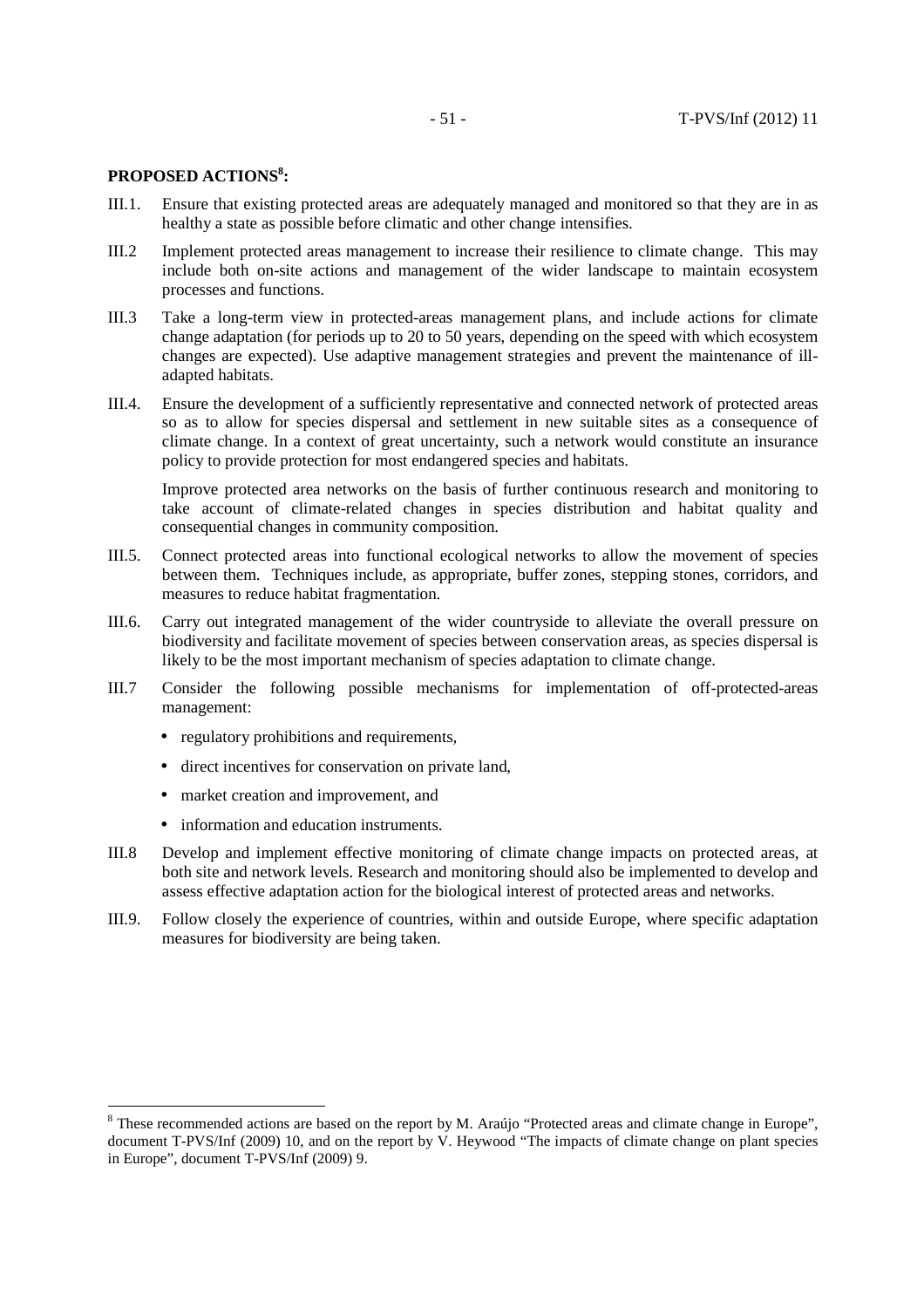# **Appendix 4: Appendix to Recommendation No. 145 (2010) GUIDANCE**

This guidance draws on the expert report commissioned by the Council of Europe and discussed by the Group of Experts on Biodiversity and Climate Change at its meeting in 2010.

Measures that may be considered as appropriate for addressing the impacts of climate change on biodiversity, for the purposes of the application of the Convention, are listed for consideration by Contracting Parties. These measures are offered as examples of action that may be taken by authorities at all levels of governance to address this issue. Other complementary measures may be identified by governments as equally appropriate to their particular circumstances and concerns. Notwithstanding these adaptation measures, there is an urgent need for climate change mitigation actions at local, regional, country and global levels. Effective mitigation is crucial to contain climate change to levels within which we may have a reasonable chance of achieving effective adaptation. Although these recommendation focus on the adaptation to climate change, it is important to bear in mind that, on the one hand, climate change mitigation activities may be harmful to biodiversity and, on the other hand, the conservation and restoration of certain ecosystem types in particular forests and wetlands have to play an important role in the overall mitigation effort.

The effects of climate change on mountain ecosystems and their biological communities are complex. The impacts of a changing climate on the species and habitats protected by the Bern Convention may differ widely, depending on the species and the interactions with other species and/or their habitats, as well as according to location. The effects that climate change mitigation and adaptation measures, taken in other sectors, can have on species and habitats should also be considered in order to avoid negative impacts.

# **Mountains and climate change**

 Changes in the environmental factors of European mountains caused by climate change are already visible. There is a decrease in mountain glacier area, an increased annual precipitation with changing seasonality in the Alps, less predictability of rainfall and temperatures in Mediterranean mountains and a marked migration of species "uphill" as mean temperatures rise.

 Mountain forest plants have been found to climb between 25 and 93 meter per decade since the 1950's and a number of other groups (carabids, fungi, birds, molluscs and spiders) have also shown a marked variation along an altitudinal gradient.

 Mountain ecosystems are also naturally vulnerable because of their relatively smaller extension, the risk of erosion and the extreme conditions of many mountain habitats.

 Mountains exhibit the most pronounced climatic gradients and, in evolutionary and biographical terms, they can be compared to islands, archipelagos of high elevation habitats, isolated by the lowlands. As such isolated ecosystems they host a very high proportion of endemic species that are at great risk of extinction because of the unprecedented speed of present climate change and the West-East orientation Europe's mountain ranges, which hinders North-bound migration possible in other mountain ecosystems of the world (for instance in the Americas). Particularly threatened will be species confined to summits or the plains, late successional plant species, species with small restricted population and species with relative low mobility, as some amphibians. Other species (in mix-altitudinal ranges) are also likely to see their habitats reduced as they are displaced uphill, thus becoming more vulnerable to extinction.

# **PROPOSED ACTIONS**

**Improve Protected Areas in mountains**: Re-evaluate management goals of protected areas, ensure continued protection and appropriate management of existing protected areas. Increase the effective size of the protected area where and when possible (e.g., enlarged core protection zone and buffer zone with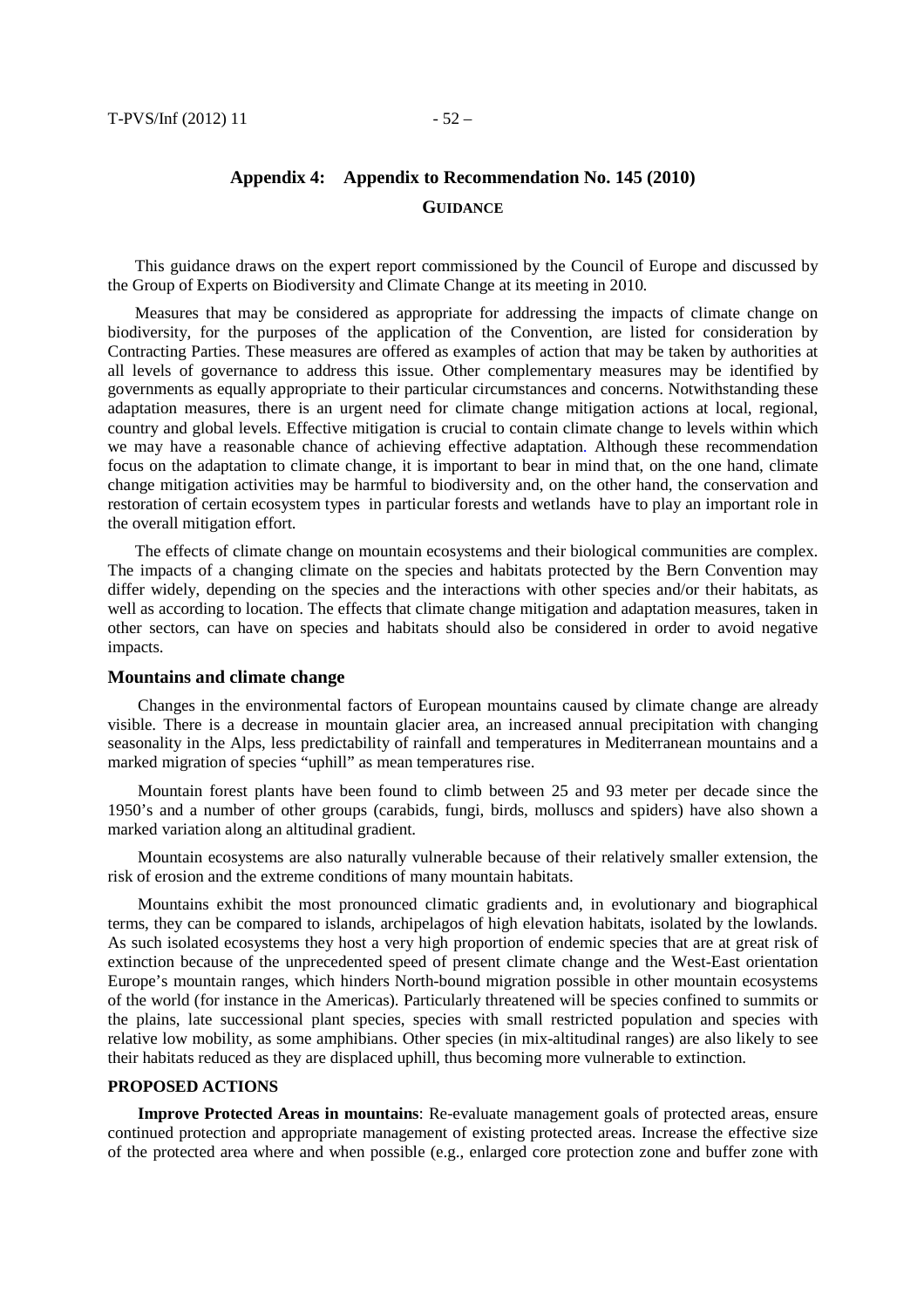nature-friendly land use) and/or create new protected areas. Protect altitudinal gradients avoiding further fragmentation. Cooperate to develop common approaches with adjacent or nearby protected areas.

**Connect**: The safeguard of latitudinal and altitudinal ecological continuums will be a crucial element in adaptation to changing conditions for many species and populations, mainly in areas of actual or potential tree line and in urbanised areas in the Alps. However, improving ecological connectivity also facilitates the dispersal of disease and invasive alien species along corridors. More research is needed on how ecological connectivity improves biodiversity and ecological persistence.

**Permeable landscapes**: Enhance existing incentive schemes promoting lower intensity land management and the development of greater landscape heterogeneity. Retain as many patches of "seminatural habitats", especially in urbanised or intensively used areas.

**Reduce anthropogenic stresses**: minimize localised human-cased disturbances (e.g. fragmentation, nitrogen addition or other pollution) that hinder the ability of species or ecosystems to withstand climatic events(Baron *et al.*, 2008). It can also mean to keep traditional land use in regions where this has been the predominant management, in order to preserve species diversity and sensitive ecosystems.

**Protect key ecosystem features**: manage to maintain structural characteristics, organisms or areas that support the overall system, such as keystone organisms. Protect variant forms of a species or ecosystem so that, as climate changes, there may be populations that survive and provide a source for recovery. Maintain or establish more than one example of each ecosystem or population within a management systems, such that if one area is affected by disturbance, replicates in another area may reduce risk of extinction and provide a source for recolonisation(Baron *et al.*, 2008). Sustain the slow variables (e.g., soil resources and the species' pool) that accumulate slowly and provide buffers. Sustain both ecological legacies (e.g., old forest growth, woody debris) and cultural legacies (e.g. people's connection to land).

**Restoration**: restore ecosystems that have been lost or degraded. Restore or facilitate recovery of missing keystone species (e.g., wolf, beaver).

**Identify refugia**: use areas that are less affected by climate change than other areas as sources for recovery or as destinations for climate sensitive migrants and maximise populations of rare and threatened species.

**Relocation**: relocate where appropriate and necessary organisms from one location to another in order to bypass a barrier (e.g. urban area). This may involve translocation of genotypes, species or soil invertebrates or microbes, if appropriate, captive breeding programs and ex-situ conservation programmes of the genetic diversity of threatened mountain plants.

**Build communication and scientist-manager-public partnerships:** Create interdisciplinary teams of economists, climatologists, land use experts and modellers with the mission to carry out integrative research combining conservation planning climate change, adaptive capacities, human livelihoods that may offer further guidance.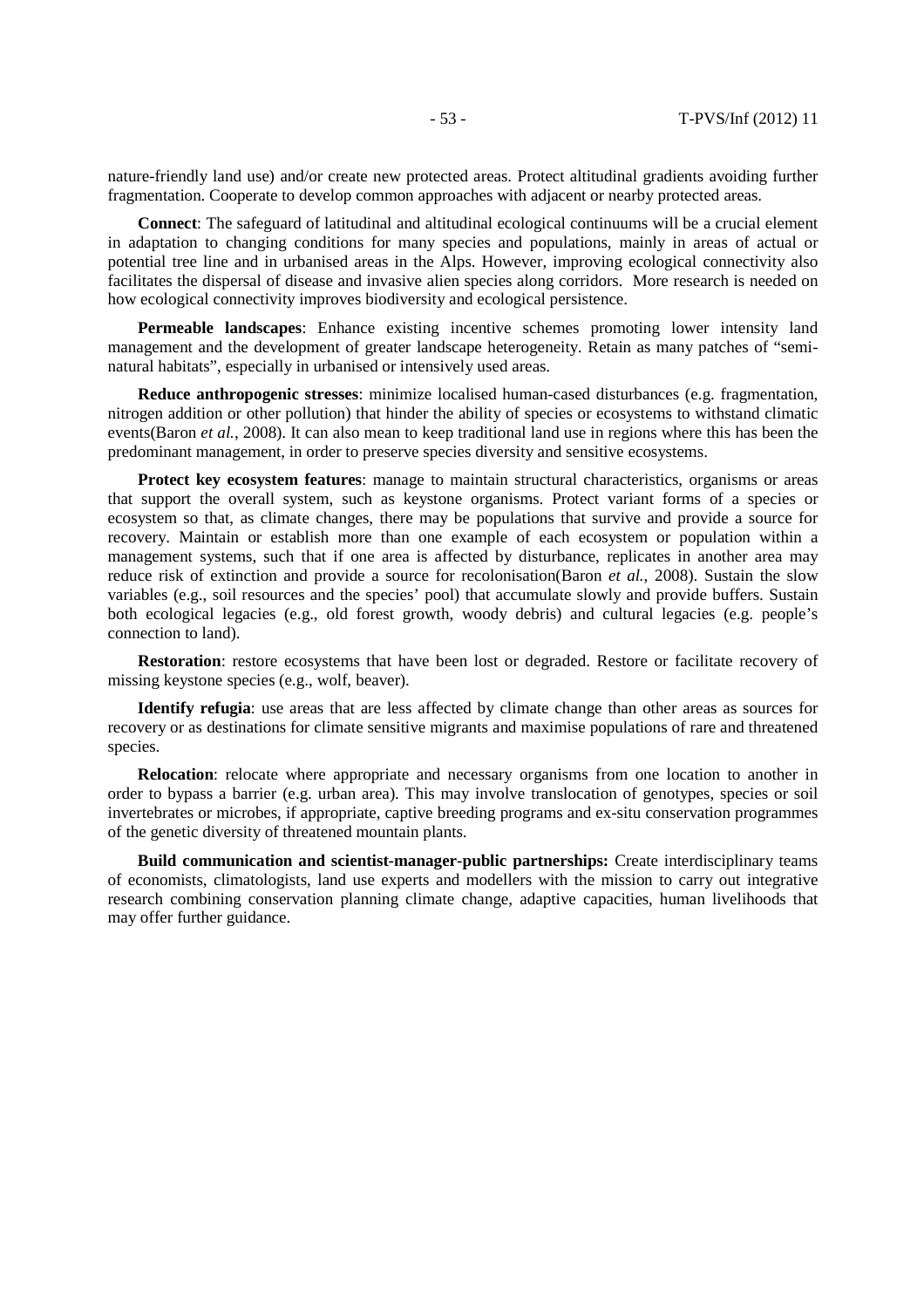# **Appendix 5: Appendix to Recommendation No. 146 (2010) GUIDANCE**

This guidance draws on the expert report commissioned by the Council of Europe and discussed by the Group of Experts on Biodiversity and Climate Change at its meeting in 2010.

Measures that may be considered as appropriate for addressing the impacts of climate change on biodiversity, for the purposes of the application of the Convention, are listed for consideration by Contracting Parties. These measures are offered as examples of action that may be taken by authorities at all levels of governance to address this issue. Other complementary measures may be identified by governments as equally appropriate to their particular circumstances and concerns. Notwithstanding these adaptation measures, there is an urgent need for climate change mitigation actions at local, regional, country and global levels. Effective mitigation is crucial to contain climate change to levels within which we may have a reasonable chance of achieving effective adaptation. Although these recommendation focus on the adaptation to climate change, it is important to bear in mind that, on the one hand, climate change mitigation activities may be harmful to biodiversity and, on the other hand, the conservation and restoration of certain ecosystem types in particular forests and wetlands have to play an important role in the overall mitigation effort.

The effects of climate change on island biodiversity are complex. The impacts of a changing climate on the species and habitats protected by the Bern Convention may differ widely, depending on the species and the interactions with other species and/or their habitats, as well as according to location and, especially latitude. The effects that climate change mitigation and adaptation measures, taken in other sectors, can have on species and habitats should also be considered in order to avoid negative impacts.

#### **Islands and climate change**

 Islands are more vulnerable than other territories as in many of them there has been an intensive human occupation and because some of them are small so that developments that would be environmentally feasible in the continent have greater impact on natural ecosystems. Pollution is often a problem in islands, linked with relatively high human density, and often not much water. Management of waste can be a challenge due to scarcity of land. The absence of long rivers in small islands has often lead in Mediterranean and Macaronesian islands to water scarcity, intensive use of ground water and sometimes saline intrusions. Invasive alien species have a strongest impact on island endemics than in flora and fauna elsewhere. This marked environmental fragility of island ecosystems is likely to be worsened by climate change.

 European islands are home to many species and habitats of conservation concern, including endemic as well as threatened biodiversity. Endemism is largely concentrated on islands in the Mediterranean and Macaronesian region. There are significant knowledge gaps concerning current and potential future impacts of climate change on European island biodiversity. However, there is enough evidence to demonstrate that impacts already take place and are likely to increase in future. Processes related to climate change which are particularly relevant in the island context include sea level rise and the possibility of increasing incidence of invasive alien species. Available measures to support adaptation for biodiversity are similar to those recommended for other areas However, possibilities to enhance connectivity beyond the individual island are limited so that a greater attention has to be paid to island unique ecosystems and their conservation.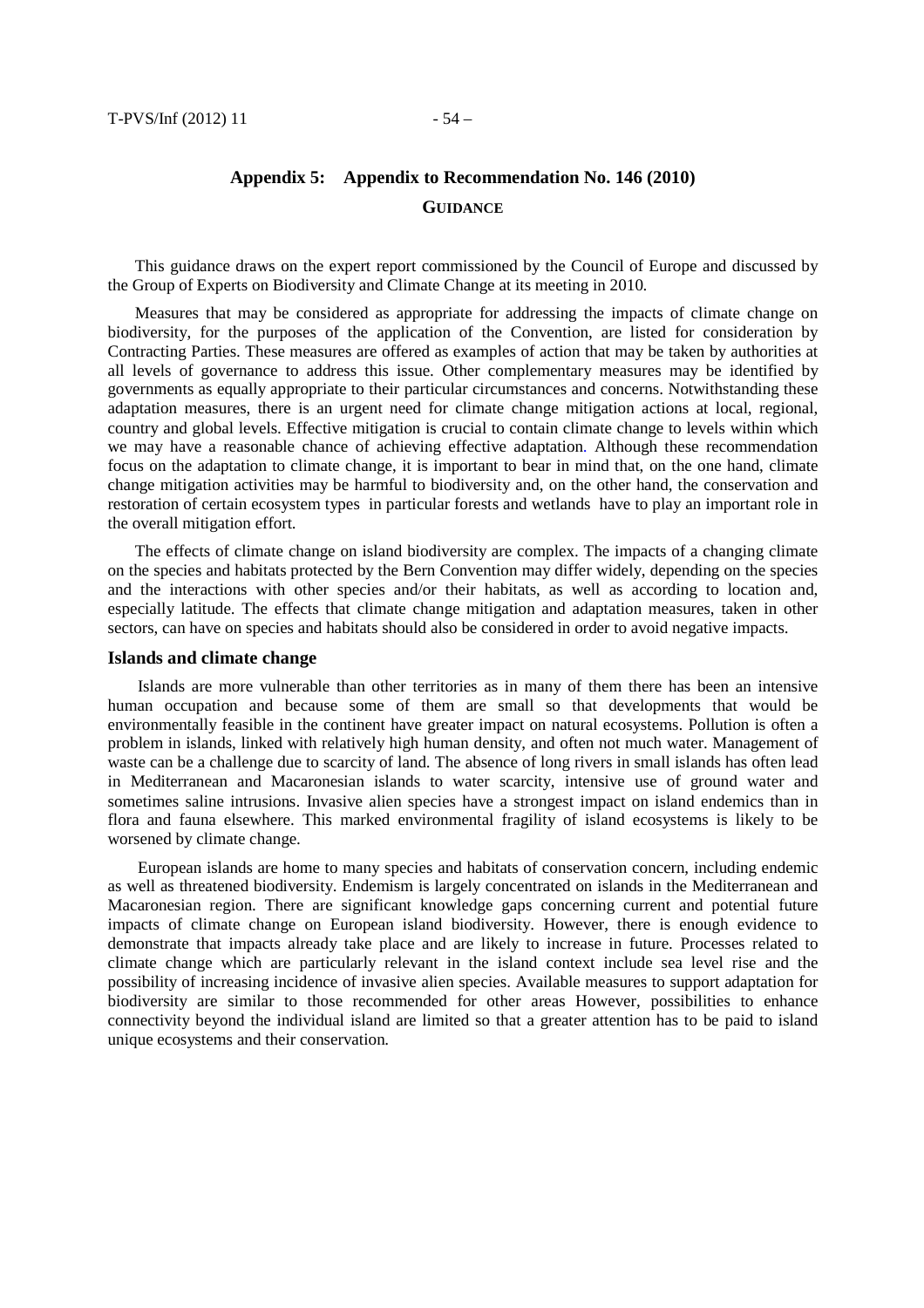#### **PROPOSED ACTIONS**

#### **1. Applying general policy on climate change adaptation to islands**

 Fully implement previous Bern Convention recommendations relevant to the conservation of island biodiversity under climate change which have already been approved by the Standing Committee and should be applied in the island context as a matter of urgency.

These include:

- Bern Convention Recommendation 135 (2008) on addressing the impacts of climate change on biodiversity, and in particular the points of guidance on taking an integrated approach to climate change response activities, addressing non-climatic threats to vulnerable species, taking early action on the protection of island-endemic amphibian and reptile species, maintaining and restoring large intact habitats as well as ecosystem structure and function, establishing networks of interconnected protected areas, increasing protected area coverage where necessary to ensure that vulnerable species groups and habitats are included, establishing buffer zones around conservation areas, avoiding development in coastal areas, considering the role of species translocation and ex situ conservation, ensuring policy integration, using adaptive management and addressing invasive species issues.
- Bern Convention Recommendation 143 (2009) on further guidance for Parties on biodiversity and climate change, and in particular the points of guidance on minimising threats to vulnerable invertebrates and plants, including in Atlantic and Mediterranean islands, implementing appropriate protected area management to increase resilience and considering mechanisms for implementation of off-protected areas management.
- Bern Convention Recommendation 91 (2002) on invasive species that threaten biological diversity on islands and evolutionary isolated ecosystem which ask for special mechanisms to prohibit intentional introduction of alien species and special precautionary measures to avoid their unintentional introduction.
- The European Strategy on Invasive Species endorsed in Recommendation No. 99 (2003) which requests Contracting Parties to draw up and implement national strategies on invasive alien species taking into account that guidance.

# **2. Islands of special concern**

- When developing adaptation measures, special consideration should be given to islands of the Mediteranean and Macaronesian regions because of their high rates of endemism and expected serious changes in precipitation regimes, and within these regions particularly to those sites hosting vulnerable or threatened endemic taxa, or unique habitat types; mountain habitats in both regions are under a double threat of being small, be particularly isolated and often, contain unique ecosystems or species that can migrate nowhere (like the high Canarian mountain) .
- Identify islands in other regions may also contain highly sensitive biota which require attention, as exemplified by the observed drastic declines in seabird populations of the North East Atlantic region.

# **3. Ensuring preservation of species that may lose their climate space**

Because many island species have no or little possibility to migrate or extend their geographical range to other territories, and taking into account the high level of endemism on certain islands, special consideration should be given to the question of ex situ conservation and translocation for those species which are threatened with extinction in their current habitat, and unlikely to be able to reach other suitable habitat by natural dispersal. Although both ex situ and translocation measures are very resource-intensive strategies and not always feasible in practice, and translocation also carries a significant amount of risk to biota in the target area, where such options exist they may be the only way to ensure the survival of certain taxa.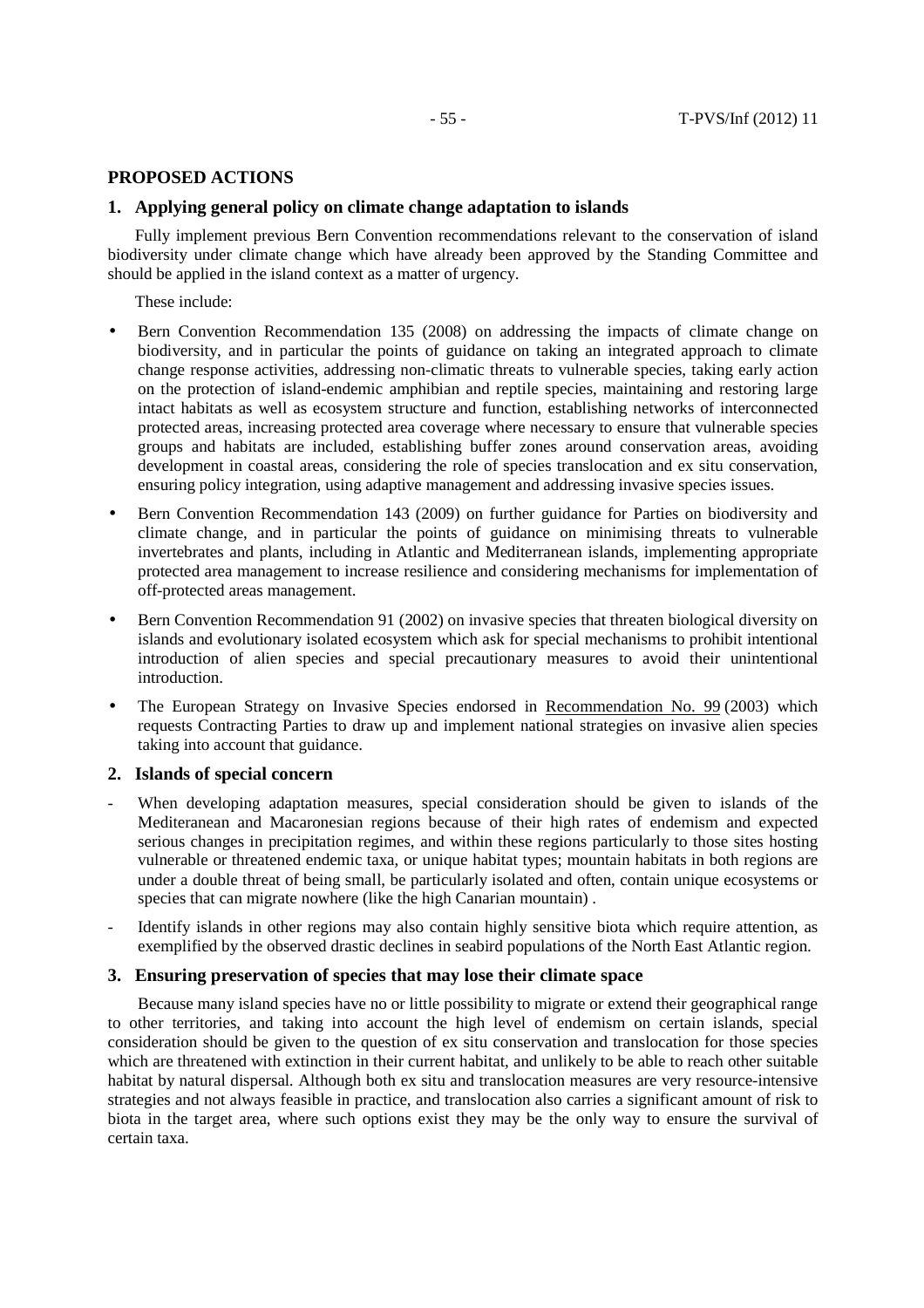#### **4. Developing special financial and regulatory mechanisms for island biodiversity**

 Because islands gather, together with mountains, a very high proportion of Europe's endemic flora and fauna (see for instance that Appendix I of the Bern Convention had to be split in two parts, the second exclusively with Macaronesian flora) a special and solidarity effort has to be carried out at the European level to provide support to research and conservation in high diversity islands. Islands should receive the appropriate means to be able to cope with the responsibility of conserving such a rich common European heritage.

### **5. Island biodiversity research needs**

In addition to research needs already identified in previous reports (including improving the information base on the vulnerability of Bern Convention species and habitats, and strengthening monitoring schemes) and by other Expert Groups (including the identification of knowledge gaps in European island threatened biodiversity and on invasive alien species on European islands), the following specific research needs should be addressed:

- improving knowledge about island endemic species in less well researched groups,
- monitoring climate change impacts on island biota (including impacts on migratory species),
- further development of appropriate approaches to assess the vulnerability of rare and endemic species to climate change, including trait-based assessment frameworks,
- improving climate projections at a resolution which is appropriate for consideration of climate change effects on islands,
- improving knowledge on species that depend both on islands and the marine environment to see how their survival may be affected by climate change.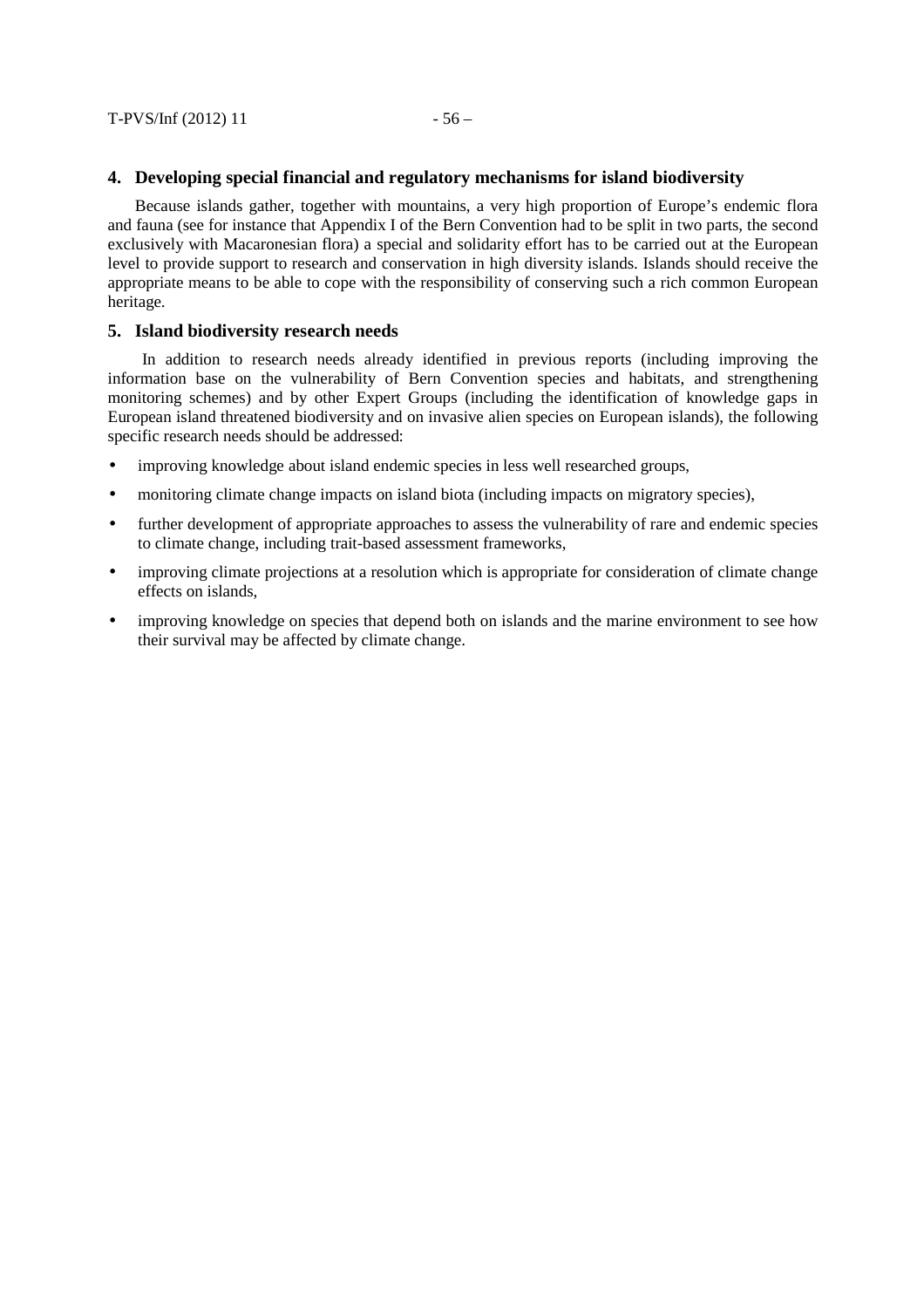# **Appendix 6: Appendix to Recommendation No. 147 (2010) GUIDANCE**

This guidance draws on the expert report commissioned by the Council of Europe and discussed by the Group of Experts on Biodiversity and Climate Change at its meeting in 2010.

Measures that may be considered as appropriate for addressing the impacts of climate change on biodiversity, for the purposes of the application of the Convention, are listed for consideration by Contracting Parties. These measures are offered as examples of action that may be taken by authorities at all levels of governance to address this issue. Other complementary measures may be identified by governments as equally appropriate to their particular circumstances and concerns. Notwithstanding these adaptation measures, there is an urgent need for climate change mitigation actions at local, regional, country and global levels. Effective mitigation is crucial to contain climate change to levels within which we may have a reasonable chance of achieving effective adaptation. Although these recommendation focus on the adaptation to climate change, it is important to bear in mind that, on the one hand, climate change mitigation activities may be harmful to biodiversity and, on the other hand, the conservation and restoration of certain ecosystem types in particular forests and wetlands have to play an important role in the overall mitigation effort.

The effects of wildland fires on ecosystems and their biological communities are complex. The impacts of a changing climate on the species and habitats protected by the Bern Convention may differ widely, depending on the species and the interactions with other species and/or their habitats, as well as according to location. The effects that climate change mitigation and adaptation measures, taken in other sectors, can have on species and habitats should also be considered in order to avoid negative impacts.

# **Wildland fires, biological diversity and climate change**

 Fire has a complex impact on ecosystems. It helps shape vegetation and it can be a major factor of plant communities change in a climate change context. Mediterranean ecosystems have evolved in a world with fire, so numerous plant traits can be associated to a long evolution with fire.

Fires do not burn the landscape at random, and tend to affect certain vegetation types more often than others, and occur at certain locations. Fires burn through natural protected areas as well. During the last three years, of all the area burned in the largest EU Mediterranean countries nearly 1/3 was part of the Natura 2000 network. Areas close to or at intermediate distance to roads or towns are the ones that burn most frequently. These elements of fire risk are important for conservation areas.

Although many ecosystems of Southern Europe and the Mediterranean can be considered to have evolved under fire, the current fire regime is different from what it might have been in the past. Changes in fire regime, such as increased frequency and severity of fires, threatens ecosystem stability and, in some areas, favours degradation loops that impedes the recovery of the vegetation towards more mature stages.

Postfire regeneration usually follows the autosuccessional pattern. Plants are able to withstand fires mainly by surviving the blaze and resprouting or by germinating from seeds that survive the fire as well and, in many instances, require heat-related stimuli to germinate. In a few years after fire the plant community resembles that before the burn. However, direct regeneration is not always warranted, especially if the climatic on soil conditions have changed. Furthermore, there are many emblematic species that do not regenerate well after fire.

 It is not excluded that, with climate change, parts of Southern Europe and the Mediterranean become more arid and that many areas of Central and Northern Europe where fire does not affect at present large surfaces may see more frequent fires as temperatures rise and rainfall patterns change.

Difficult as it is to project future impacts of climate and other global changes on the vegetation and species composition of any system in the first type, much more difficult it is to do so in Southern Europe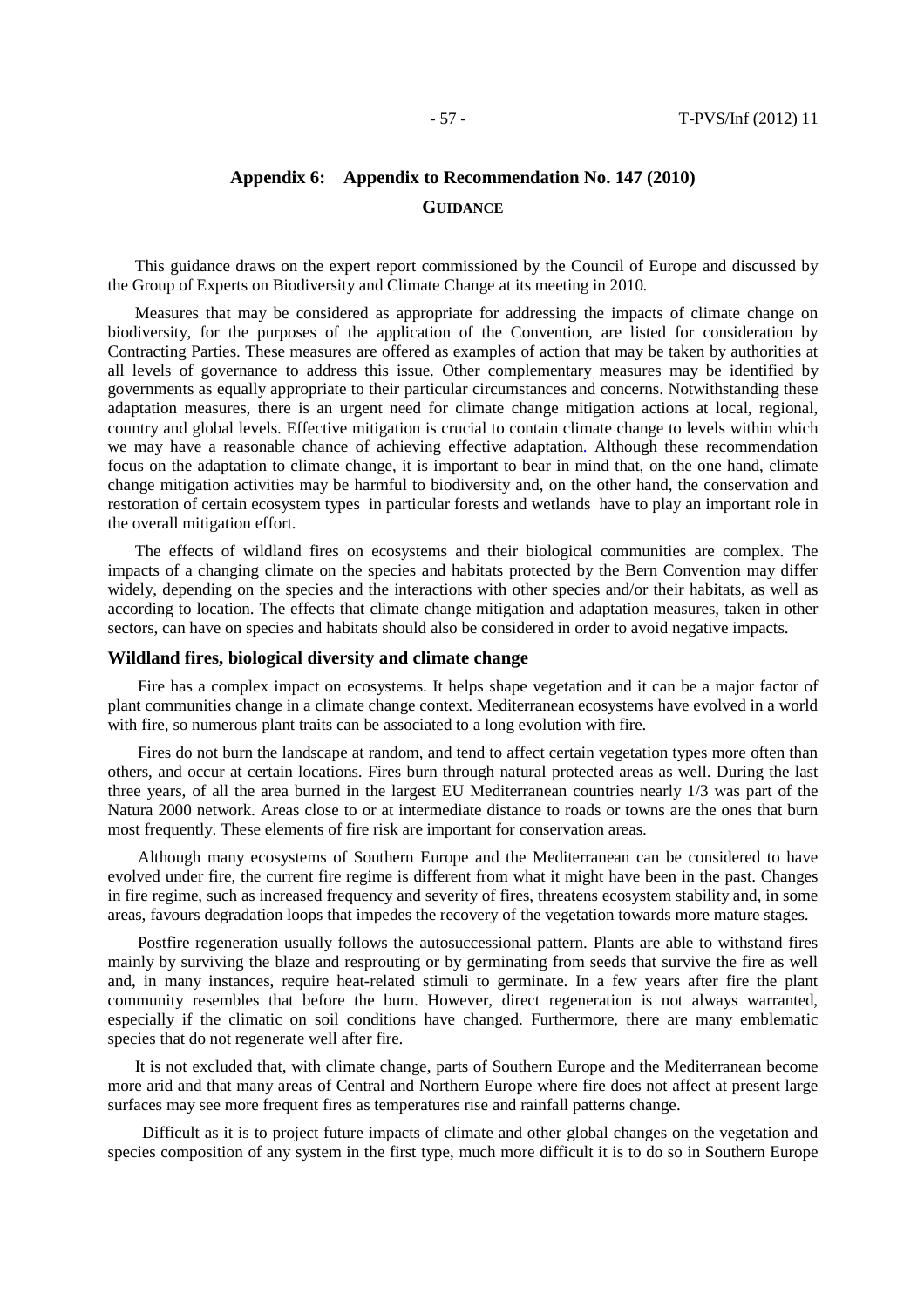and the Mediterranean areas. Restoration has no easy models to use them as a reference, and many ideas need to be revisited at the light of new paleo-ecological evidence. Given the threats of changes in fire and other climate and global changes over the values at hand, not the least its distinct and rich biodiversity, the challenge of conserving these territories under the ongoing climate and land-use/land cover changes and other global changes is paramount.

# **PROPOSED ACTIONS**

#### **1. Include the role of fire in conservation of species and habitats in fire prone areas**

Fires have been occurring, and will most certainly occur within many protected areas in southern Europe and in the landscape matrix that surrounds them. Fires are generally considered as a threat, and fire suppression is the dominant policy throughout SEM. There are enormous skills and capacities to fight fires. Yet, when they break out inside or around protected areas they will burn through them. But since the main/only policy is to fight them, provisions to understand how they directly or indirectly affect protected areas and species once burned are, for the most part, lacking. Until now, the ecological role of fire is ignored. Consequently, when they occur there is no contingency plan as to how the affected system will be impacted. Therefore, even without any climate change, biodiversity conservation plans need to consider how fires will affect species and habitats throughout the territory. Fire ecology is a must in all management and conservation plans, and strategies to incorporate this knowledge must be enacted.

#### **2. Identify the role of natural fire or prescribed burning in conservation**

Some ecosystems and species depend on fire or can benefit from it. Identifying them might be critical since current policies will jeopardize their persistence. In these cases, plans for introducing fire, either by prescribed burning, or, when appropriate, with wild fires within acceptable conditions to avoid other risks must be made. Because the prevailing view is that fires are undesired, and the risks that entail managing fires is great, conservation plans in need of fire must be implemented with great care to avoid accidents that would stop the continuation of needed plans with the concourse of fire.

# **3. When drawing up conservation plans aimed at specific target species, consider how fire will affect them**

Species or groups of species are impacted by fire differently, depending of fire characteristics and other factors. In the case of protected areas whose objective is one or a group of particular species, the viability of their conservation in a context of fire needs to be specifically considered. Management plans that address the possible impacts of fire need to be species or group specific, since different species are likely to respond differently to fire.

#### **4. Assess the vulnerability of the protected areas network to fire**

Corridors and stepping stones are important elements for insuring population persistence and species migration, more so in view of the impending threats. These elements, however, may be subject to fire. When these components are formed by forest, fire can alter their functioning capacity for long. Since it is very likely that some of these more isolated elements are in areas with greater human influence, their susceptibility to fire and repeated fire might be rather great and needs to be quantified since its long-term persistence may be severely threatened. As with the rest of the protected areas, the impact of fire needs to be known in advance in order to better evaluate their capacity to continue playing their role. Robust network designs, capable of not succumbing to a single fire, are needed to allow these places continue playing their vital service.

# **5. Ensure, where urban developments and roads are near protected areas, that measures are taken to extreme fire vigilance**

Most fires are lit by people. Towns and roads are the main sources of ignitions. However, the probability of burning is still high at some intermediate distance to roads and towns since fire can travel long distances. Protected areas within these domains are at higher risk of fire than those further away.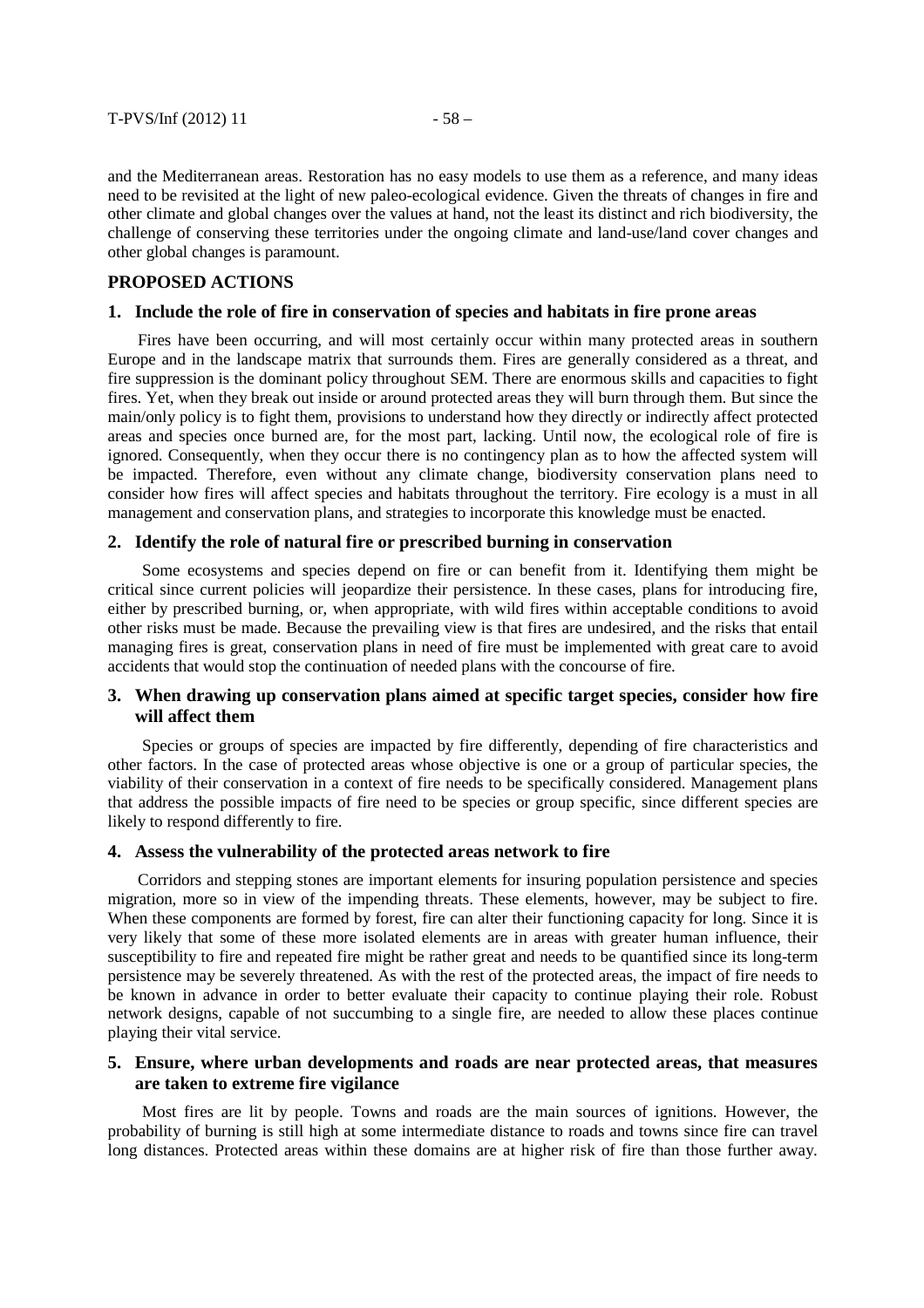Urban developments into the wildlands and near protected areas can be a threat to these due to increase ignition probability and subsequent fire. Also, the network of roads crossing protected areas, in addition to other perils, can clearly add risk. These two elements must be cautiously considered when declaring protected spaces and be particularly monitored during the time of high fire risk. Eventually, specific restrictions might have to be put in place to minimize risks. Risk mapping of protected spaces taking into consideration proximity to roads and towns is critically needed.

# **6. Identify synergies/conflicts between fire and conservation**

Fire fighting includes, among other, fire break lines or fire-break areas. These can provide open space and hence favour species persistence different to those in the preserved matrix, particularly when these are forest. The role of such areas and corridors as sources of rapid colonization after fire needs to be appraised. These areas can serve as colonization points but there are positive or negative elements (increasing potential for invasive species) that need to be fully considered. The advantages and disadvantages of these areas in the event of fire need to be taken into consideration.

#### **7. Assess changes in the landscape matrix through fire**

Abandonment will continue in response to changes in socioeconomics and with climate change. Abandonment modifies the landscape matrix towards homogenization and that can threatened the persistence of many species. Fires can open up space and introduce large changes in the landscape matrix. Not all organisms will be equally affected but such changes in the landscape structure. Some, through the openings made by fire, will be favoured. Others will be negatively affected. Conservation plans must therefore contemplate the landscape scale changes that are introduced by fire.

#### **8. Assess future risks**

Changes in fire frequency, intensity/severity, size and season must be specifically contemplated for conservation areas under scenarios of climate and land-use/land cover change. This must be done for current areas with fires and for those in which fires were not present but that are likely to occur due to the changes in climatic conditions and other factors. Each of the parameters that define the fire regime can differentially affect the various species. Changes in fire season, particularly when migrant species are concerned, need to be cautiously considered. Consequently, the impact of each of them needs to be assessed in general or for the particular species or group of species that are of interest.

# **9. Assess how drought and other stresses may increase fire risks when drawing management plans for biodiversity**

Conservation scenarios that include fire must take into consideration the level of stress being endured by the various species since, little by little, they will inhabit areas that are more stressful for them due to changes in climate among other stressors. The capacity of particular species or groups to respond to fire under such circumstances and to changes in fire regime needs to be appraised. As fires might occur under extreme conditions not seen until now (drought being the most relevant) this type of interactions need to be fully taken into consideration in future management plans for biodiversity conservation. Additional stresses due to more frequent and intense heat waves, particularly in the open habitats of the first years of regeneration after fire, must also be known.

#### **10. Include worst case scenarios in conservation plans**

Although the great majority of fires are of small size, some of then can attain very large sizes, in the order of thousands of hectares. In Spain, the maximum size of any fire recorded is around 30.000 ha, and the maximum length is 45 km (Moreno et al. 1998). The potential for one fire to spread over a whole protected area at once is not negligible. Smaller and homogeneous areas in a matrix of high fire risk are the most threatened. The prospect of increasing fire size under future conditions further adds to this. Consequently, worst case scenarios that include burning a large portion or even the whole protected area when these do not exceed several thousands of hectares needs to be contemplated. The role of buffer zones in this context needs to be equally appraised.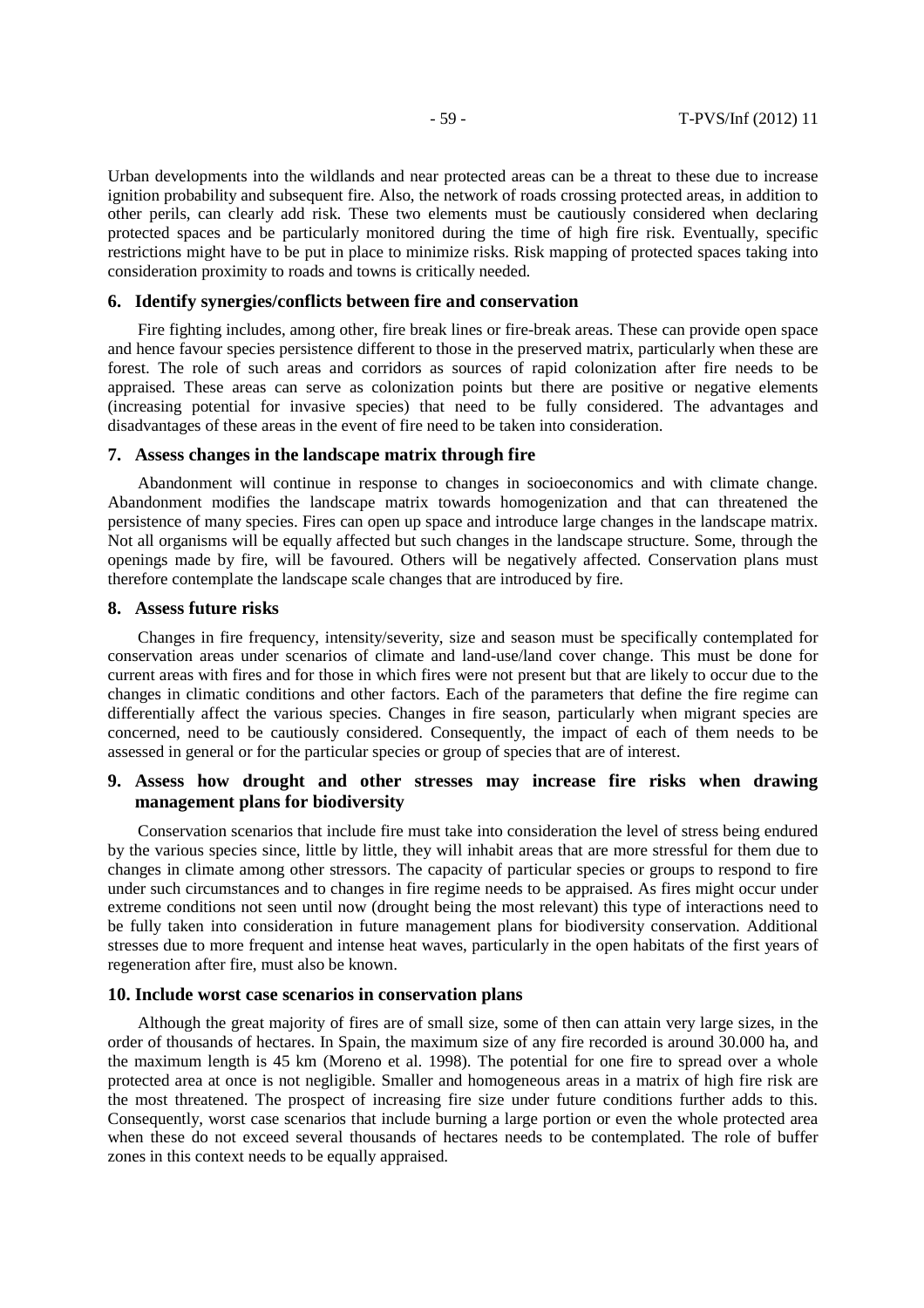#### **11. Examine how fires may bring opportunities to accommodate species to the new climate**

Fires, by opening new space, and by having reduced competition among organisms in the early phases can open new space for species to move upwards or northwards in search of suitable climate. But this can also be used for invaders. Differentiating the new colonizers that are now attuned to the new conditions from those invading is important. Identifying the potential for fire to act as stepping stones must also be considered.

#### **12. Identify species at greater risk**

Species of late successional stages, thus requiring longer time to colonize burned areas, are probably the ones at greater risk in scenarios of increased fire frequency. Moister sites should regenerate quicker than more xeric sites, but their rate of recovery will be delayed with the onset of reduced precipitations under future climate for large parts of SEM. Consequently, their recovery period will be extended and the probability of burning again in earlier stages of regeneration indicates that species proper of mature successional stages might suffer. Studies should emphasize determining which groups of species enter at which state of the postfire succession and on the time needed for their recovery.

#### **13. Identify which species may never recover after fire**

Among those species most likely to suffer from fire are those of reduced distribution that are linked to particular systems that are fire sensitive. That is, those that do not regenerate after fire. A fire, particularly a large one, can severe these populations for long, making its recovery difficult. Identification of bottlenecks and deadly-traps among organisms and their systems in the event of fire is critical for those species that may be most threatened.

# **14. Promote research in the ecological links between species that may suffer a mismatch by the combination of fire and climate change**

Climate change is producing mismatches among species (in pollination, in dispersal). Furthermore, fire con contribute to alter them. Identifying mismatches that are enhanced by the combination of fire and climate change might be of relevance for the maintenance of species that may already be in danger.

#### **15. Examine risk of fire in possible changes in the protected area network**

With climate change, the size of the protected areas will have to be increased to achieve the same conservation objectives. Until now, fire has not been taken into consideration in the design of the network of protected areas. Yet, its effectiveness can vary. Consequently, future modifications must consider how fire would affect its effectiveness. Since it is likely that the protected areas of the current network are those in a better state of conservation, which, presumably, are those further away from human influence, it is likely that new additions will be closer to human habitations, thence with higher risk of fire. Risk of fire must be included at the time of modifying the network of protected areas.

#### **16. Improve awareness on the ecological role of fire**

Fire is commonly seen as something negative, but it can play a dual role in the conservation of biodiversity. Fire, for the most part, hardly receives any attention in education, even in university programs, or not as much as its relevance demands. Every effort must be done to form and inform the general public and students at all levels about the role of fire in ecosystems and biodiversity conservation.

#### **17. Promote research in how wildland fires affect biodiversity in a context of climate change**

Knowledge on how fire affects the various groups of organisms across gradients is still a must. Long term observation sites, where the main groups of are studied jointly should be established.

Large fires, particularly large fires episodes, are laboratories that should be explored in depth for their role on biodiversity. Since many of these fires occur along gradients, these are opportunities that should not go by unexplored.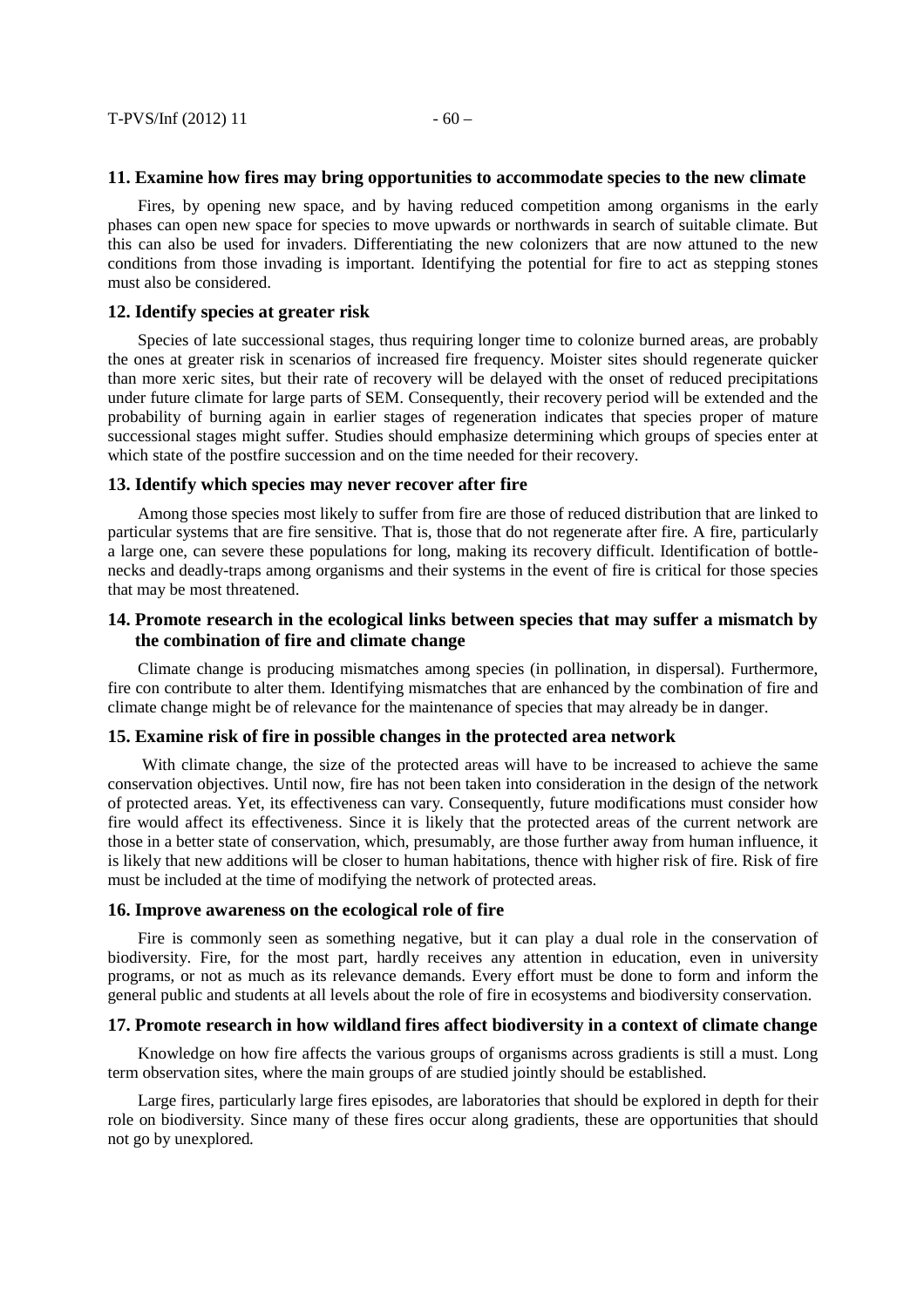Maps with fire history are now possible for the last decades. These offer opportunities to study the impact of repeated fires on biodiversity across groups and across landscapes.

Protected areas are not static and will change with climate change. Modelling their fate and their vulnerability under scenarios of climate and fire change are crucial to understanding their future role in biodiversity conservation.